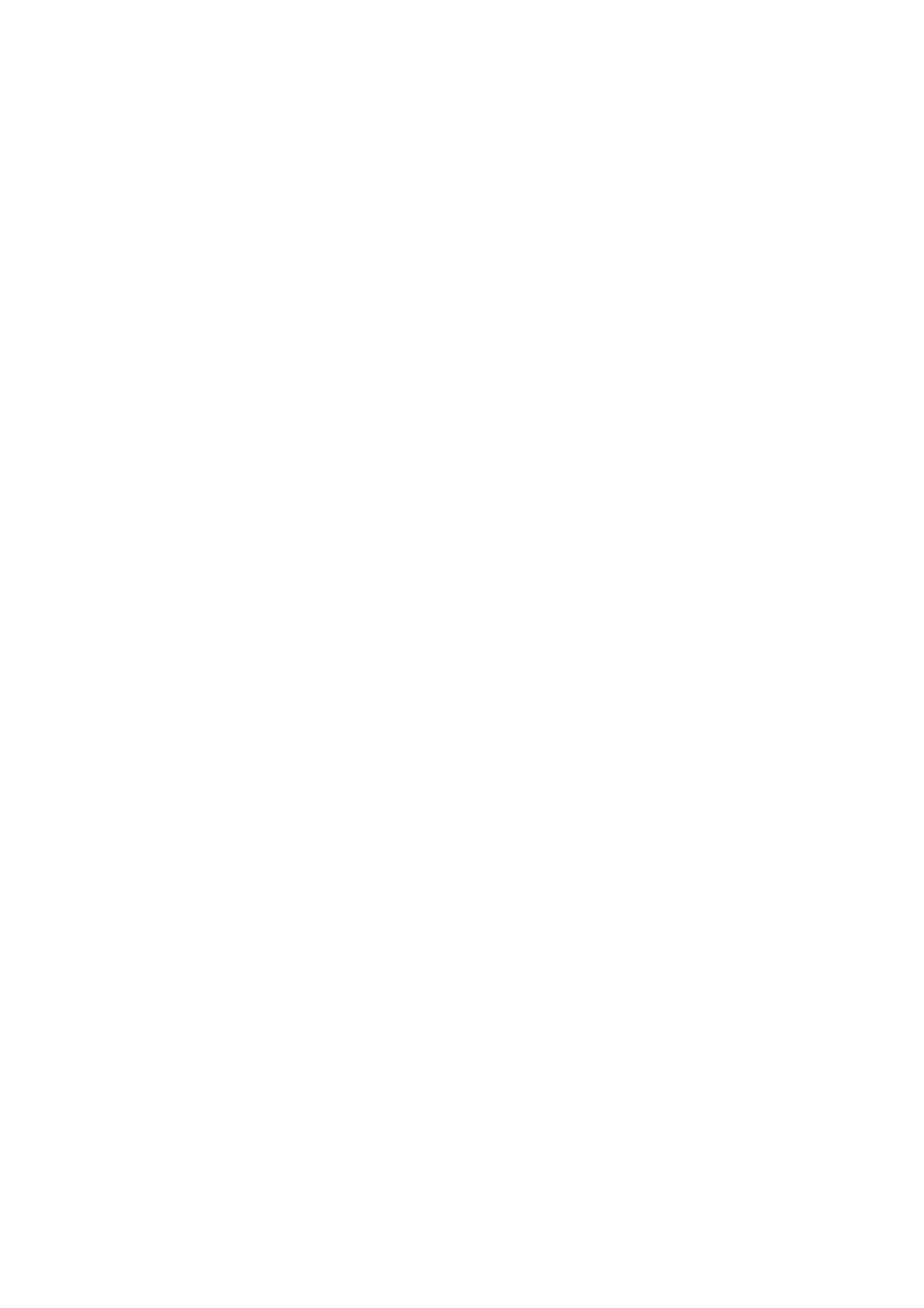# **EUROPEAN UNIVERSITY INSTITUTE, FLORENCE DEPARTMENT OF ECONOMICS**

*Strategic Mass Killings* 

**JOAN ESTEBAN,** 

**MASSIMO MORELLI**

**and** 

**DOMINIC ROHNER**

EUI Working Paper **ECO** 2010/23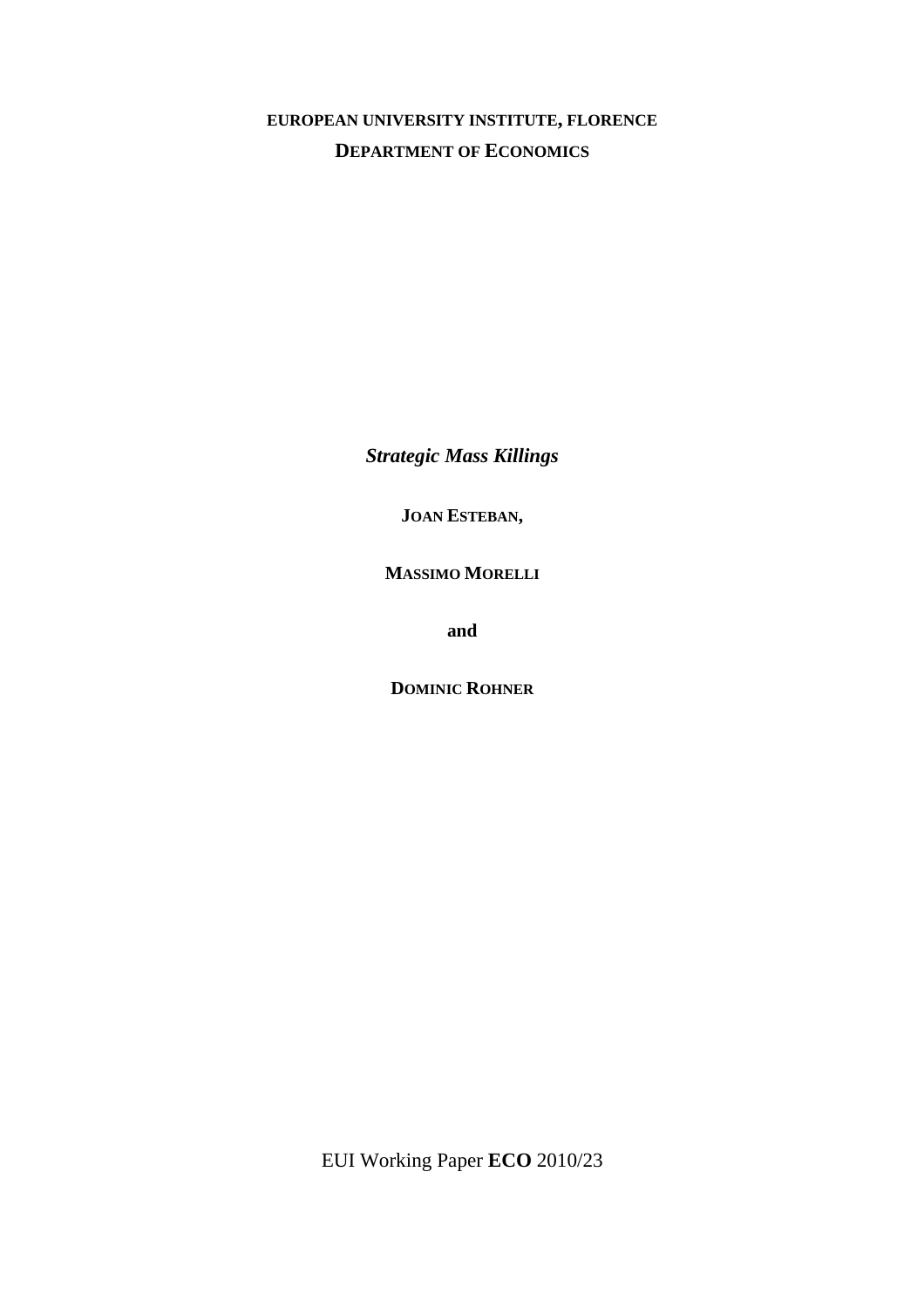This text may be downloaded for personal research purposes only. Any additional reproduction for other purposes, whether in hard copy or electronically, requires the consent of the author(s), editor(s). If cited or quoted, reference should be made to the full name of the author(s), editor(s), the title, the working paper or other series, the year, and the publisher.

ISSN 1725-6704

© 2010 Joan Esteban, Massimo Morelli and Dominic Rohner

Printed in Italy European University Institute Badia Fiesolana I – 50014 San Domenico di Fiesole (FI) Italy [www.eui.eu](http://www.eui.eu/)  [cadmus.eui.eu](http://www.eui.eu/)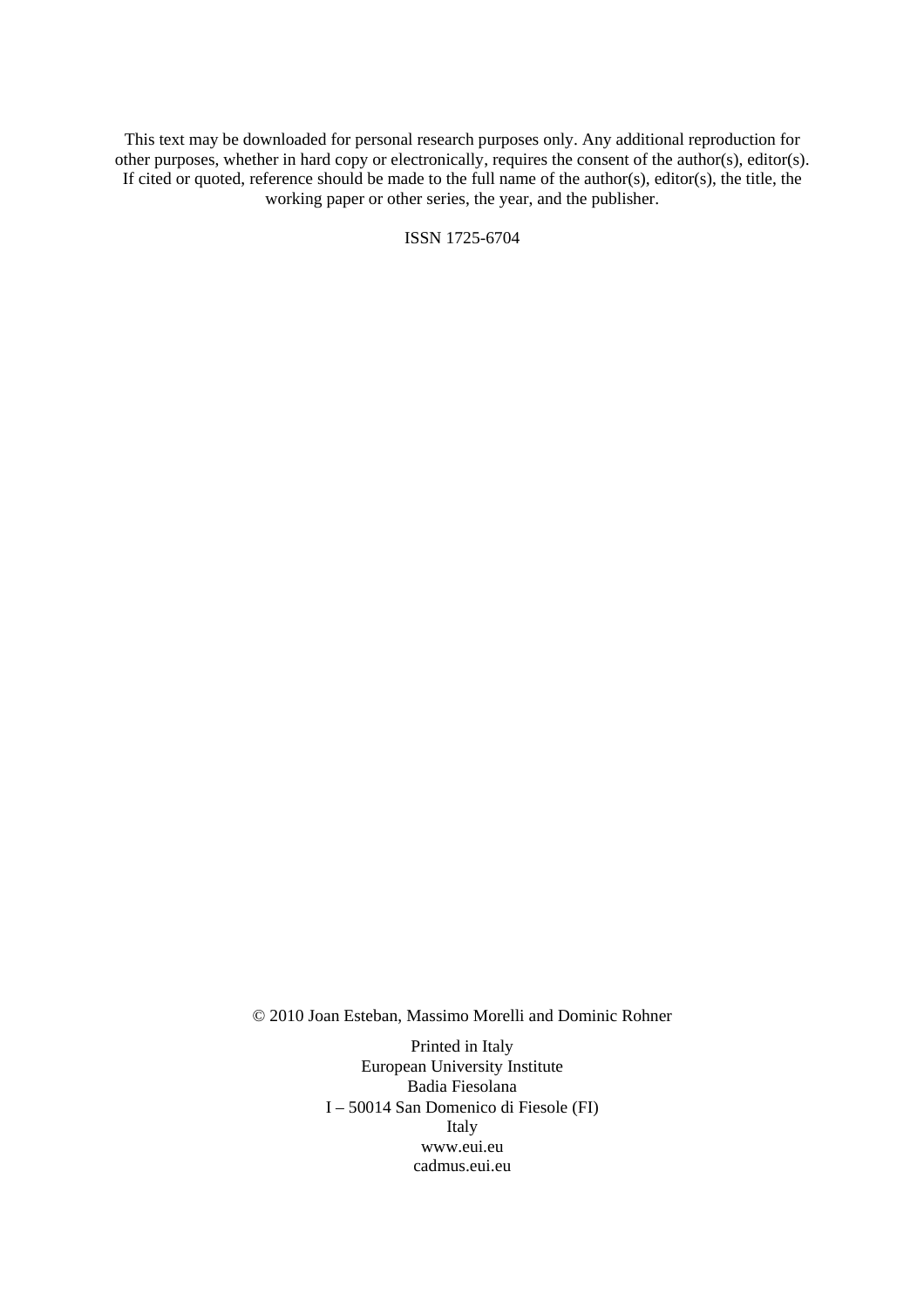# Strategic Mass Killings\*

Joan Esteban<sup>†</sup>, Massimo Morelli<sup>‡</sup>and Dominic Rohner<sup>§</sup>

May 11, 2010

### Abstract

Since World War II there have been about fifty episodes of large-scale mass killings of civilians and massive forced displacements. They were usually meticulously planned and independent of military goals. We provide a model where conflict onset, conflict intensity and the decision to commit mass killings are all endogenous, with two main goals: (1) to identify the key variables and situations that make mass killings more likely to occur; and (2) to distinguish conditions under which mass killings and military conflict intensity reinforce each other from situations where they are substitute modes of strategic violence.

We predict that mass killings are most likely in societies with large natural resources, significant proportionality constraints for rent sharing, low productivity and low state capacity. Further, massacres are more likely in a civil than in an interstate war, as in the latter group sizes matter less for future rents.

In non polarized societies there are asymmetric equilibria with only the larger group wanting to engage in massacres. In such settings the smaller

<sup>\*</sup>We are grateful to CEPR for sponsoring the conflict conference in Gerzensee in July 2009, where we started this project. We also thank Borek Vasicek and Peter Van der Windt for research assistance. Helpful comments from Autumn Payton Lockwood, Kalle Moene, Debraj Ray, Alexander Wolitzky, Fabrizio Zilibotti and seminar and conference participants in Princeton, EUI, IMT-Lucca, Oslo, Dehli, Barcelona and Madrid are gratefully acknowledged.

<sup>&</sup>lt;sup>†</sup>Institut d'Analisis Economica, CSIC, Barcelona. Email: joan.esteban@iae.csic.es. Joan Esteban is a member of the Barcelona GSE Research Network funded by the Government of Catalonia. He gratefully acknowledges financial support from the AXA Research Fund and from the Spanish Government CICYT project n. SEJ2006-00369.

<sup>&</sup>lt;sup>‡</sup>Columbia University and EUI. Email: mm3331@columbia.edu.

<sup>&</sup>lt;sup>§</sup>University of Zurich. Email: drohner@iew.uzh.ch. Financial support from the Swiss National Science Foundation (SNF grant no. 100014-122636) is gratefully acknowledged.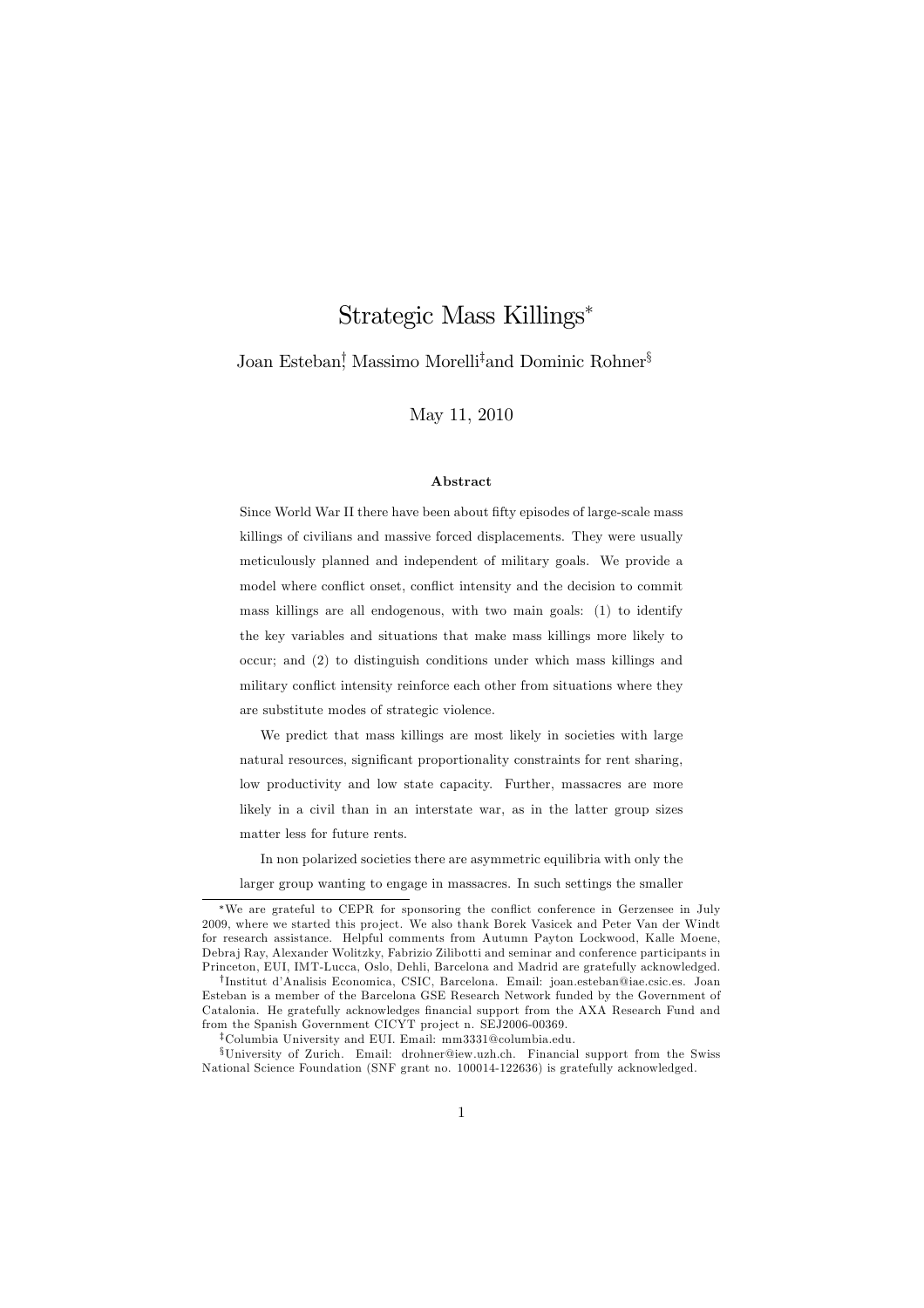group compensates for this by fighting harder in the first place. In this case we can talk of mass killings and fighting efforts to be substitutes. In contrast, in polarized societies either both or none of the groups can be ready to do mass killings in case of victory. Under the "shadow of mass killings" groups fight harder. Hence, in this case massacres and fighting are complements.

We also present novel empirical results on the role of natural resources in mass killings and on what kinds of ethnic groups are most likely to be victimized in massacres and forced resettlements, using group level panel data.

JEL code: C72, D74.

Keywords: Mass Killings, Civil War, Natural Resources, Intensity of Conflict, Group Size.

"If ever we are constrained to lift the hatchet against any tribe, we shall never lay it down till that tribe is exterminated, or driven beyond the Mississippi." Thomas Jefferson (from Mann, 2005: 70).

#### $\mathbf{1}$ Introduction

Mass killings of civilians are obviously a serious problem. Since World War II some 50 episodes of mass killings have led to between 12 and 25 million civilian casualties (Political Instability Task Force, 2010) and by 2008 have forced the displacement of 42 million people (UNHCR, 2009). Surprisingly, while there is an increasing number of formal models of civil and interstate wars.<sup>1</sup> the issues of mass killings and forced displacements have so far been largely neglected in formal theory. What makes this neglect even more surprising is that mass killings seem to have different causes, motivations and implications with respect to other forms of conflict. Indeed, mass killings are a manifestation of the worst of the human being, dominated by irrational hatred and uncontrolled passion. However, in Mann's (2005: 9, 31) words, "to understand ethnic cleansing we need a sociology of power more than a special psychology of perpetrators as disturbed or psychotic people —though some may be. (...) All cases of cleaning involve material interests. Usually, members of an ethnic group come to believe they have a collective economic interest against an out-group." In this paper, we examine whether decisions to exterminate the opponent can be explained as

<sup>&</sup>lt;sup>1</sup>See e.g. Blattman and Miguel (2009) and Jackson and Morelli (2009) for the most updated surveys on civil and interstate wars, respectively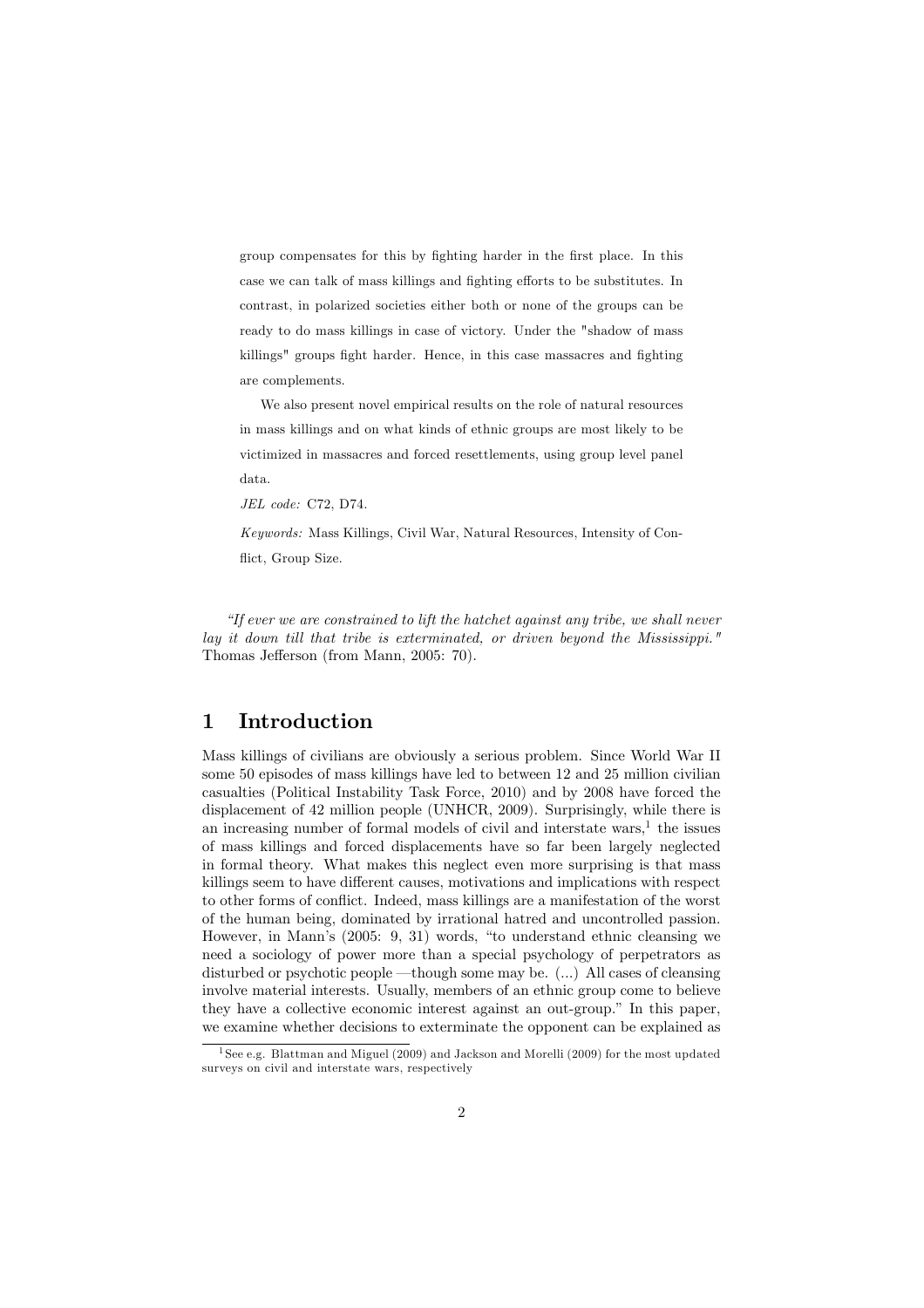the result of strategic, rational calculation, independently of how these decisions had been framed.

The links between mass killings and warfare are complex. While mass killings are present in many guerrilla wars (Valentino, Huth and Balch-Lindsay, 2004), there are also often episodes of mass killings perpetuated by the government in the absence of any armed opposition or rebellion. This was for example the case in several communist countries (e.g. Cambodia, China during the Cultural Revolution, Stalinist USSR) or countries governed by military juntas (e.g. Myanmar) where the state controls most of the economy. Moreover, not all forms of war are equally likely to be accompanied by mass killings. A substantial fraction of civil wars entail deliberate mass killings of civil non-combatants on a large scale, while there is almost no record of mass killings of this sort in post-WWII interstate wars. As shown in Figure 1, between 1960 and 2000 roughly a third of all civil wars (50 out of 152) featured mass killings, while in none of the interstate wars  $(23)$  there were mass killings.<sup>2</sup>

One distinctive feature is that mass killings are designed to kill, i.e. to reduce the size of the opponent groups, while other forms of conflict are about winning some "prize" and the fatalities they entail are merely a by-product of appropriation. Hence, a natural question to ask is: Why could it be rational for a regime or group to engage in a costly activity that has as main goal to reduce the group size of the opponent?

We will highlight the trade-offs involved when a group considers the possibility of engaging in decimation of the opposition group's size. While in the discussion we mostly refer to mass killings, our analysis is meant to include forced displacements, since they are another measure for reducing the size of the opposition group.<sup>3</sup>

In the model we assume that there are two groups.<sup>4</sup> one of which initially controls the government. The government and rebel factions decide first whether or not to engage in fighting and on the level of fighting effort. This endogenously yields the likelihood of the rebel faction taking over power at the end of the conflict. Then the group that is in power has the option to perform mass killings to decimate the group size of the opponent.

Given that the minimum share of public spending that has to be given to the

 ${}^{2}$  For Figure 1, data on mass killings in wars was taken from Valentino, Huth and Balch-Lindsay (2004), civil wars data from Collier, Hoeffler and Rohner (2009), and data on interstate wars from Gleditsch and Ward (2007). According to Valentino, Huth and Balch-Lindsay (2004) the only mass killings during interstate war in recent decades took place during the Korean War, 1950-53 (which shared many features with civil wars).

 ${}^{3}$ Given that the model will not distinguish between reductions of the size of a group by killing and by forced displacements, we are basically thinking about the sum of the two. A separate research question could then be the study of the tradeoffs between these potentially substitute elimination methods.

<sup>&</sup>lt;sup>4</sup>These groups could be identified by any of the dividing lines in society, ethnicity, religion, race, class. We abstract from these distinctions. Also, we will not explicitly deal with more fractionalized societies. The countries with two large identifiable groups are empirically by far the most dangerous places in terms of likelihood of the events we aim to rationalize (see below), hence we consider the difficult extension to more than two groups something of low priority in the research agenda.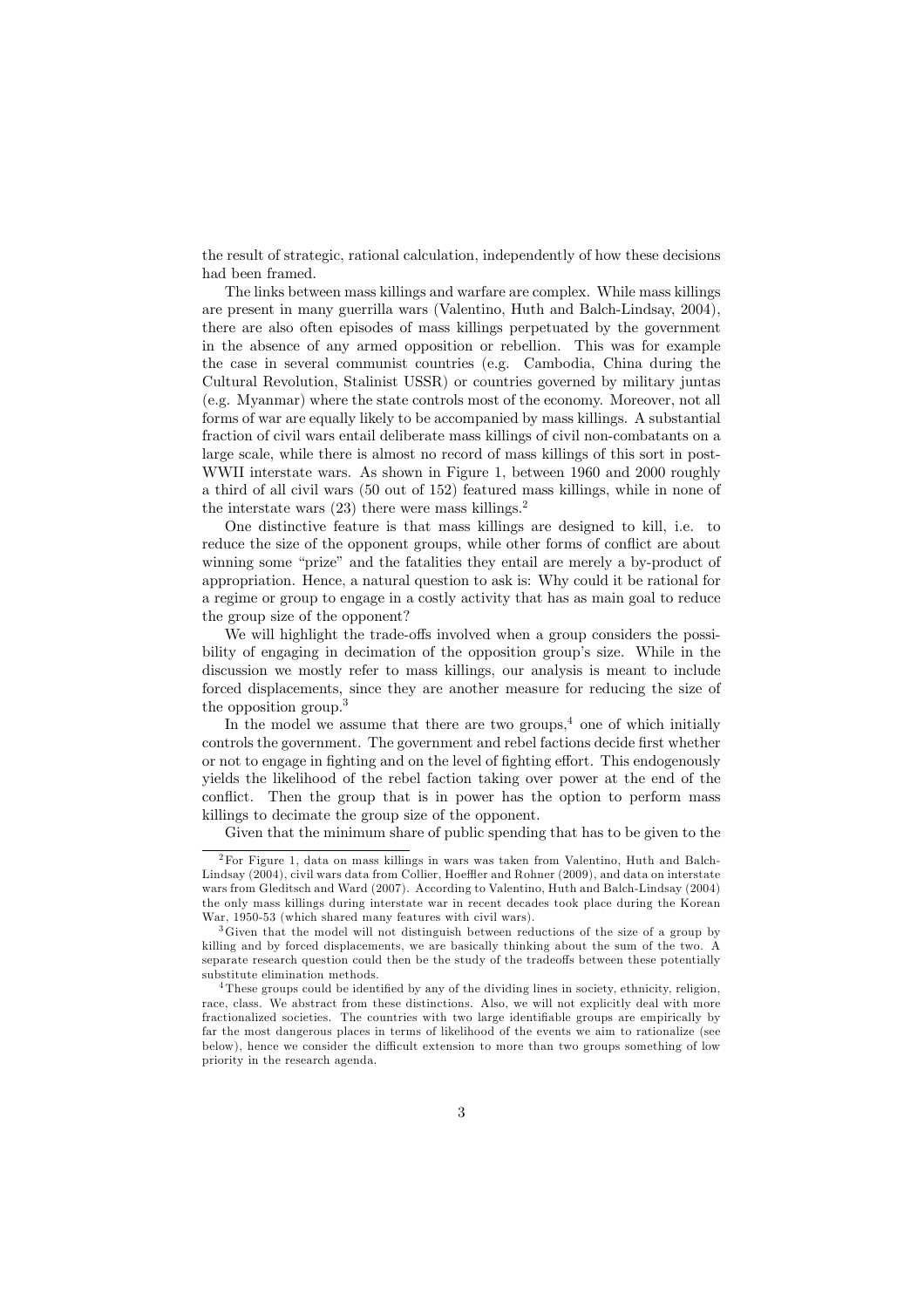opposition group depends on their group size, mass killings allow the government group to increase their future rent share. This incentive has to be traded off against the reduction in economic output following mass killings. We find that mass killings are more attractive for the group in power when natural resource rents are large relative to economic production, and when state capacity is weak. Further, democratization and constraints on rent-sharing imposed from the outside can give incentives for the ruling group to substitute discrimination with elimination. Paradoxically, if a "bad" regime is forced to treat minorities better than it otherwise would, this could fuel massacres, as killing opponents becomes more lucrative if the share of the rents is more closely tied to group sizes. Further, it is found that large groups have greater incentives to engage in mass killings. This implies that in polarized societies there are symmetric equilibria where either both or none of the groups commit massacres, while in less polarized societies only the larger group performs mass killings.

A recent, still ongoing case can illustrate the key features of mass killings that we wish to capture. The mass killings in Sudan's Darfur region started in 2003. "The primary perpetrators of the killings and expulsions are government-backed "Arab" militias. The main civilian victims are black "Africans"" (Straus, 2005: 123). The estimates of the death toll vary between 70,000 and 400,000 fatalities, with an estimated 1.8 million people displaced (Straus, 2005, 2006; De Waal, 2007). This corresponds to a significant fraction of the total population in this region, which was about 6.5 million before the outbreak of the crisis. The killings are clearly strategic, "directed by the state, targeted at a particular ethnic population, and intended to destroy that ethnic population in substantial part" (Straus, 2006: 43). The early 21st century was characterized by natural resource shocks (Sudan becomes an increasingly important oil producer) and political shocks (peace agreements in other parts of Sudan brought the expectation of "looming elections" and democratization) (Straus, 2005). At the same time productivity and state capacity of Sudan remained very low, and it became increasingly clear that the international community would be hesitant to rapidly and forcefully intervene (Straus, 2005; 2006; De Waal, 2007). These factors led to an explosive blend that made the mass killings in Darfur possible. Our paper contributes to bring together all these factors in a unified model of strategic interaction.

Our framework also yields interesting predictions on how massacres and warfare relate to each other. When selecting the optimal fighting levels, the groups take into account what levels of mass killings take place for each potential outcome of the battle. In asymmetric equilibria —hence at low levels of polarization— the smaller group, which would not start massacres after victory, will compensate for this by fighting harder in the first place. Thus, in those equilibria mass killings and warfare behave as substitutes. In contrast, comparing across symmetric equilibria —hence with high polarization— mass killings and warfare behave as complements, i.e. the "shadow of massacres" makes both groups fight harder.

According to our theory, there is a fundamental difference between civil wars and interstate wars. The objective of a civil war is to impose a new social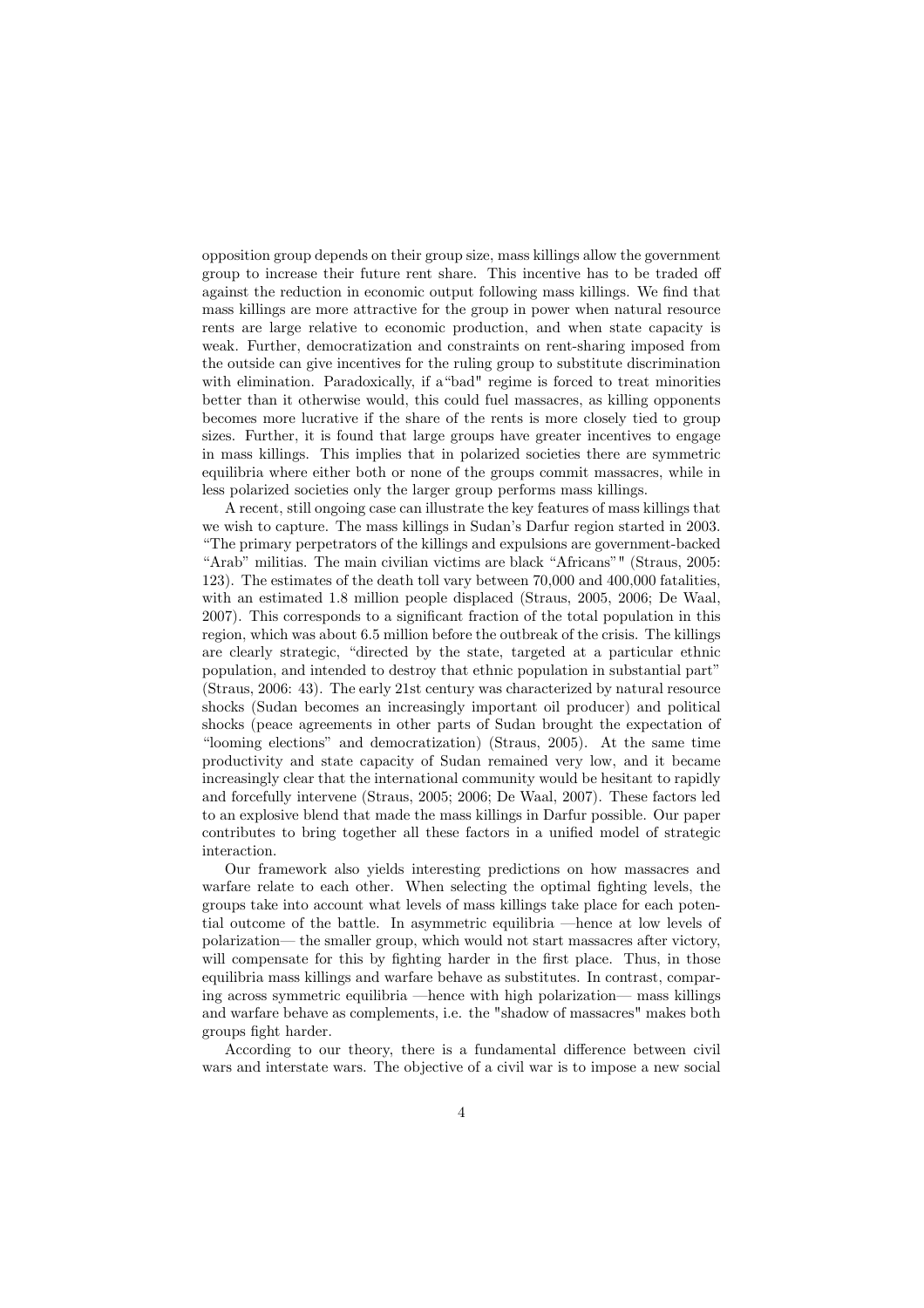arrangement or new social contract, as desired by the ethnic group that rebels. In contrast, interstate wars do not challenge any status quo *social contract*, nor is there any wish to impose new sharing rules for common pools of resources, also because there is no supranational government budget to fight for in terms of entitlements or alike. In civil wars, reducing the population size of the opponent group  $-\text{by$  extremination and/or exile— allows for a larger viable share inthe new social arrangement. This factor does not play such a strategic role in interstate conflicts because across countries different groups have no enforceable claims. This is not to deny that arguments such as revenge, hurt pride and alike play a role in both types of wars. However, our point is that the payoff to mass killings is distinctly larger and strategically critical in domestic conflicts. as group sizes matter for future rents, which is not the case in interstate wars.

While mass killings have received a lot of media attention and there is a substantial empirical literature on them (as discussed below), formal theoretical research on mass killings has been very scarce. There are a few papers that study terror and intimidation of the civilian population (Azam and Hoeffler, 2002) or build rent-seeking models to account for government appropriation (Bae and Ott, 2008). Further, Bueno de Mesquita (2010) builds a model where violence against civilians is used by the revolutionary vanguard to signal the level of antigovernment sentiment in society to increase support for their cause.<sup>5</sup> However, to the best of our knowledge, we build the first game-theoretic model of the incentives of a given ethnic group to deliberately decimate the population share of the opponent group for strategic reasons.

While the present paper is mainly theoretical, we also present several novel empirical findings, for example with respect to the impact of natural resources on mass killings. To the best of our knowledge, this is the first paper to perform an econometric analysis of massacres and displacements with a panel at the *ethnic group level*, which allows us to observe what kinds of ethnic groups are most likely to be victimized.

The paper is organized as follows. In the next section we report on the existing empirical evidence in the literature. Section 3 sets up the model, studies the strategic behavior of the two groups and establishes the existence and uniqueness of a subgame perfect equilibrium. Section 4 displays the important comparative statics, showing the effects of changing the relative group sizes, productivity, natural resources, State capacity, and limits to permissible inequality. Section 5 summarizes the main findings, discusses possible extensions, and sets the stage for Section 6, where we present new empirical evidence. Section 7 concludes.

 $\overline{5\text{Oualitative micro-level explanations of rebel group behavior include Humphreys and We-}$ instein  $(2006)$  and Kalyvas  $(2007)$ .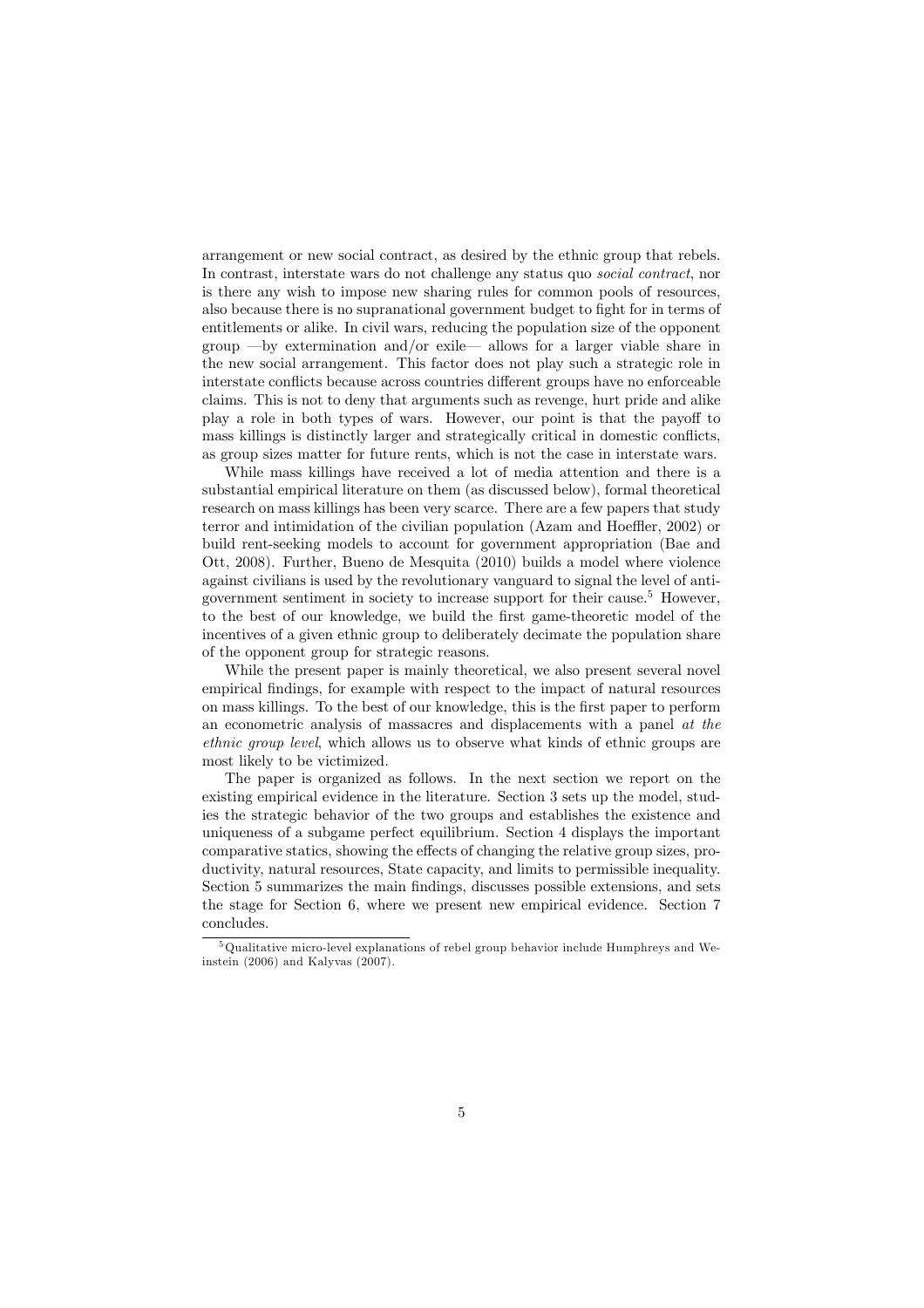

Figure 1: Mass killings in interstate and civil wars

#### $\overline{2}$ **Stylized Facts**

#### **Definition of Mass Killings**  $2.1$

Building on Charny (1999: 7) and Easterly, Gatti and Kurlat (2006: 132) we can define "mass killings" in the following way: "Mass killings are the killings of substantial numbers of human beings, when not in the course of military action against the military forces of an avowed enemy, under the conditions of the essential defenselessness and helplessness of the victims". In the literature this class of phenomena is referred to sometimes as genocide, sometimes as mass killings, mass murder, massacres. Rudolph Rummel uses the expression "democide", while some scholars use "politicide" (political mass murder). We have opted for the general use of the term mass killing, which was also the solution adopted by Easterly, Gatti and Kurlat, 2006) and for the use of genocide only in the case in which one group is completely exterminated. For our empirical investigation we will rely on the most widely used dataset on mass killings, collected by the "Political Instability Task Force" under the direction of Barbara Harff. The most accepted quantitative minimum threshold for a massacre to count as mass killing is 50,000 (i.e., a mass killing is an intentional massacre of civilians with at least 50,000 fatalities).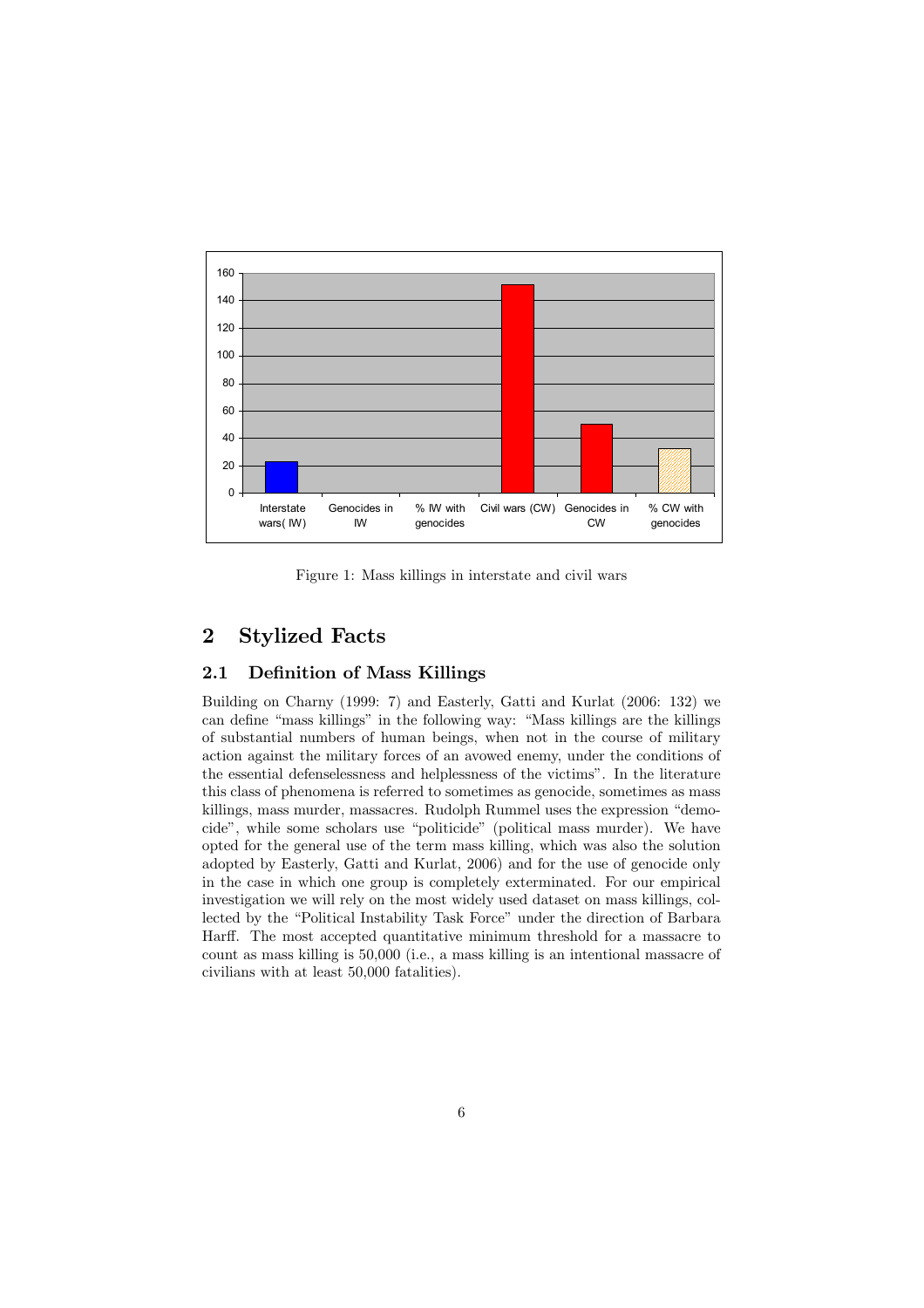#### $2.2$ The Quantitative Importance of Mass Killings and **Forced Migration**

Let us start the review of the stylized facts by giving an overview of the importance of mass killings. The exact numbers of fatalities are controversial,<sup>6</sup> but they are substantial by any standards. According to the "Political Instability Task Force" there have been 50 events of mass killings since World War II and they have cost the lives of between 12 and 25 million noncombatants. Bae and Ott (2008) use even larger numbers: The conflict-related deaths in the 20th century were as large as 109.7 millions, corresponding to 4.35 percent of the world population. Of these, 60 percent were civilian non-combatants. Rummel (1995) estimates that the number of civilians killed by governments in 1900-1987 is almost 170 million. The punch line is that mass killings matter heavily, both in absolute terms and relatively to combat-deaths.

As explained in the introduction, the mechanisms of our model can also account for incentives to force unwanted opposition into migration and displacements. These phenomena are quantitatively very important. According to the official statistics of UNHCR (2009), out of the current 42 million forcibly displaced persons, 26 million were internally displaced population by cause of civil conflict.

#### 2.3 **Empirical Literature on Mass Killings**

Below we summarize the basic empirical results obtained by the existing literature. We will revisit these findings again in section 6 where we test the predictions of our paper.

1. Political regime. Autocratic regimes are more likely to commit mass killings than democracies.

Non-democratic regimes are found to be more likely to commit mass killings than democracies, especially when the autocrats are powerful (Rummel, 1994, 1995; Harff, 2003; Valentino, Huth and Balch-Lindsay, 2004: Easterly, Gatti and Kurlat, 2006: Eck and Hultman, 2007: Colaresi and Carey, 2008). We find in section 6 that autocracy does not remain a significant explanatory variable for mass killings when one addresses the autocorrelation of the dependent variable and uses simple techniques for reducing the omitted variable bias.

Unfortunately, the existing quantitative literature focuses almost exclusively on the *level* of democracy rather than the *process* of democratization, which according to our model should play an important role. However, there is ample case study evidence available. Based on extensive historical examples, Mann (2005) argues that "regimes newly embarked

 $6$ The estimates of how many civilians have fallen in this category vary a lot because of the difficulties in distinguishing between degrees of intentionality and targeting.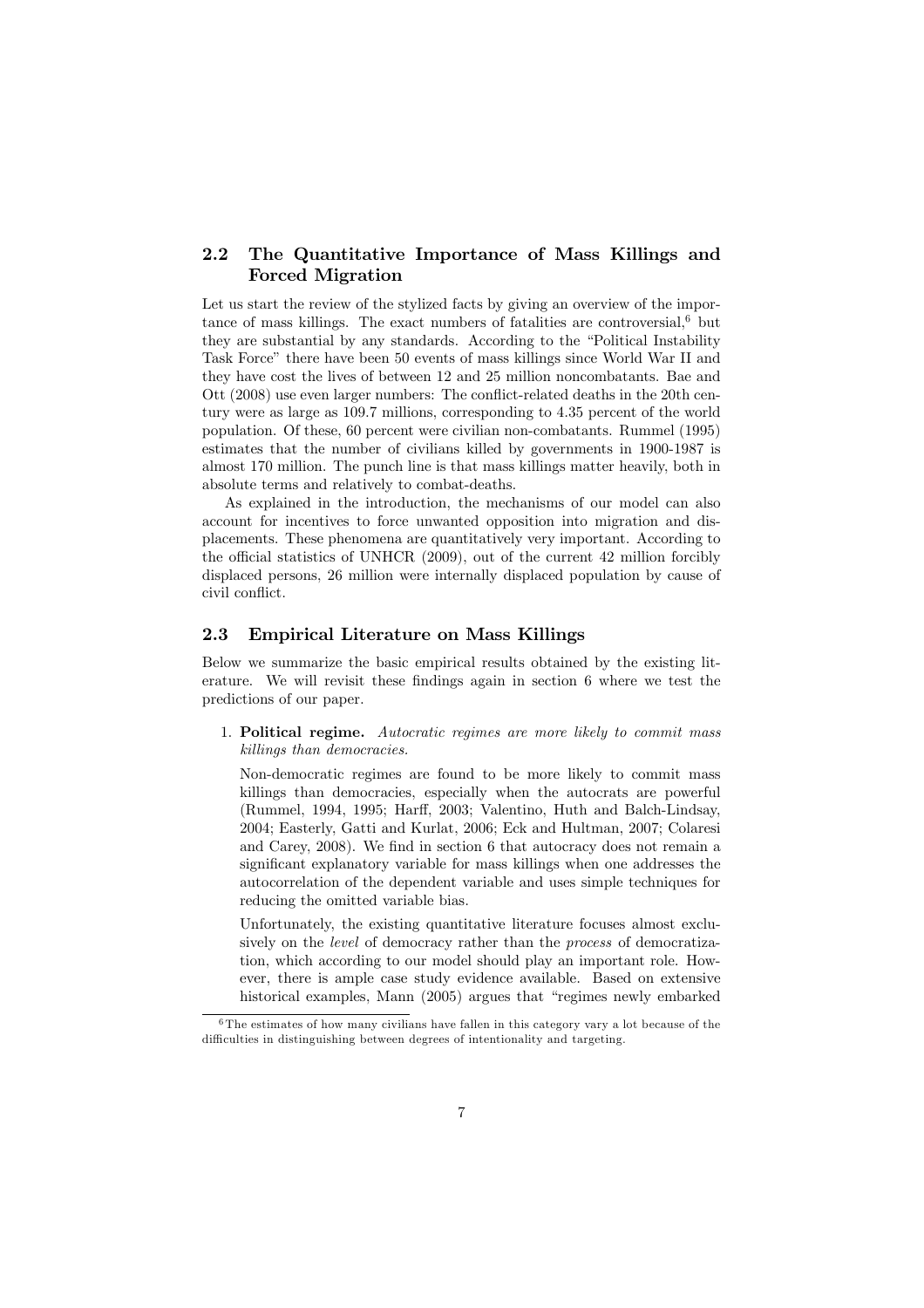upon democratization are more likely to commit murderous ethnic cleansing than are stable authoritarian regimes."

2. Group size and power. Mass killings are carried out almost exclusively by governments. Rebel violence is relatively low-scale. Rebel groups commit more civilian killings if they are militarily strong and after having won a military battle.

In most cases rebel violence is relatively low-scale, and mass killings are almost only carried out by governments (Harff, 2003; Valentino, Huth and Balch-Lindsay, 2004; Eck and Hultman, 2007).

In the words of Rummel (1994: 1): "Power kills; absolute power kills absolutely". In order to be able to do mass killings a group needs the power and military strength to do so. Rebel groups commit more civilian killings if they are militarily strong relative to the government (Hultman, 2009) and after having won a military battle (Bussmann, Haer and Schneider, 2009). Total fatalities are low in situations with weaker rebel armies (Heger and Salehyan, 2007).

3. Ethnic fractionalization and polarization. High levels of ethnic fractionalization are negatively correlated with the risk of mass killings, while ethnic polarization is often present in countries experiencing mass killings.

The effect of ethnic cleavages appears to be non-linear, with mass killings being less likely in fully homogenous societies or in societies with a large number of ethnic groups, and becoming more likely in the presence of few large ethnic groups. In particular, Krain (1997), Heger and Salehyan  $(2007)$ , Bae and Ott  $(2008)$  and Querido  $(2009)$  find that large levels of ethnic fractionalization reduce the risk of mass killings, while Montalvo and Reynal-Querol (2008) show that ethnic polarization increases the risk of mass killings.

4. Economic conditions. Mass killings are most likely for low and intermediate levels of GDP, large natural resources, high inequality and low trade openness.

It has been found that less mass killings take place in richer countries (Scully, 1997; Bae and Ott, 2008). When allowing for a quadratic form of development, an inverted U-shape relationship is found with mass killings being most risky for intermediate levels of GDP (Easterly, Gatti and Kurlat, 2006).

Natural resources seem to increase the risk of mass killings in Africa (Querido, 2009), and also inequality (especially human capital inequality)

 $7$ Mann (2005) sees the process of democratization as the main cause of ethnic cleansing: "Stably institutionalized democracies are less likely than either democratizing or authoritarian regimes to commit murderous cleansing. (...) But their past was not so virtuous. Most of them committed sufficient ethnic cleansing to produce an essentially mono-ethnic citizen body in the present. In their past, cleansing and democratization proceeded hand in hand."  $(p. 4)$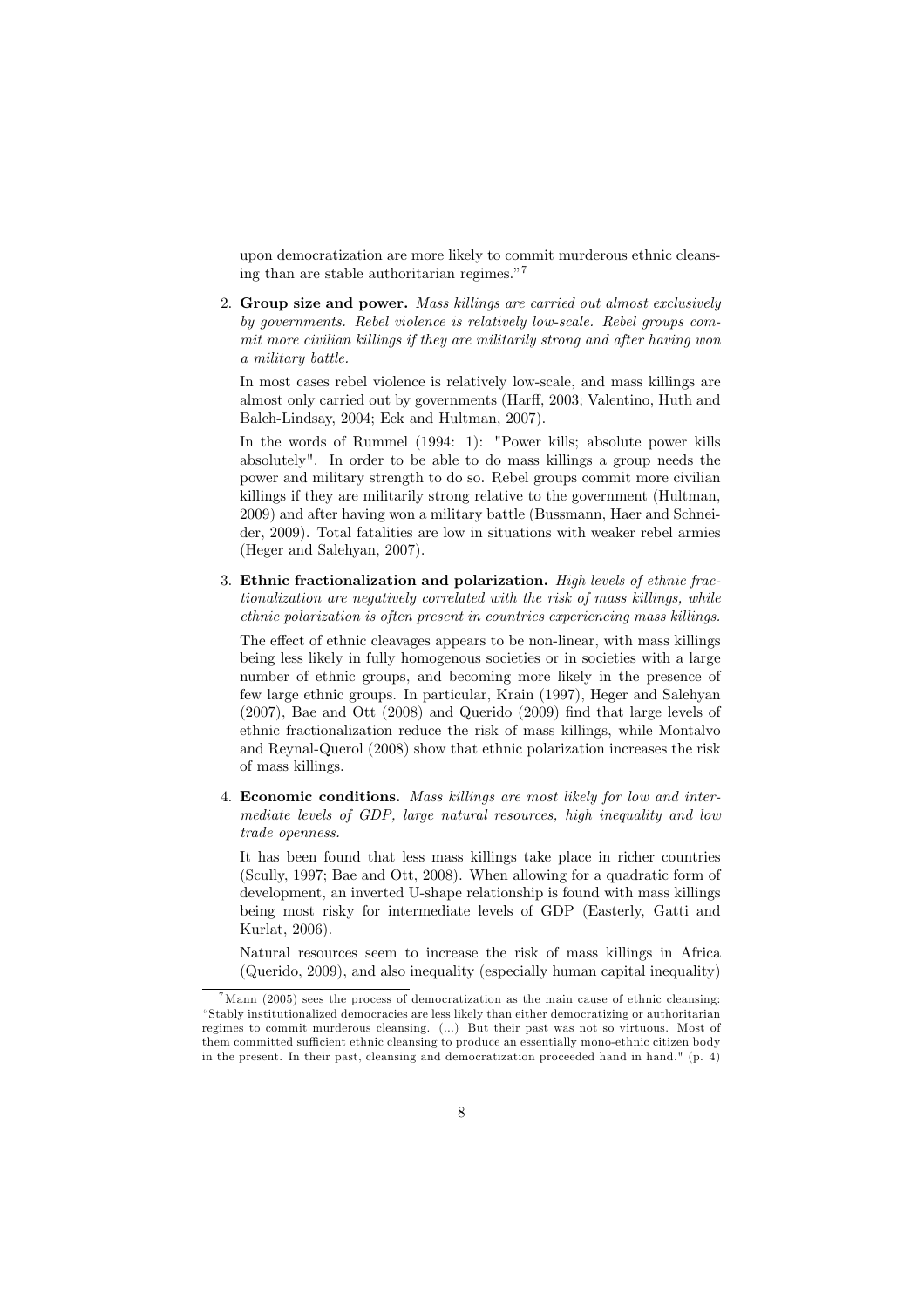tends to increase the risk of mass killings (Besançon, 2005). In contrast, trade openness reduces the risk of mass killings (Harff, 2003).

5. International intervention. Interventions tend to reduce mass killings, but at the beginning of intervention killing efforts may increase.

International intervention, when directly directed against the perpetrators, can stop or at least slow down mass killings (Krain, 2005). Bussmann, Haer and Schneider (2009) find that "partisan interventions in civil wars might deter the main perpetrators from continuing the slaughtering, but might invite the targets of these acts to seek reciprocal revenge under the protection of the international community".

6. Civil wars. Mass killings are more likely in the presence of civil war.

In the presence of civil war mass killings are more likely (Krain, 1997; Valentino, Huth and Balch-Lindsay, 2004), in particular when guerrilla groups are strong and benefit from support in the population (Valentino, Huth and Balch-Lindsay, 2004).

We should also briefly discuss the factors that have been found to increase the risk of *forced displacements*. Refugee flows are larger in conjunction with mass killings, in wars, under dissident repression, in non-democracies and in countries with low agricultural productivity per worker (Schmeidl, 1997; Azam and Hoeffler, 2002; Davenport, Moore and Poe, 2003; Moore and Shellman, 2004). Davenport, Moore and Poe (2003) find that when regimes start democratizing, this can lead to more refugee flows.

The model that we now turn to is heavily inspired by all the stylized facts of this section.

#### A Model of Civil War and Mass Killings 3

#### $3.1$ The Model

There are two groups, i and j, of population size  $(N_i, N_j)$ . Hence, total population is  $N = N_i + N_j$ . We take the convention that group j is currently in power.

Output  $Y$  is produced by labor. We assume a rigid labor supply, so that output is proportional to population:  $Y = \beta N$ . We can think of  $\beta$  as individual productivity determined by education as well as by technology. We assume that both groups carry out their economic activity separately, so that

$$
Y_h = \beta N_h, h = i, j, \text{ and } Y = Y_i + Y_j.
$$
\n<sup>(1)</sup>

We assume that both groups have the same productivity. $8$ 

 ${}^{8}$ It is quite obvious that there is sizeable "horizontal" inequality among social groups in most countries. However, there is no conclusive evidence that this inequality is a significant source of social conflict. Cramer (2005) notes that the same data source appears to lead to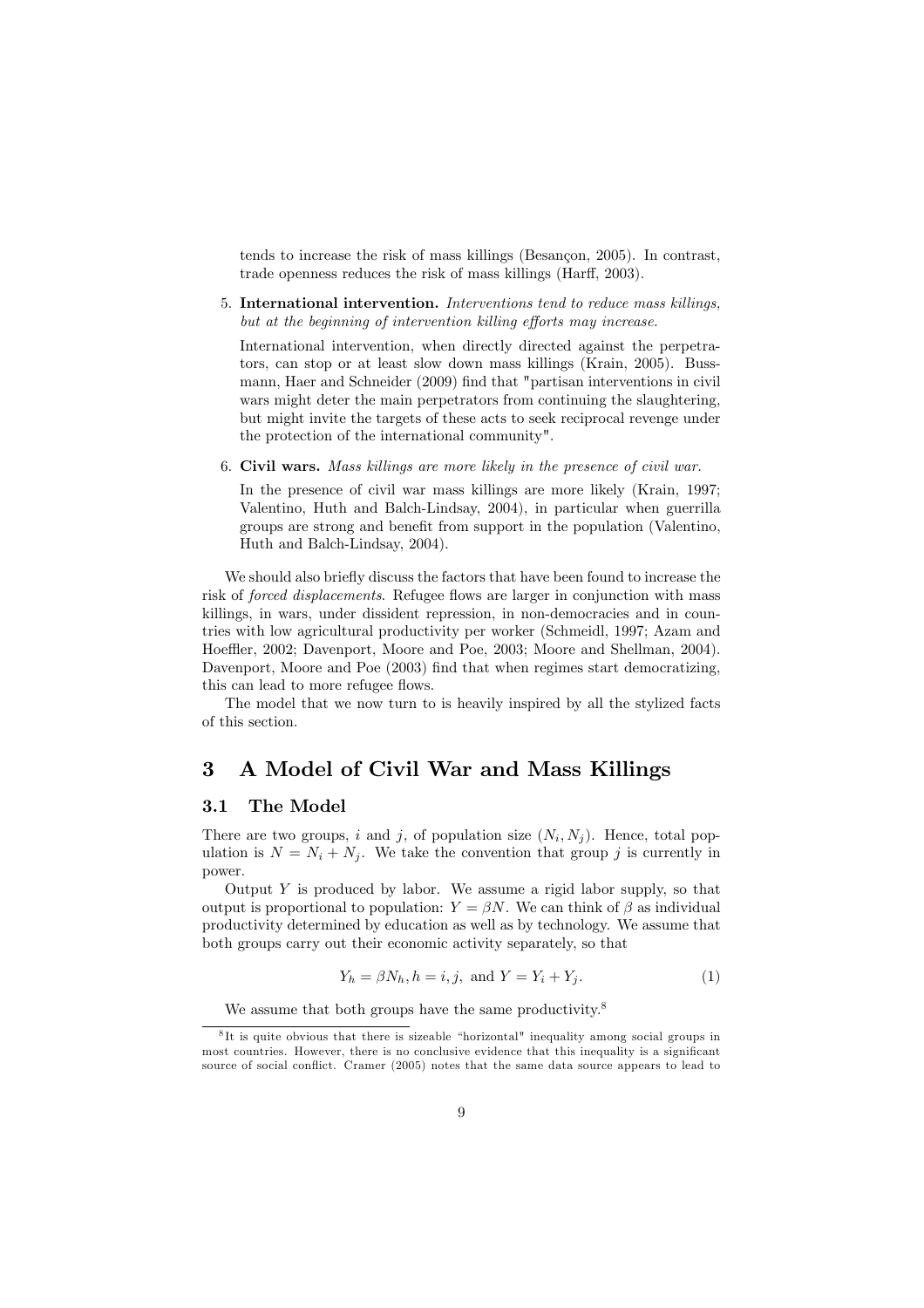In addition, the country obtains an income from the exploitation and export of natural resources,  $E$ , controlled by the government.<sup>9</sup>

The Government taxes output at a rate  $t$ . We can interpret the size of  $t$  as an indicator for the State's "capacity". Hence, the government's revenue is

$$
G = tY + E = t\beta N + E. \tag{2}
$$

We shall denote by  $\tau$  the share of the tax revenue over the total government revenues, that is,

$$
\tau \equiv \frac{t\beta N}{t\beta N + E}.\tag{3}
$$

The government revenue is entirely distributed over the population. The status quo share of government transfers or entitlements going to group h,  $h =$  $i, j$ , is denoted by  $g_{0h}$ . These shares are the outcome of past history and may result from previous fights between the two groups. The aggregate disposable income to group  $h$  is

$$
X_{0h} = (1 - t)\beta N_h + g_{0h}(t\beta N + E).
$$
\n(4)

This situation may be disrupted by a shock perturbing some of the basic parameters. For instance, this shock could be originated by a change in the price or amount of the natural resource relative to the produced output. Such change may significantly alter the relative resources of the two groups and induce the rebellion of the group out of power. After deciding on whether to rebel or not (first stage), the challenger and the group in power expend resources to mobilize forces for battlefield warfare (second stage). The victorious group seizes (or keeps) power. Power, either conquered or kept, can be used to set new distribution shares over future government revenues and to perpetrate mass killings in the opponent population (third stage).<sup>10</sup> Figure 2 displays the timing of the game graphically.

conflicting claims in Wintrobe (1995), Collier and Hoeffler (1998), Stewart (2002), Nafziger and Auvinen (2002), Cramer (2003), and Besançon (2005). As it will become apparent later in the paper, assuming differential productivity across groups would modify the results only in that *ceteris paribus* the likelihood of becoming a victimized group is higher for the lower productivity group.

<sup>&</sup>lt;sup>9</sup>We will discuss at the end the minor differences in the results that could derive from allowing natural resource rents to be private property rather than publicly controlled. What  $E$  wants to capture is all the sources of public revenue that do not require intensive labor input.

 $10$  For the sake of expositional simplicity we assume that the fighting groups do mass killings only after seizing power. It is unquestionable that fighting groups may and sometimes do combine battlefield warfare with mass killings. However, allowing for mass killings at this second stage does not seem to add any interesting insight. If killings can be performed in two periods the groups will have to decide on the timing of the executions. This question might have some intrinsic interest, but is not at the core of what we want to examine. Furthermore empirical evidence suggests that violent conflicts do not start with mass killings (see the sixth thesis on ethnic cleansing by Mann, 2005). Allowing for killings in the two stages would also permit to compensate for the killings suffered from the opposing group in the second stage. Once more, while this possibility suggests that our model may underestimate the level of killings, we think that the motivations in this case are adequately captured by our model. Including this possibility would not add any new insight.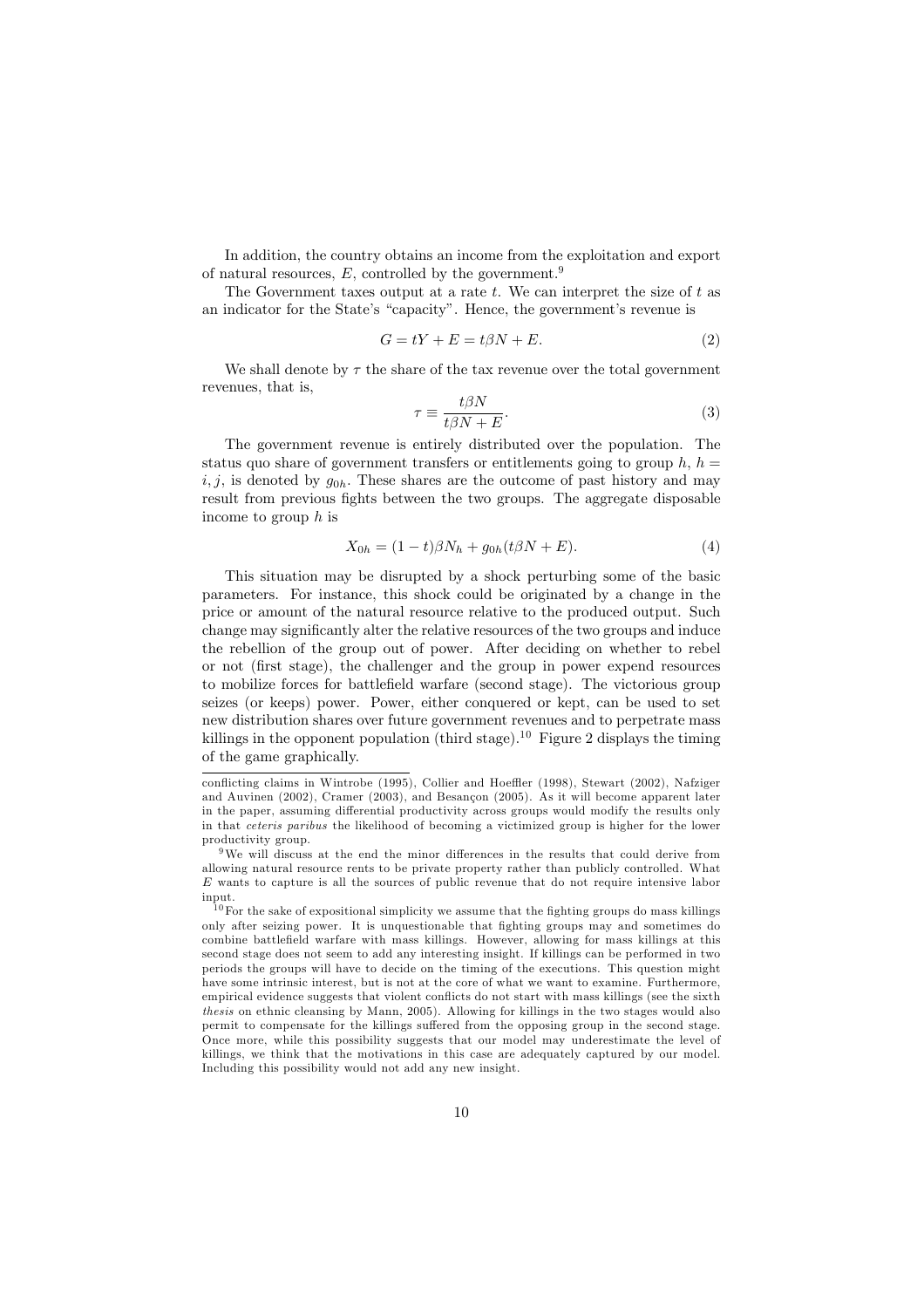

Figure 2: Timing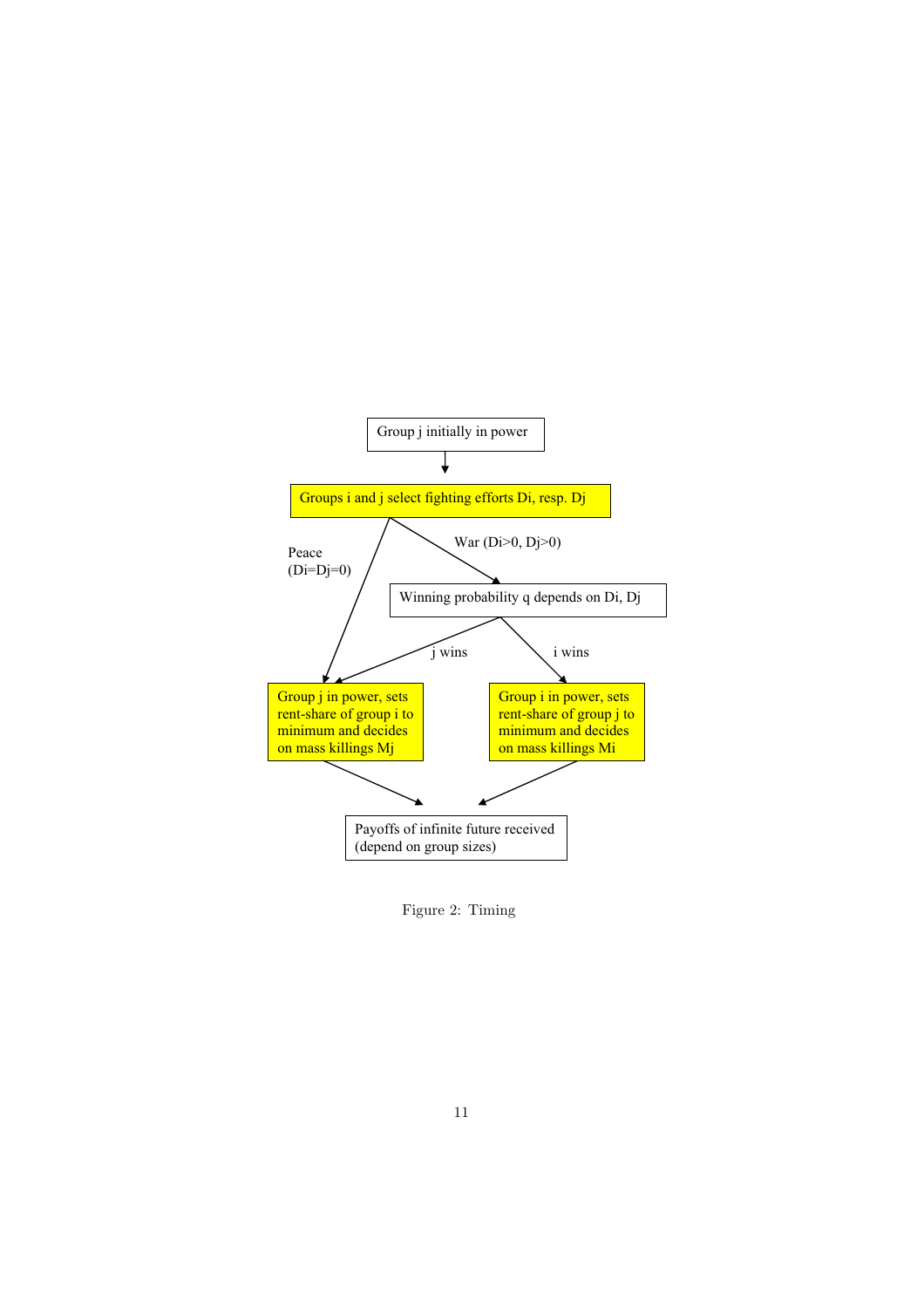We assume that group members act in a coordinated manner so that each group maximizes the payoff of the representative group member. Group  $i$  decides to rebel in the first stage if the group's expected payoff from conflict exceeds the payoff from remaining peaceful. Rebellion has two possible outcomes: victory with probability q and defeat with probability  $(1-q)$ . We use v to denote the state in which group  $i$  wins and  $d$  for the state in which  $i$  is defeated  $-$ and hence group j is victorious. Therefore,  $q$  is the probability that state v comes about.

The probability of victory  $q$  depends on the resources contributed to military conflict by both groups, which we denote by  $D_h$ ,  $h = i, j$ . We assume that

$$
q = \frac{D_i}{D_i + D_j}^{11} \tag{5}
$$

when  $D_i + D_j \neq 0$ ; when  $D_i = D_j = 0$  we assume that the group in power continues with probability one, i.e.  $q = 0$ .

At the third stage of the game, the group  $h = i, j$  now in power decides what number  $M_h$  of members of the other group to eliminate.<sup>12</sup>

We shall denote by  $N_{vi}$  and  $N_{di}$  the population of group i living at the end of the game in each of the two states. Equivalently, we shall use  $N_{vj}$  and  $N_{dj}$ , with the caveat that  $N_{vj}$  means the population of j when i wins.<sup>13</sup>

In state  $v$  the surviving population will be

$$
N_{vi} = N_i \text{ and } N_{vj} = N_j - M_i. \tag{6}
$$

In state  $d$  the surviving population is

$$
N_{di} = N_i - M_j \text{ and } N_{dj} = N_j. \tag{7}
$$

The probability of survival of an individual of group  $h$  in each of the two states is  $N_{vh}/N_h$  and  $N_{dh}/N_h$ ,  $h = i, j$ . For individuals of group i the probabilities of being alive and in state  $v$  and of being alive and in state  $d$  are  $q$  and  $(1-q)\frac{N_{di}}{N_i}$ , respectively. For individuals of group j they are  $q\frac{N_{vj}}{N_j}$  and  $(1-q)$ .

Therefore, if  $X_{sh}$  is the disposable income of group h in state s, the expected per capita payoff from starting conflict  $U_h^c/N_h$  is

$$
\frac{U_h^c}{N_h} = \left[ q \frac{N_{vh}}{N_h} \right] \frac{X_{vh}}{N_{vh}} + \left[ (1 - q) \frac{N_{dh}}{N_h} \right] \frac{X_{dh}}{N_{dh}} - \frac{D_h}{N_h}
$$
(8)

 $11$ The qualitative results are the same for the more general form

$$
q = \frac{\Phi(D_i)}{\Phi(D_i) + \Phi(D_j)}
$$

with  $\Phi(\cdot)$  strictly increasing and concave.

 $12$ The qualitative results do not depend on whether or not killing individuals of the other group has additional costs, beside the lost future production by them, hence the analysis will be done without adding any extra cost of killing.

 $13$  Recall that we use the term *mass killings* to denote the decrease in population size produced by the use of violence against non-combatant civilians. Therefore, this term includes displacements of the population, as well as the population actually murdered.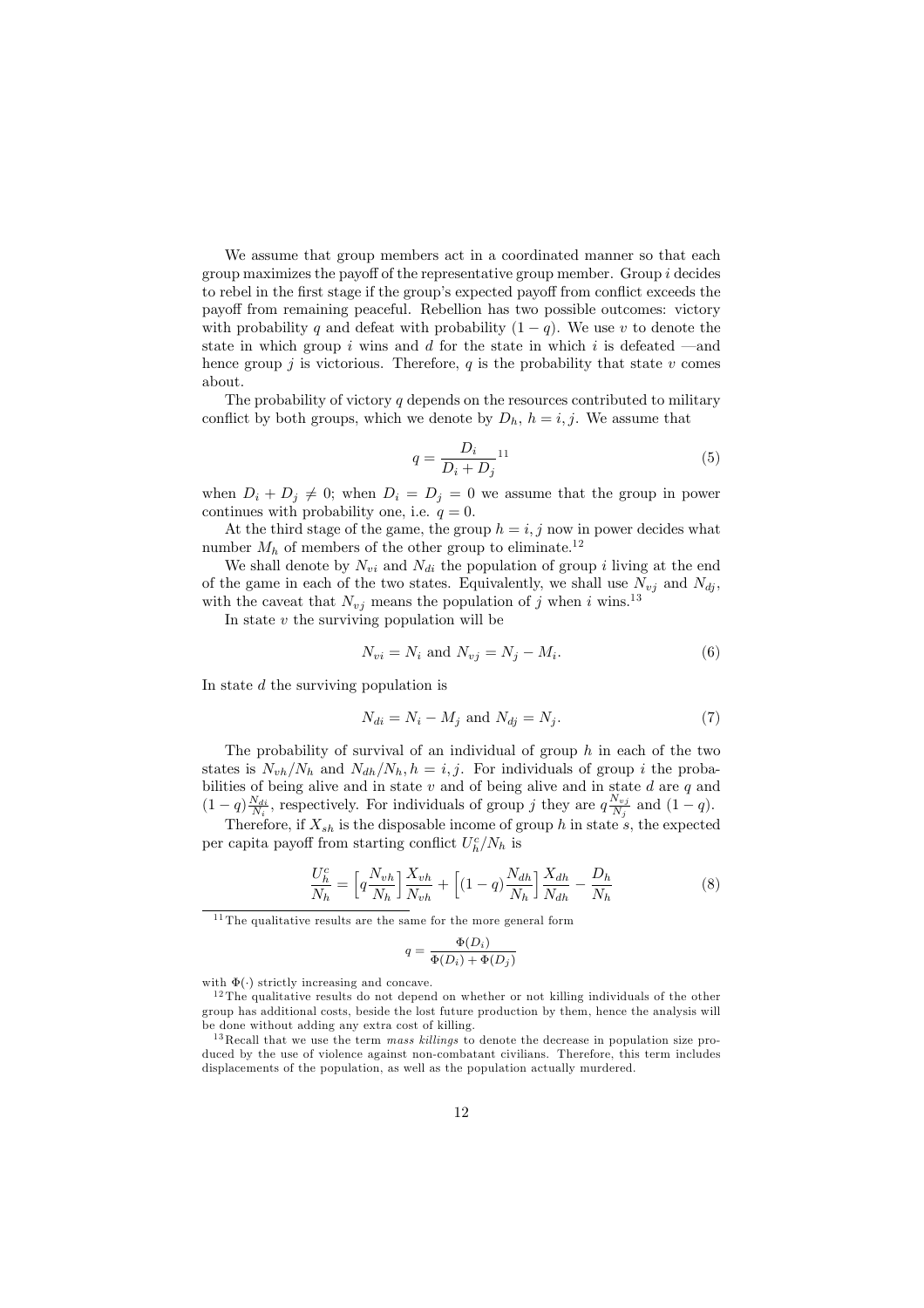where  $X_{sh} = (1-t)\beta N_{sh} + g_{sh} (t\beta N_s + E).$ 

Since  $N_h$  is exogenous and has no influence on individual decisions, we shall work with the group's total payoff  $U_h^c = qX_{vh} + (1-q)X_{dh} - D_h$ .

The winning group h imposes the shares  $g_{sh}$ ,  $s = v, d, h = i, j$  on the distribution of the government revenue in the future. To summarize the possibility that future conflicts may also arise depending on what shares the winner chooses. we assume that there are constraints on the share that the winner can impose upon the looser. Specifically, we assume that

$$
g_{vj} \ge \lambda \frac{N_{vj}}{N_v} \text{ and } g_{di} \ge \lambda \frac{N_{di}}{N_d}, \lambda \in [0, 1].
$$
 (9)

In each state the winner obtains the rest. The closer  $\lambda$  is to unity, the closer the imposed distribution will be to fairness.

Let us momentarily pause and discuss in more detail the interpretation of parameter  $\lambda$ , as it plays a significant role in our analysis. One specific feature of a civil conflict, as opposed to an interstate conflict, is that the players are in an environment of repeated interaction and there is always going to be a common government budget and common pool of resources to fight over. The victorious group replaces a division rule of the common resources  $-$  a "social contract" with another one. However, by how much the new distribution can depart from an egalitarian sharing —how low  $\lambda$  can be— is constrained by at least two types of factors: internal and external.

The internal forces moderating the abuse of the loser by the winner are the shadow of future rebellions and the degree of commitment to democracy.<sup>14</sup> The threat of future rebellions by the losers clearly depends on their numbers. Hence, the minimum viable share has to be related to the population size of the losers. Likewise, if we take equal treatment as the quintessence of the democratic values, the higher is the respect to these democratic values the closer the share allocated to the loser will be to their population size.

A second type of constraint on the distributional shares is external to the country and originates in the international pressure for a "fair" treatment of the defeated group as an essential ingredient of democratization. It is a universally accepted standard of behavior by international organizations to condition aid or preferential tariff treatment, for instance, to the respect of human rights and to democratic, clean elections. Once more the constraint can be captured by the closeness of the distributional share to the population size of the losers.

With an admittedly drastic simplification we have pooled together all these potential pressures for "fairness" into the parameter  $\lambda$ . An increase in  $\lambda$  can capture either a process of democratization or a better coordination of the international community to impose a "fair" deal.

How will this constraint condition the imposed distribution? A first observation is that  $U_h$  is strictly increasing in the own shares of the division of

 $14$ This commitment can be the outcome of a genuine domestic process or the pressure exerted by the international community, thus external.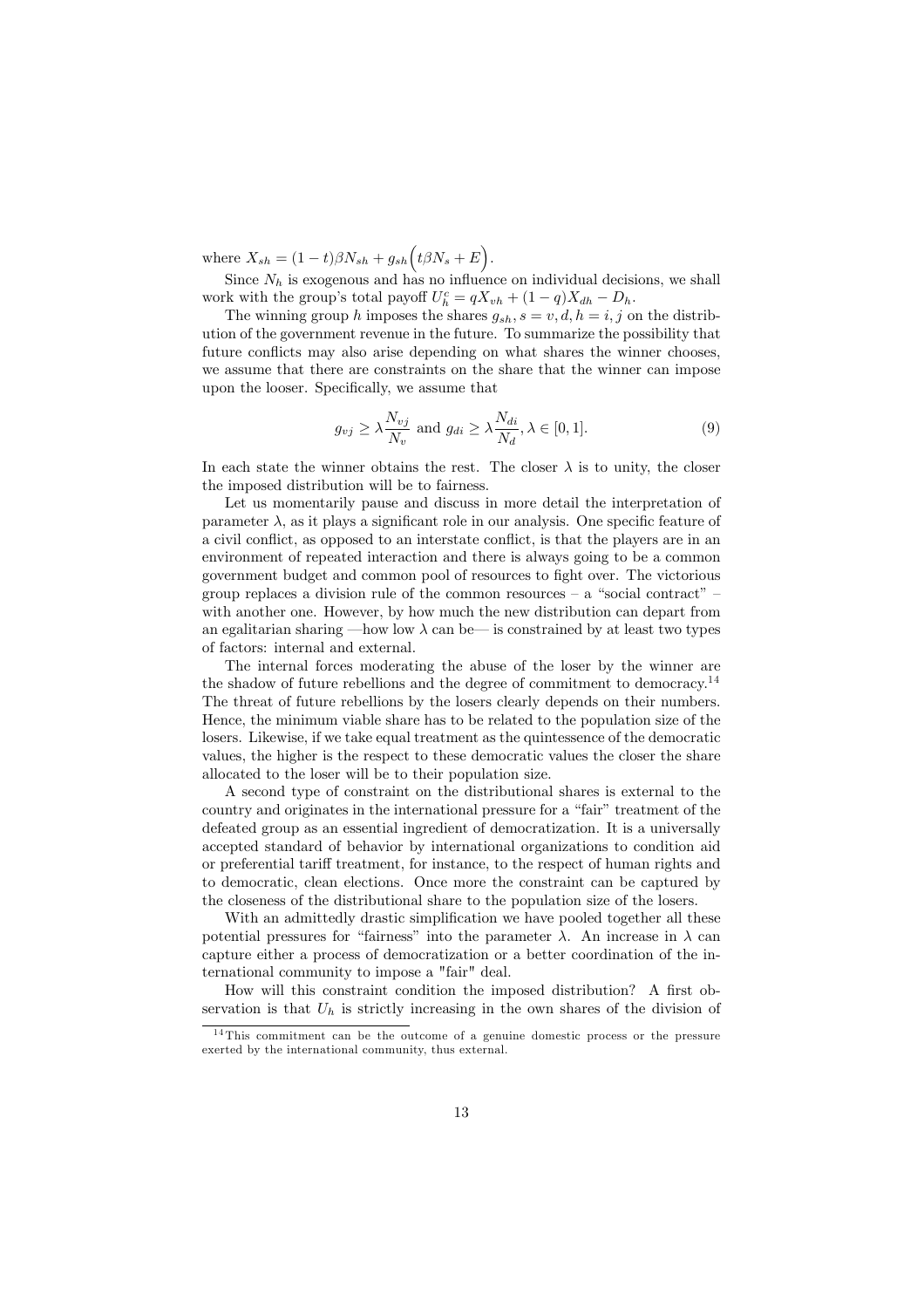the government revenue. Hence, the winner will always exploit victory by determining a share for the loser equal to the feasible minimum. This implies that

$$
g_{vj} = \lambda \frac{N_{vj}}{N_v}, g_{vi} = 1 - \lambda \frac{N_{vj}}{N_v} \text{ and } g_{di} = \lambda \frac{N_{di}}{N_d}, g_{dj} = 1 - \lambda \frac{N_{di}}{N_d}.
$$
 (10)

Therefore, the disposable income in the two states will be:

$$
X_{vi} = (1-t)\beta N_i + \left(1 - \lambda \frac{N_j - M_i}{N - M_i}\right) \left(t\beta (N - M_i) + E\right),\tag{11}
$$

and

$$
X_{di} = (1 - t)\beta (N_i - M_j) + \lambda \frac{N_i - M_j}{N - M_j} \Big( t\beta (N - M_j) + E \Big). \tag{12}
$$

Note that murdering part of the opponents has two effects on one's payoff. First, by permanently weakening the opponent in its numbers, the winner can grant for its own group a larger share of the contested revenue. Second, reducing the population also reduces the part of the government revenue accruing from tax collection. The trade-off between these two effects will be crucial in the analysis, and will lead to some of the most interesting nuanced predictions about the relative role of the various parameters describing the economic structure of the country.

In the model, mass killings or any other method to change the distributive claims of the currently powerless group have the sole purpose of maximizing the monetary expected payoff of the group in power. Thus, the best strategy is independent of what happened earlier, war or peace. It follows that if group *i* decides not to rebel it will enter the third stage as if it had been defeated, except that it will not have faced fighting cost  $D_i$  (plus the fix costs that we shall introduce later on). Consequently, this group will be subject to the expected revised share of government revenue and potentially to mass killings. Taking all this into account, we have that the payoff if i remains in peace,  $U_i^p$ , is

$$
U_i^p = X_{di} = (1 - t)\beta (N_i - M_j) + \lambda \frac{N_i - M_j}{N - M_j} \Big( t\beta (N - M_j) + E \Big). \tag{13}
$$

We can now turn to the analysis of the strategic behavior of players.

#### $3.2$ **Mass Killings**

We solve the game by backward induction using the solution concept of subgame perfect equilibrium. In the third stage of the game the group in power is the only one who has a decision to make. Suppose that  $i$  is the winner so that we are in state  $v$ .

The winner selects  $M_i$  to maximize the future period payoff:

$$
U_{vi}(M_i) = (1-t)\beta N_i + \left[1 - \lambda \frac{N_j - M_i}{N - M_i}\right] (t\beta (N - M_i) + E)
$$
 (14)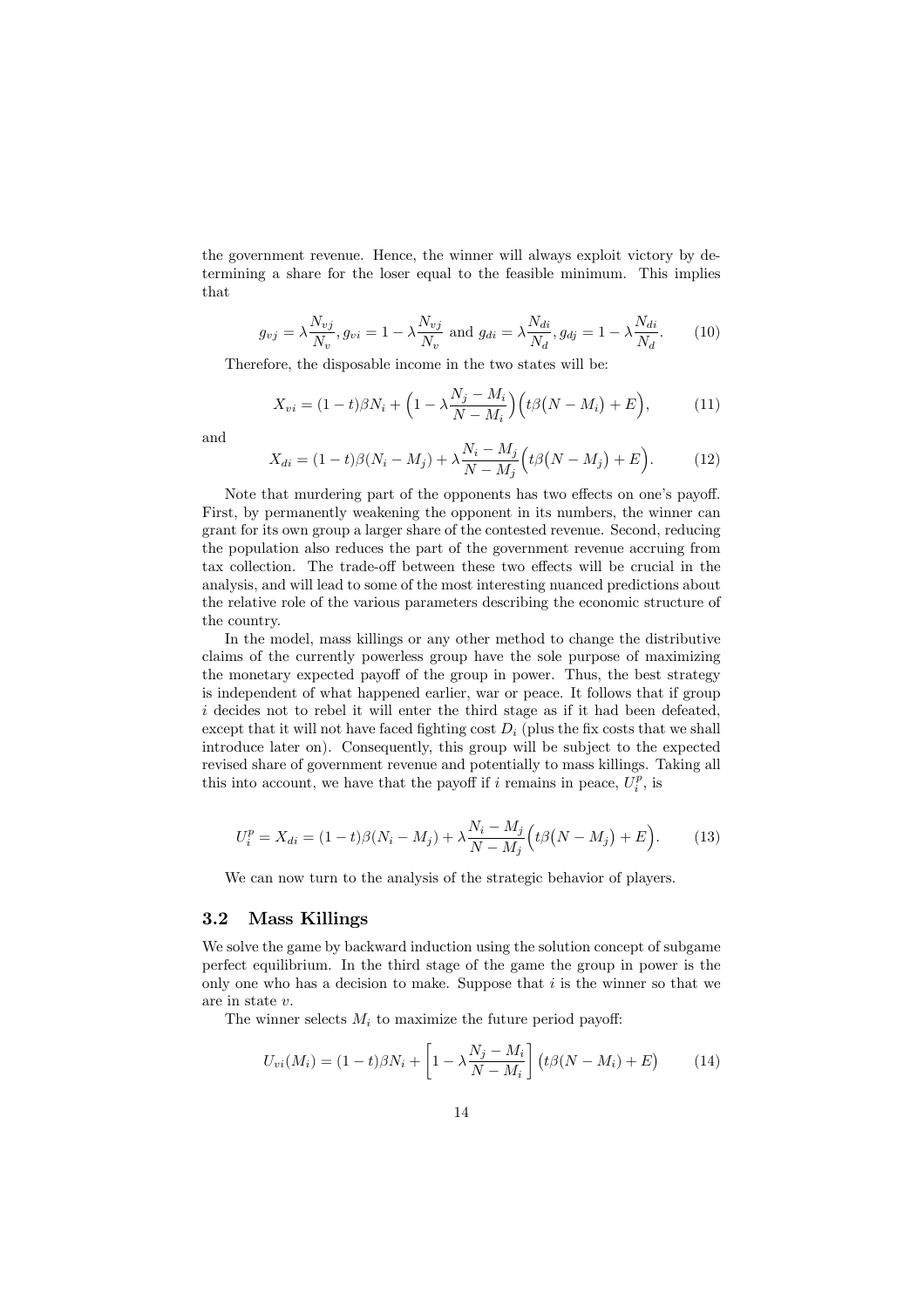subject to the constraint that  $M_i \leq \overline{M}$ .

The upper bound  $\overline{M}$  corresponds to the maximum level of mass killings beyond which the international community would intervene and stop killings. We conceive the intervention by the international community setting  $M$  as quite different from the pressures for a higher  $\lambda$  on three counts. First, while one is based on the humanitarian objective of sparing the lives of non-combatant civilians, the other is politically motivated. Second, stopping the mass killings is done by military intervention following the agreement of the international community. Typically, the UN Security Council plays a crucial role (Doyle and Sambanis, 2006). In contrast, the pressures for democratization may not find such a unanimous support of the international community and this may explain why they are typically performed through international agencies such as the World Bank or the IMF, essentially controlled by the US and the EU. Third, the threat of international military intervention is activated while the armed conflict takes place, while the pressures for democratization are part of the post-conflict peace agreements and can extend over the future. We thus consider the two types of international intervention as independent of each other. We assume that, for instance, there might be an effective cap on mass killings and no pressure for democratization.<sup>15</sup> Symmetrically, there are instances —like the case of Iraq— of pressure for democratization independent of the murders of the ongoing civil war. Importantly, as shown in Doyle and Sambanis (2006), there are trends in UN interventionism, and hence our variable  $\overline{M}$  can vary over time and may be subject to shocks.

Coming back to the optimal choice of mass killings, by differentiating with respect to  $M_i$  we obtain:

$$
\frac{\partial U_{vi}}{\partial M_i} = \frac{\lambda N_i E}{(N - M_i)^2} - (1 - \lambda)t\beta.
$$

Note that for  $E = 0$  we have that  $\frac{\partial U_{vi}}{\partial M_i} < 0$ , so that the highest payoff is obtained with no mass killings,  $M_i = 0$ .

**Remark 1** A necessary condition for mass killings is that  $E > 0$ .

Differentiating again we have that

$$
\frac{\partial^2 U_{vi}}{\partial M_i^2} = 2 \frac{\lambda N_i E}{(N - M_i)^3} > 0.
$$

For  $E > 0$ , the third stage payoff is convex in  $M_i$  and hence attains its maximum at a corner on the interval  $[0,\bar M]$  (while  $M_j$  is zero for sure when  $i$ wins in stage  $2$ ).

Let us denote by  $M_i^o(N_i)$  the threshold such that  $U_{vi}(M_i^o) = U_{vi}(0)$ . That is

$$
M_i^o(N_i) = N - \frac{\lambda}{1 - \lambda} \frac{1 - \tau}{\tau} N_i
$$
\n(15)

 $15$  This corresponds to what Doyle and Sambanis (2006) call "first generation peacekeeping operations".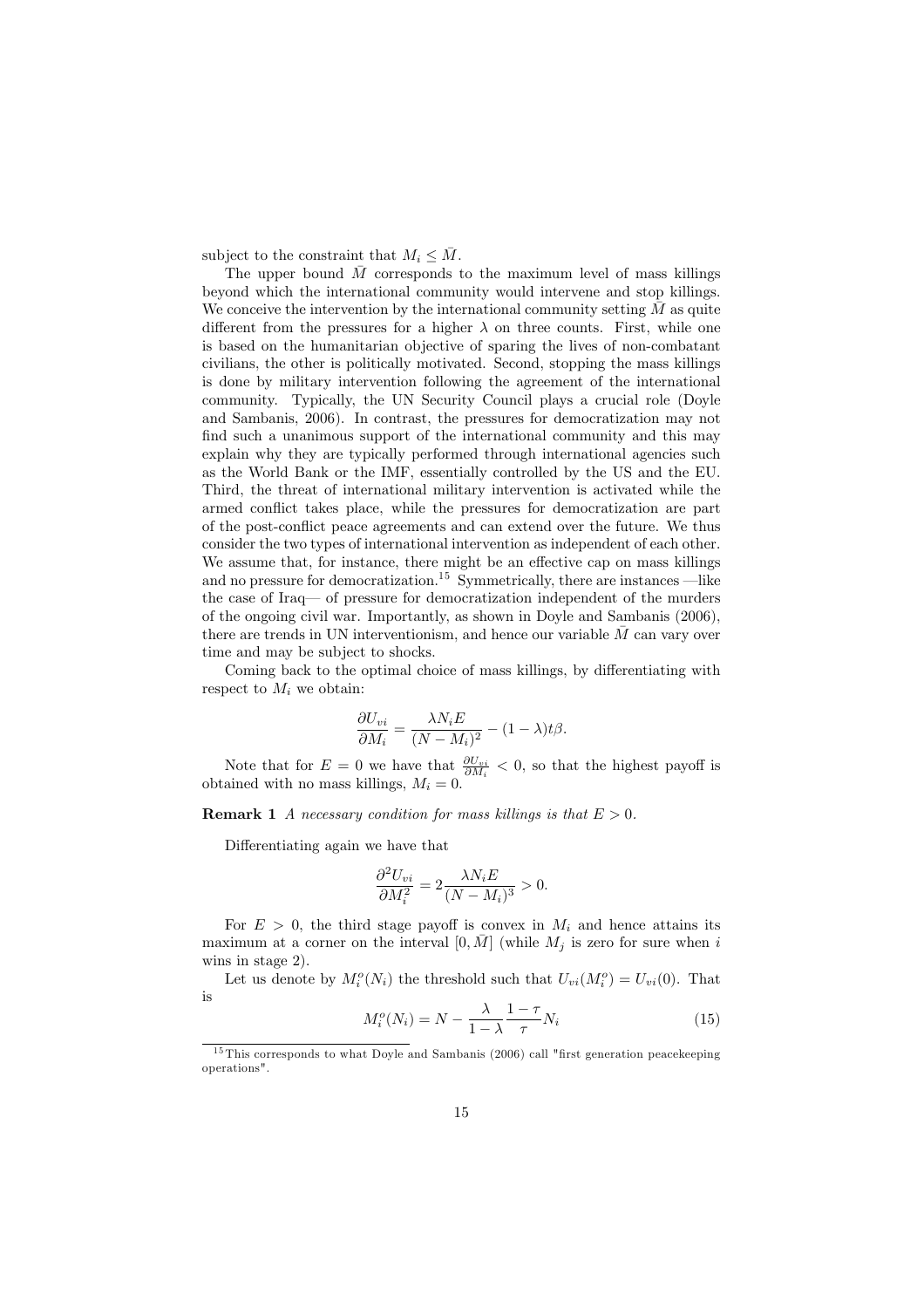with  $\tau$  as defined in (3).

The definition of  $M_i^o(N_i)$  is analogous.

The term multiplying  $N_i$  in (15) plays a critical role in the analysis of the third stage of the game. The threshold level  $M_i^o$  is strictly decreasing in this term and in  $N_i$ . Hence higher values of  $\frac{\lambda}{1-\lambda} \frac{1-\tau}{\tau}$  and higher relative size of the group in power make mass killings more likely. Specifically, it is critical whether  $\frac{\lambda}{1-\lambda} \frac{1-\tau}{\tau} > (<1$ . Simply note that

$$
\frac{\lambda}{1-\lambda}\frac{1-\tau}{\tau} > (<1 \text{ as } \lambda > (<)\tau.
$$

 $\tau$  is strictly increasing in productivity and State capacity, and it is decreasing in the natural resources.

It can be easily shown that  $X_{vi}(\bar{M}) - X_{vi}(0)$  is increasing in  $\bar{M}$ . Hence, if  $\bar{M} \leq M_i^o$  the subgame perfect equilibrium has to feature  $M_i = 0$ . If  $\bar{M} > M_i^o$ in the subgame perfect equilibrium we will observe mass killings.

This observation has an important implication: mass murdering is either performed at a large scale,  $\overline{M} > M_i^o$ , or not performed at all. In other words, it is when it is technologically or situationally feasible to implement a large mass killing (high  $\bar{M}$ ) that such an option is likely to be chosen by the group in power at its maximum feasible level. In contrast, when the maximum amount of mass killings implementable is not very high (low  $M$ ) the only continuation equilibrium is no civilian murdering at all.

The choice of  $M_i$  is also subject to another feasibility constraint: the complete extermination of the opponent,  $M_i \leq N_j$ . We say that there is geno*cide* whenever this constraint is binding and  $\dot{M}_i = N_j$ . Therefore, whenever  $M_i^o \geq N_j$ , resp.  $M_i^o \geq N_i$ , we shall have that there will be no killings in the third stage of the game. In view of (15) this inequality is satisfied whenever

 $\lambda \leq \tau$ .

That is, when  $\lambda$  and/or E are small, and Y and/or t large. Notice that this condition generalizes the result in Remark 1.

### **Remark 2** A necessary condition for mass killings is that  $\lambda > \tau$ .

Before proceeding to the statement of our formal result, let us give a graphical presentation in Figure 3 of the conditions for mass killings.

On the axes we have group sizes and mass killings bounds and thresholds. We have drawn a  $-45^0$  line passing through  $(N,0)$  and  $(0,N)$ , which represents the pairs  $(N_i, N_j)$  that add up to the given total population, N. The set of feasible  $M_i$  is the area below  $min(\bar{M}, N_j)$ , as it is constrained by  $M_i \leq \bar{M}$  and by  $M_i \leq N_j$ . After  $\bar{M}$  intersects the  $-45^0$  line (at  $N_g = N - \bar{M}$ ) we have that  $M_i = N - N_i = N_j$  and we have genocide with the complete extermination of the opposing group for all  $N_i \geq N_g$ . Passing through  $(0, N)$  we have the straight line<br>with slope  $-\frac{\lambda}{1-\lambda} \frac{1-\tau}{\tau}$  that represents equation (15) expressing  $M_i^o$  as a function of  $N_i$ . Clearly, whenever  $\lambda \leq \tau$  there will be no mass killings because  $M_i^o$  exceeds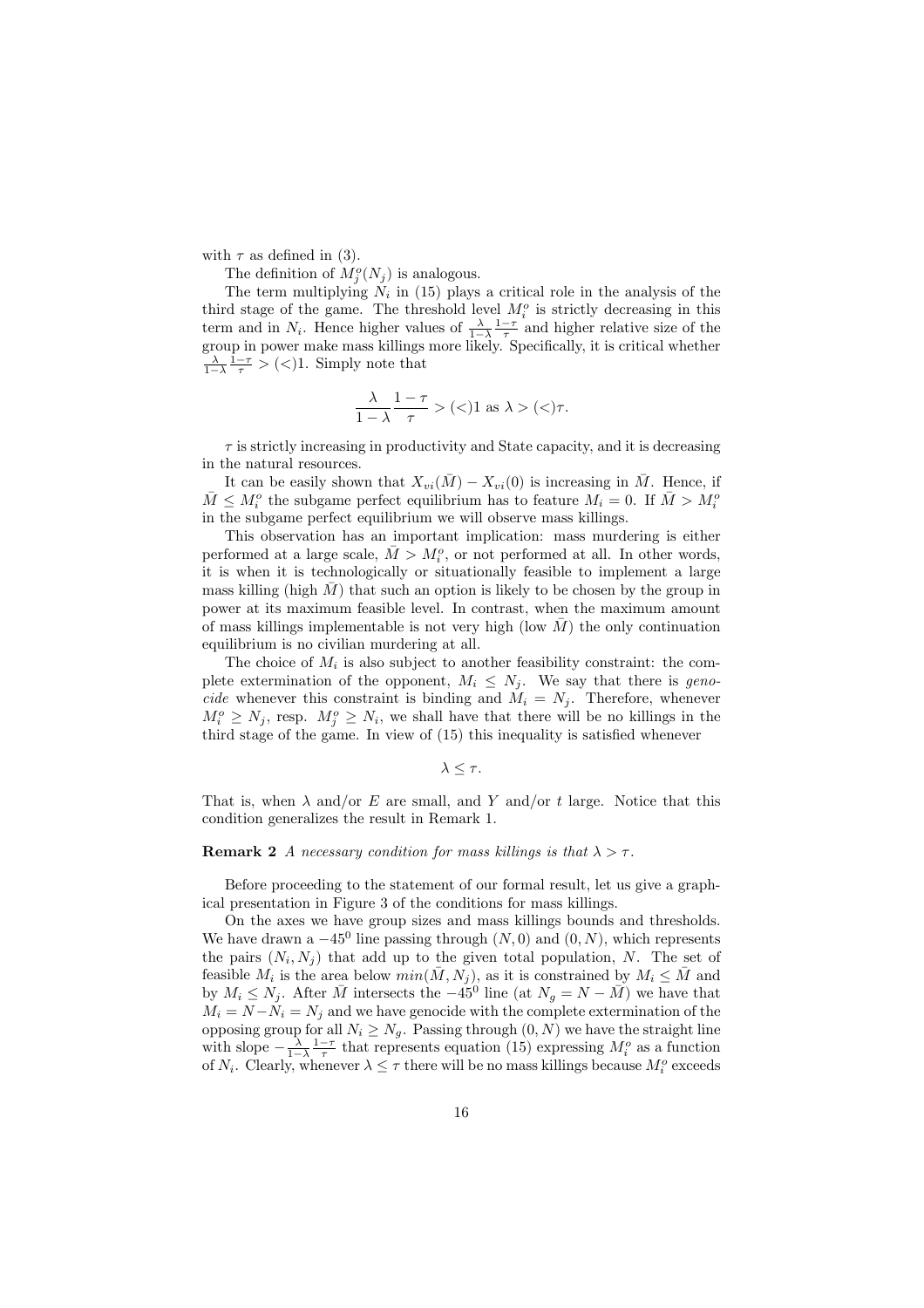

Figure 3: Mass Killings and Genocides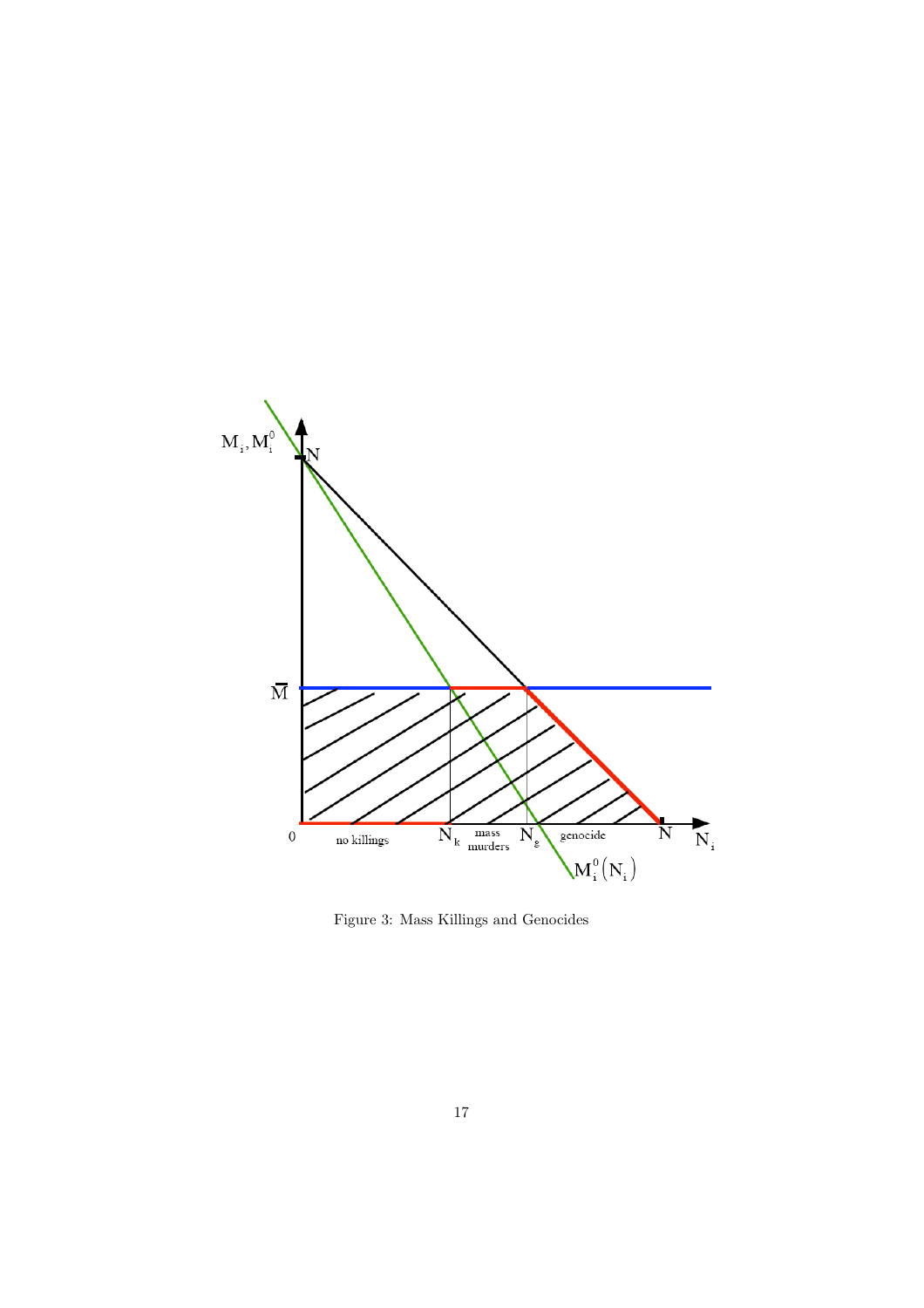the feasible set over the entire range of  $N_i$ . This is our Remark 2. Continuing with Figure 3, consider the value  $N_k$  defined by  $N_k = (N - \bar{M})\frac{1-\lambda}{\lambda} \frac{\tau}{1-\tau}$  where this line intersects with  $\overline{M}$ . For values of  $N_i \leq N_k$  there will be no killings, as  $M_i^o > \bar{M}$ . For  $N_k \leq N_i \leq N_g$ , mass killings jump up to  $\bar{M}$  until the binding constraint becomes  $N_j$ , on the  $-45^0$  line. After this point we observe full genocide.

We can therefore state the following proposition:

**Proposition 1** Let group h be in power in the third stage of the game. Let  $N_k = (N - \bar{M})\frac{1-\lambda}{\lambda}\frac{\tau}{1-\tau}$  and  $N_q = N - \bar{M}$ . In the subgame perfect equilibrium  $strategy$ 

- 1.  $M_h = 0$  if either  $\lambda \leq \tau$ , or  $\lambda > \tau$  and  $N_h \in (0, N_k]$ ;
- 2.  $M_h = \overline{M}$  if  $\lambda > \tau$  and  $N_h \in [N_k, N_q]$ ; and
- 3.  $M_h = N N_h$  if  $\lambda > \tau$  and  $N_h \in [N_a, N)$ .

With the help of Figure 3, let us now examine how the policy varies as a function of the different parameters. We have two possible changes to consider: variations in the slope of the  $M_i^o(N_i)$  line and variations in  $\overline{M}$ . As the slope of the  $M_i^o(N_i)$  line becomes steeper, the range of  $N_i$  for which there is mass murdering expands at the expense of no killings, but leaves the range of genocides unchanged. Therefore, first, if for given  $N_i$  we have  $M_i = N_j$ , this is independent of the parameters determining the slope of the  $M_i^o(N_i)$  line, as long as it remains less than  $-1$ . Secondly, for small values of  $N_i$ , if this slope becomes steeper, it may provoke a jump from no killings to mass murdering at the level  $\overline{M}$ . This change in the slope depends on  $\lambda$ ,  $\beta$ , t, E and N. Larger  $\lambda$  and/or E increase the range of  $N_i$  for which there are mass killings. In contrast, increases in productivity, State capacity and/or in total population<sup>16</sup> reduce the range for mass killings (but leave the range for genocide unaffected).

As for the effects of lowering  $\overline{M}$  for given  $N_i$  when  $\lambda > \tau$ , it will eventually make mass killings turn into no-killings and turn genocide into mass killings. We put together these observations in the following Proposition:

**Proposition 2** Let  $\lambda > \tau$ . For any given  $N_h$ , in the subgame perfect equilibrium strategy a sufficient decrease in E and/or  $\lambda$  and a sufficient increase in t,  $\beta$ and/or  $N$  can turn mass killings into no-killings, but has no effect if the strateqy was to commit genocide, unless the shift in parameter values is so large that the zone of mass killings completely disappears. Also, as  $\overline{M}$  decreases, genocide may turn into mass killings and mass killings may turn into no-killings.

Mass killings can occur when  $\lambda$  is too close to unity. When population shares have to be closely respected it pays to reduce the number of the opponents.

<sup>&</sup>lt;sup>16</sup>Notice that an increase in total population has the effect of reducing the weight of E on GDP. The same effect has increasing  $\beta$ .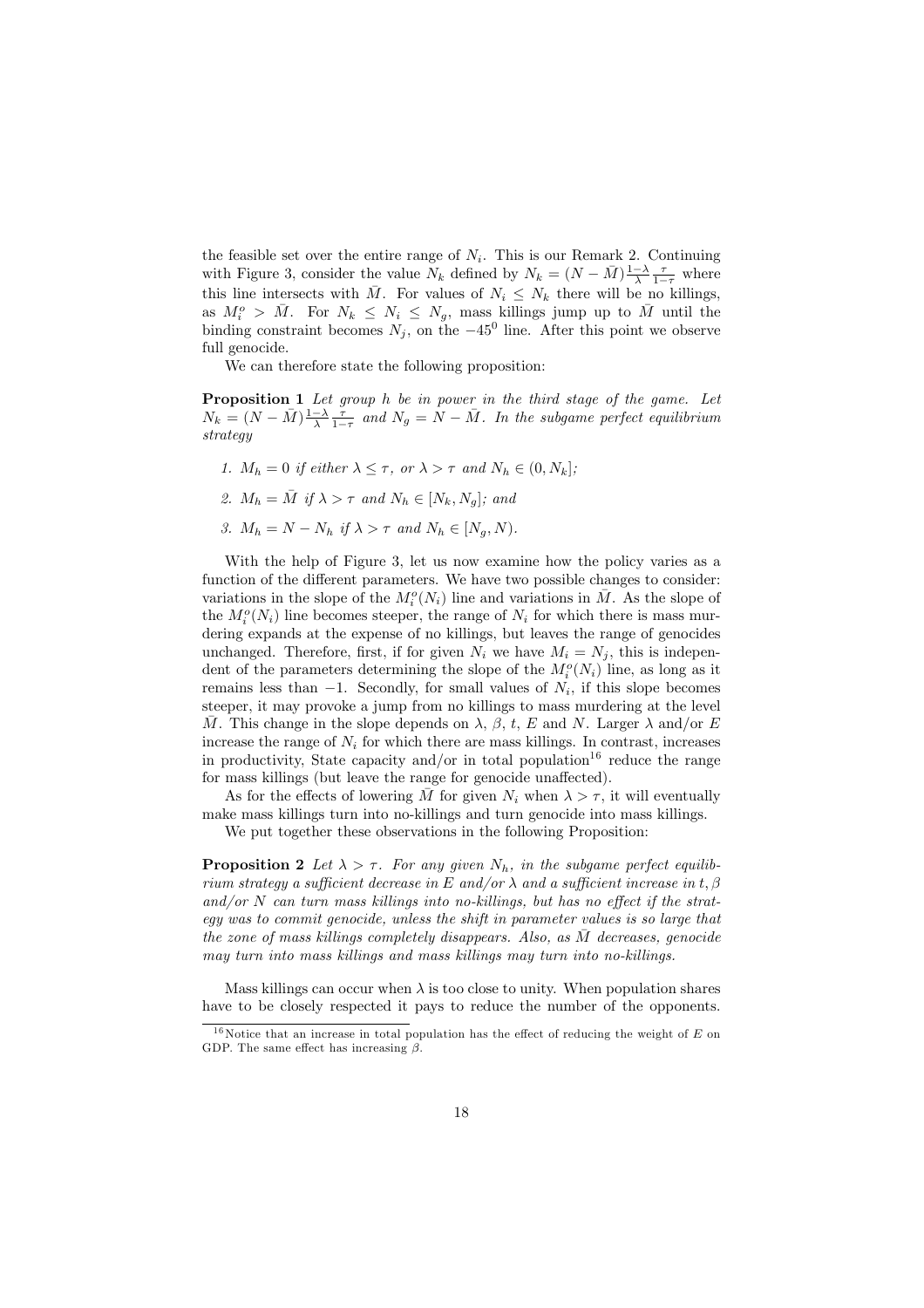Similarly, if the non-produced rent  $E$  is too large relative to the tax revenue  $t\beta N$ , exterminating the enemy will have little cost in loss of tax collection.

Using  $(14)$ , let us finally compute the third stage payoffs for group i in state  $v$  under the three possible levels of mass killings:

• for  $M_i = 0$  we have

$$
U_{vi}(0) = (1-t)\beta N_i + \left[1 - \lambda \frac{N_j}{N}\right] (t\beta N + E). \tag{16}
$$

• for  $M_i = \overline{M}$  we have

$$
U_{vi}(\bar{M}) = (1-t)\beta N_i + \left[1 - \lambda \frac{N_j - \bar{M}}{N - \bar{M}}\right] (t\beta (N - \bar{M}) + E). \tag{17}
$$

• for  $M_i = N_j$  we have

$$
U_{vi}(N_j) = \beta N_i + E. \tag{18}
$$

If group  $i$  enters the third stage as defeated there is no decision to be taken, but the payoff will be affected by the actions of group  $j$ , then in power. The corresponding payoffs are

• for  $M_j = 0$  we have

$$
U_{di}(0) = (1-t)\beta N_i + \lambda \frac{N_i}{N} (t\beta N + E). \tag{19}
$$

• for  $M_i = \overline{M}$  we have

$$
U_{di}(\bar{M}) = (1-t)\beta(N_i - \bar{M}) + \lambda \frac{N_i - M}{N - \bar{M}} \left(t\beta(N - \bar{M}) + E\right). \tag{20}
$$

• for  $M_j = N_i$  we have

$$
U_{di}(N_i) = 0.\t(21)
$$

Notice that these payoffs are exactly the same player  $i$  will obtain if staying in peace. The payoffs to player  $j$  at the third stage of the game can be computed analogously.

#### **Fighting Intensity** 3.3

In the second stage of the game, players use the payoffs associated to the best responses in the third stage and compute the expected payoff using the win probability q. Then each group chooses the amount of fighting resources,  $D_i$ and  $D_j$ , that maximizes the expected payoff as a response to the fighting effort contributed by the opposing group.

If the rebel group decides to start a conflict in the first period, it has to incur a fixed cost  $K$  as well. The parameter  $K$  can be interpreted as a minimum size of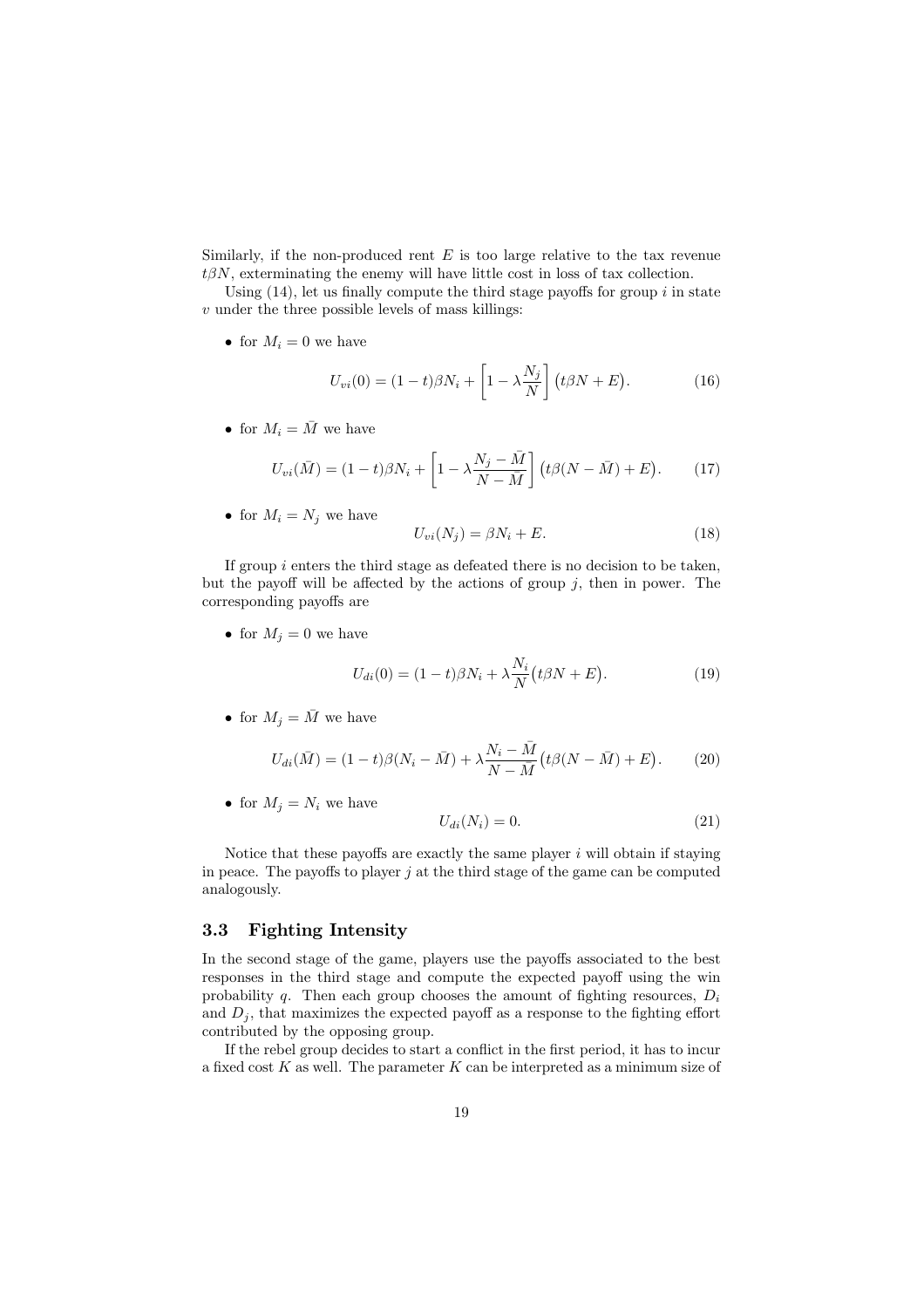necessary investment to have a positive probability of success. This minimum expenditure includes the establishment of an organization to coordinate the action and minimum number of armed people the opposition group needs to put on the ground to start having an impact.<sup>17</sup> In order to capture the advantage of being in power, we have assumed that the ruling group does not face this fix  $cost.$ 

As seen from the second stage, conflict has two possible outcomes  $(v, d)$ . The expected payoffs are

$$
U_i = \frac{D_i}{D_i + D_j} U_{vi} + (1 - \frac{D_i}{D_i + D_j}) U_{di} - (D_i + IK),
$$
\n(22)

where I denotes an indicator function taking value  $1(0)$  if group i decides to  $(not to)$  rebel.

$$
U_j = \frac{D_j}{D_i + D_j} U_{dj} + (1 - \frac{D_j}{D_i + D_j}) U_{vj} - D_j.
$$
 (23)

The precise values for  $(U_{vi}, U_{di})$  and  $(U_{dj}, U_{vj})$  are the ones computed in the previous section.

If group i decides not to rebel  $(I = 0)$ , group i receives payoff  $U_{di}$  with probability 1 while saving the fixed cost of conflict; on the other hand, starting conflict and then choosing a zero fighting effort yields the same  $U_{di}$  with probability 1 but after spending  $K$ ; hence it can never be part of an equilibrium behavior to declare war and then put zero fighting effort. Thus, the first stage decision to remain in peace or to rebel is equivalent to solving whether  $U_i$  is maximized by  $D_i = 0$  or by a strictly positive military effort.

The payoff  $U_i$  is strictly concave in  $D_i$ . Differentiating  $U_i$  with respect to  $D_i$  in (22) we obtain

$$
\frac{\partial U_i}{\partial D_i} = \frac{D_j}{(D_i + D_j)^2} \left( U_{vi} - U_{di} \right) - 1.
$$
\n(24)

Thus the FOC implies that

$$
\frac{D_j}{(D_i + D_j)^2} \left( U_{vi} - U_{di} \right) = 1,\t\t(25)
$$

Denoting by  $\Delta_i$  the utility differential  $U_{vi} - U_{di}$ , (25) can be written as

$$
D_i = \sqrt{D_j} \sqrt{\Delta_i} - D_j. \tag{26}
$$

From this expression we can easily deduce that

$$
\frac{D_i}{D_i + D_j} = \frac{\sqrt{\Delta_i} - \sqrt{D_j}}{\sqrt{\Delta_i}}.\tag{27}
$$

 $17$  Small sized revolutionary groups are typically dismantled by the police, without an active participation of the army. It is only after a movement has reached a threshold level that it becomes a military threat. This is what  $K$  represents.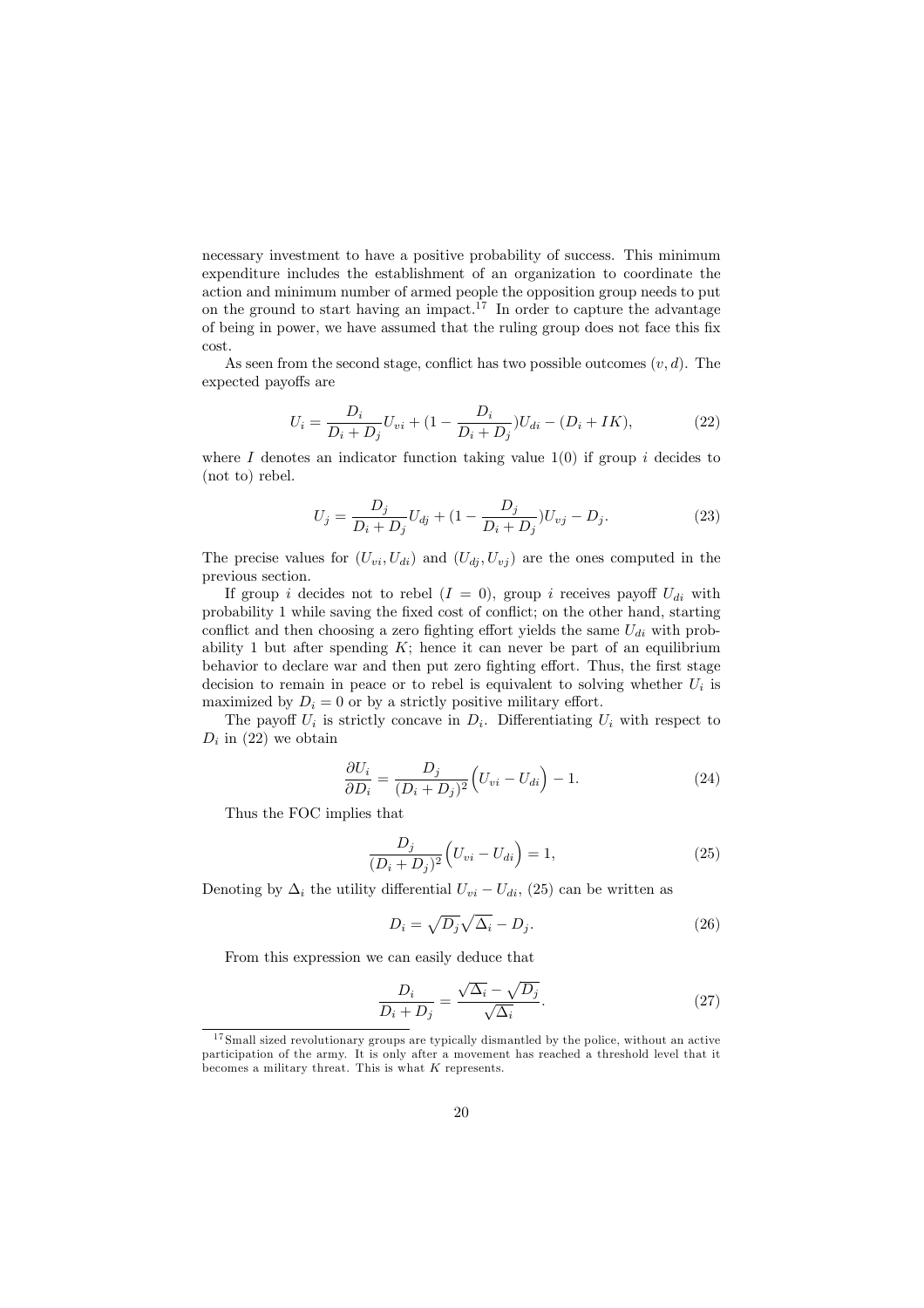Multiplying now by  $D_i$  both sides of (25) we have

$$
\frac{D_j}{D_i + D_j} \frac{D_i}{D_i + D_j} \Delta_i = D_i.
$$

Using this result into  $(22)$  and rearranging we obtain the payoff when choosing  $D_i$  accordingly with (26)

$$
U_i = U_{di} + \left(\frac{D_i}{D_i + D_j}\right)^2 \Delta_i - K.
$$
\n(28)

We can now take into account the fix cost  $K$  in the choice of the best response. Combining  $(28)$  with  $(27)$ , we have the following Lemma.

**Lemma 1** Let  $\tilde{D}_i$  be defined as

$$
\sqrt{\tilde{D}_j} \equiv \sqrt{\Delta_i} - \sqrt{K}.\tag{29}
$$

Then, for  $0 < D_j \leq \tilde{D}_j$  the best response by player i is (26)  $D_i = \sqrt{D_j} \sqrt{\Delta_i} - D_j$ , and for  $D_j > \tilde{D}_j$  is  $D_i = 0$ . When  $D_j = \tilde{D}_j$  player i randomizes between the two responses with arbitrary probability p.

When  $D_i = 0$ , the best response by player i is  $D_i = 0$  if  $K \geq \Delta_i$ , otherwise it is not well defined.<sup>18</sup>

This Lemma says that if the payoff differential between victory and defeat is small (relative to the fix cost of rebelling) the group out of power will choose peace. When will the payoff differential be large? We can obtain these differentials from the payoffs computed in the previous section from  $(16)$  to  $(21)$ . One instance is when the group in power will engage in genocide or large scale mass killings. Also a small  $\lambda$  increases the gap between the two payoffs.

The best reply function is represented in Figure 4. It is concave, starts at the origin with infinite steepness, reaches its maximum when it crosses the at the origin with limitie steepness, reaches its maximum when it crosses the<br>45 degree line, at  $D_i = D_j = \frac{\Delta_i}{4}$ , and intersects the axis at  $D_j = \Delta_i$ . At<br> $D_j = (\sqrt{\Delta_i} - \sqrt{K})^2 < \sqrt{\Delta_i} - \sqrt{K}$  the fix cost creates a discontinu drops to zero. $19$ 

The best reply function of player  $j$  is similar to that of player  $i$ , except for two differences. First, player  $j$ , being in power, faces no fix cost of conflict. Second, if player *i* chooses  $D_i = 0$ , its best reply is obviously  $D_j = 0$ .

Therefore, we have the following Lemma.

**Lemma 2** The best response by player j to  $D_i \geq 0$  is given by

$$
D_j = \sqrt{D_i} \sqrt{\Delta_j} - D_i,\tag{30}
$$

<sup>&</sup>lt;sup>18</sup>In this case, in a discretized environment where  $\epsilon > 0$  is the smallest positive fighting effort feasible, it would be optimal to choose  $D_i = \epsilon$ , with  $\epsilon$  arbitrarily small.

<sup>&</sup>lt;sup>19</sup>The shape of the best reply is the same as in Esteban and Ray  $(2010)$ . This is a general feature of the class of conflict games with win probabilities of the form  $q = \frac{\phi(D_i)}{\phi(D_i) + \phi(D_i)}$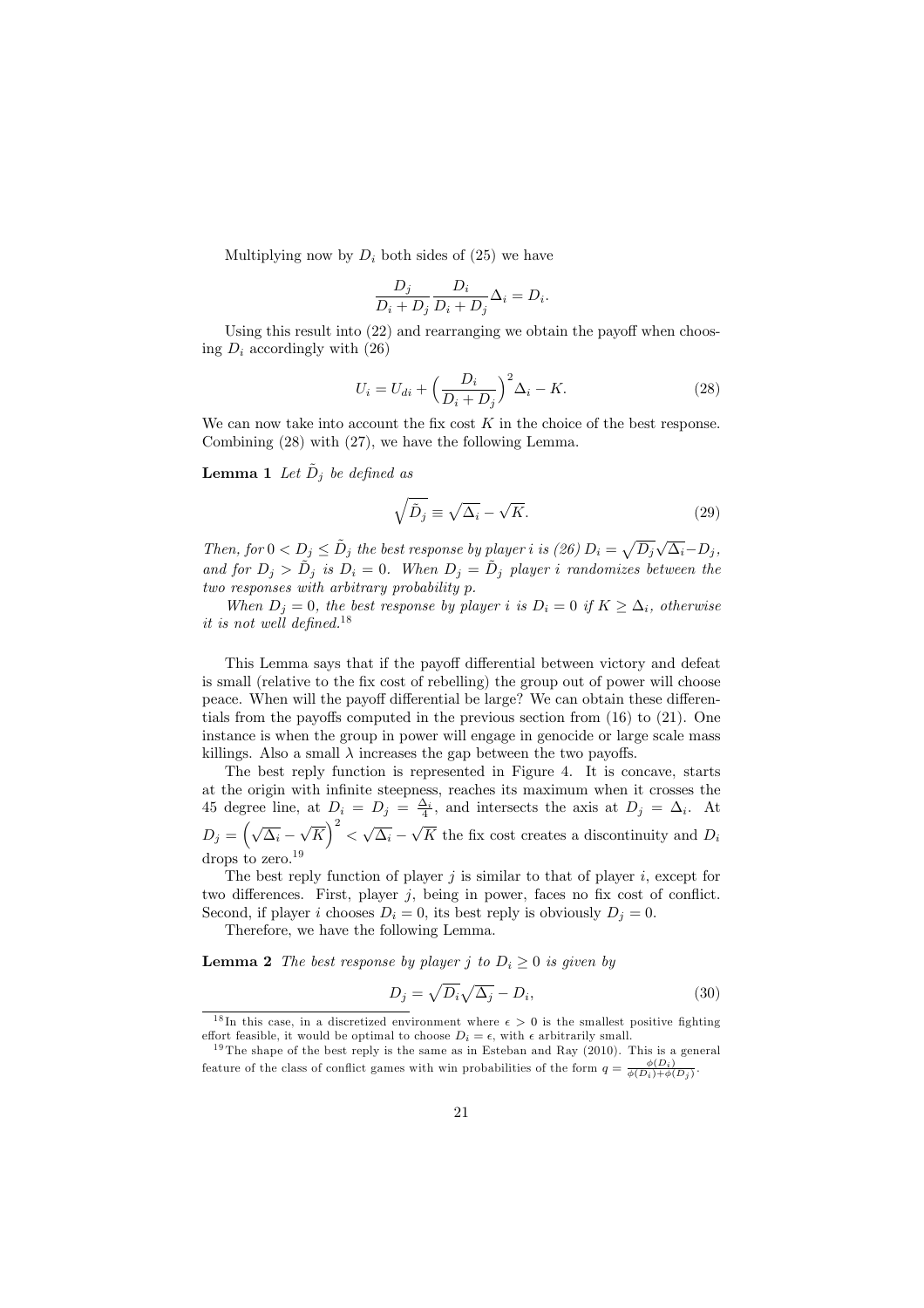

Figure 4: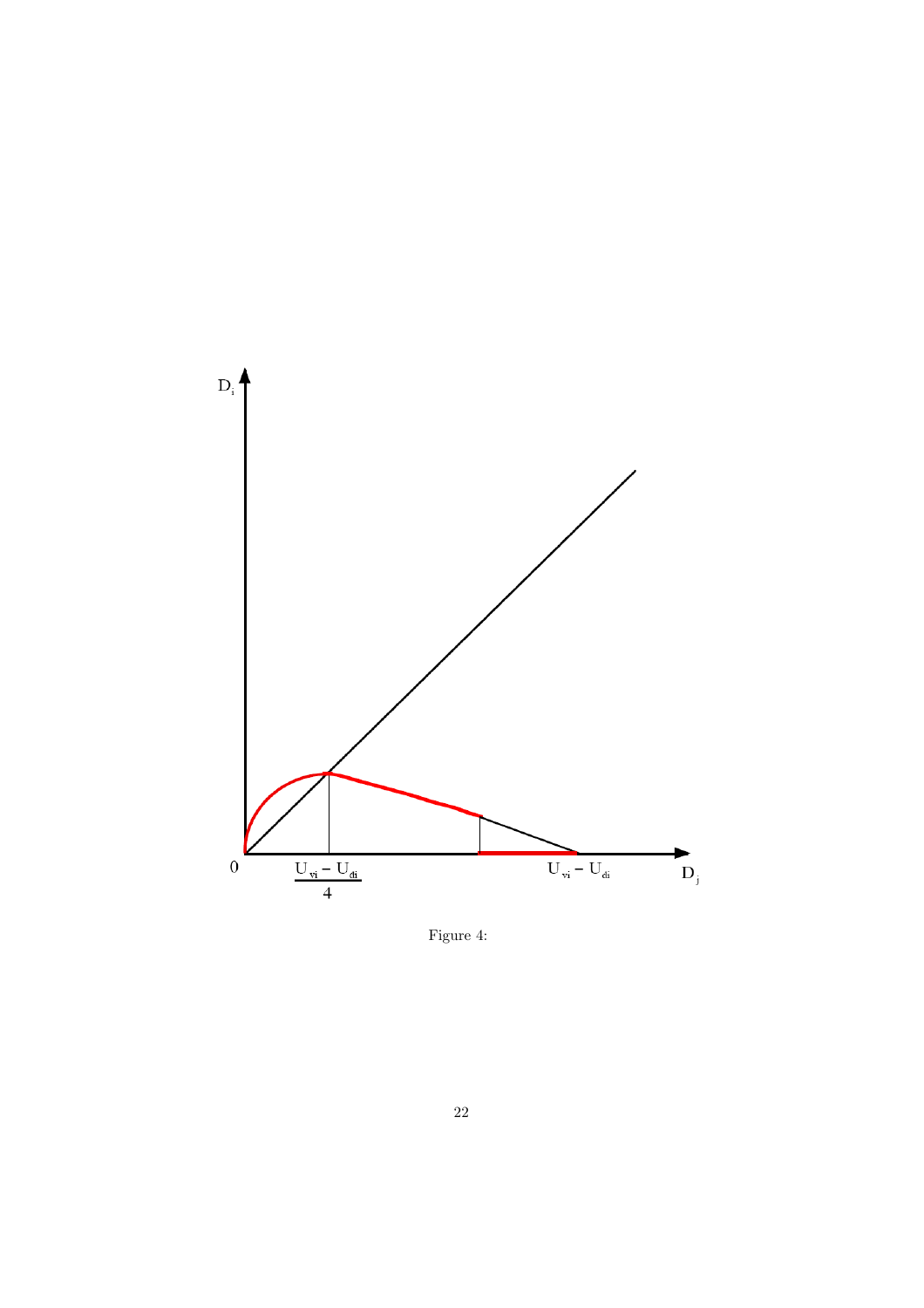$$
\Delta_j \equiv U_{dj} - U_{vj}
$$

We can now proceed to the characterization of equilibrium behavior.

#### $3.4\,$ Equilibrium

An equilibrium is a collection of strategies by each player,  $(M_i^*, D_i^*, p^*)$  and  $(M_i^*, D_i^*)$  such that  $M_i^*$  is optimal for player i in state v and  $(D_i^*, p^*)$  are best reply to  $D_j^*$  and  $M_j^*$  is optimal for player j in state d and  $D_j^*$  is best response to  $(D_i^*, p^*).$ 

Start by noting that both  $M_i^*$  and  $M_i^*$  depend on exogenous parameters. Therefore, the equilibrium payoffs in the third stage of the game when the groups play  $M_i^*$  and  $M_i^*$  also depend on exogenous parameters. So do  $\Delta_i^*$  and  $\Delta_i^*$ . Therefore, in order to verify whether an equilibrium exists, we simply have to check whether the two best reply curves intersect when computed for  $M_i^*$ and  $M_i^*$ .

Let us for a moment put aside the role of  $K$ . Each of the two curves start at the origin with an unbounded slope, cross the 45 degree line and eventually intersect the respective axis. Therefore, they intersect and do so only once. Suppose now that because of  $K$  the best reply of player  $i$  drops to zero before intersecting with the other best reply curve. It is immediate that there is a probability  $p \in (0,1)$  such that  $D_i^* = D_j$  when player *i* plays a mixed strategy playing  $D_i = \sqrt{\tilde{D}_j \sqrt{\Delta_i} - \tilde{D}_j}$  with probability p and  $D_i = 0$  with probability  $(1-p)$ . We have thus proven the following result.

## **Proposition 3** An equilibrium always exists and it is unique.

 $\overline{I}$ 

We diagrammatically represent an equilibrium in Figure 5. The equilibrium strategies correspond to the point of intersection of the two best reply curves.

Using  $(26)$  and  $(30)$  we can readily obtain that the equilibrium fighting efforts are given by

$$
D_i^* = \Delta_j \left(\frac{\Delta_i}{\Delta_j + \Delta_i}\right)^2,\tag{31}
$$

and

$$
D_j^* = \Delta_i \left(\frac{\Delta_j}{\Delta_j + \Delta_i}\right)^2,\tag{32}
$$

whenever  $D_j^* \langle \tilde{D}_j \rangle$  and otherwise we have  $D_j^* = \tilde{D}_j$  and player i plays a lottery over  $D_i^* = \sqrt{\tilde{D}_j \Delta_i - \tilde{D}_j}$  and  $D_i^* = 0$  with probabilities p and  $(1 - p)$ , respectively, with p chosen to make  $D_j$  a best reply.

Note that when  $K \geq \Delta_i$  the equilibrium features no battlefield warfare. If  $K \leq \Delta_i$ , the equilibrium win probability for group i,  $q^*$ , can be easily computed to be

 $where$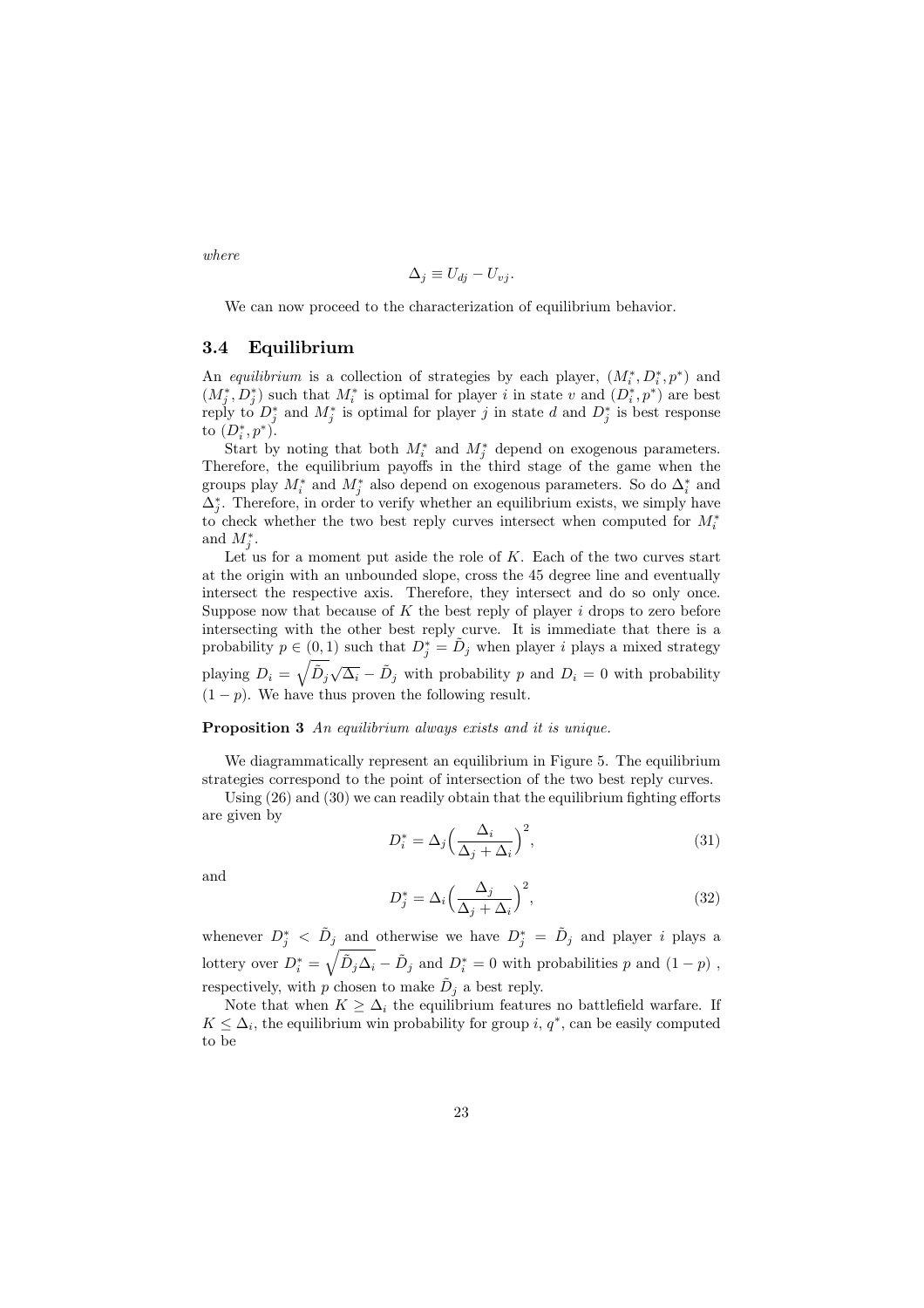

Figure 5: Equilibrium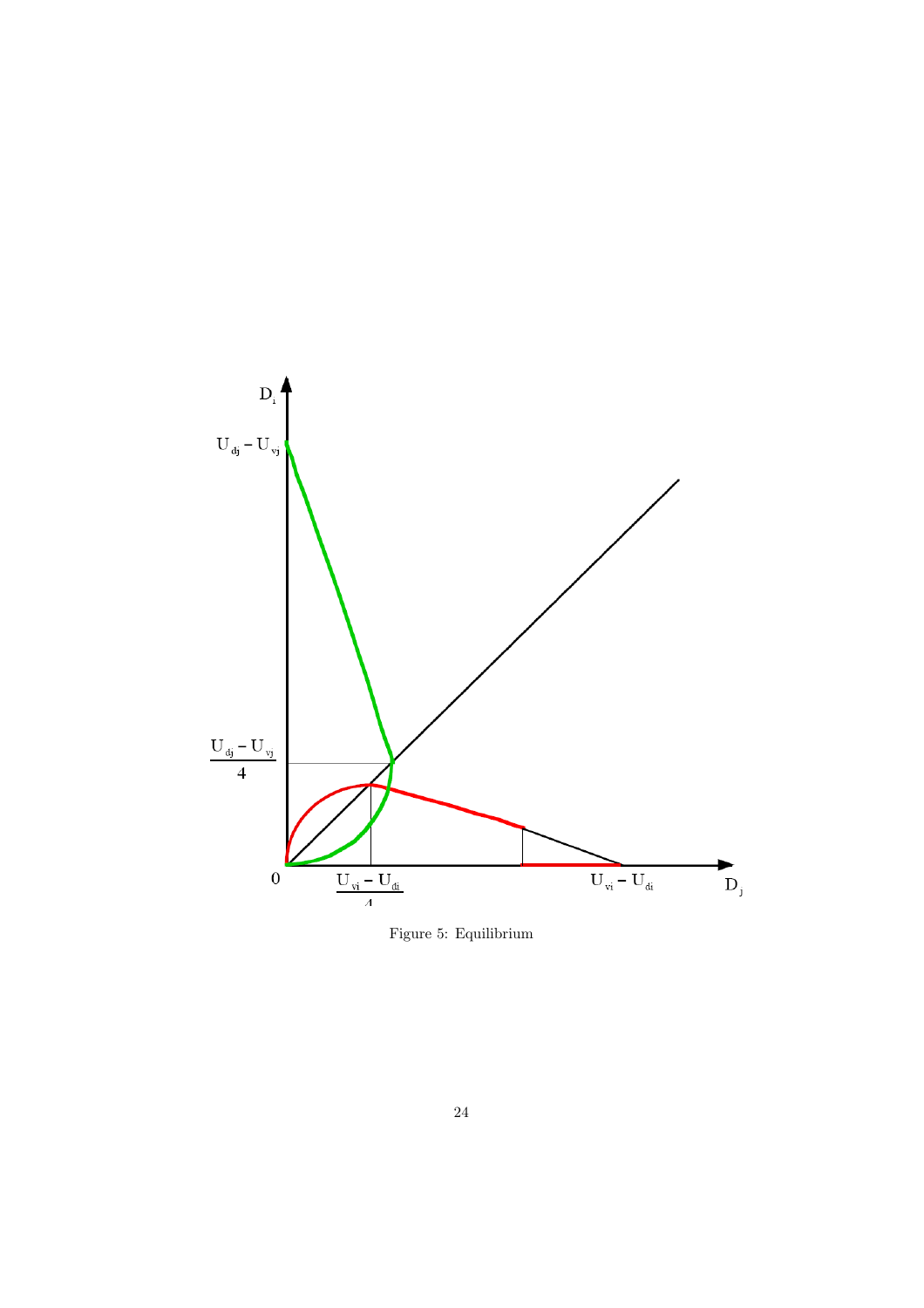$$
q^* = \frac{\Delta_i}{\Delta_i + \Delta_j}.\tag{33}
$$

This expression allows us to rewrite the equilibrium  $(D_i^*, D_j^*)$  in a useful form:

$$
D_i^* = \Delta_i q^*(1 - q^*), and \tag{34}
$$

$$
D_j^* = \Delta_j q^*(1 - q^*). \tag{35}
$$

Total warfare effort is

$$
D^* = D_j^* + D_i^* = \frac{\Delta_i \Delta_j}{\Delta_j + \Delta_i}.\tag{36}
$$

In the subsequent discussion it will be useful to distinguish between two possible equilibrium scenarios: *symmetric* and *asymmetric* third stage strategies of the groups. An equilibrium will display symmetric behavior if the two players choose the same equilibrium strategy for the third stage of the game. An equilibrium is asymmetric otherwise.

We shall denote by  $\Delta_h(M_i, M_j)$  the utility differential between victory and defeat for a player h under the third stage strategies  $(M_i, M_j)$ . Note that  $M_h$ can take on one of the following three values  $\{0, \overline{M}, N - N_h\}$ , corresponding to no murders, mass killings and genocide of the opponent.

Using (16) through (21) and the equivalent expressions for group  $j$  we can compute the corresponding utility differentials.

**Lemma 3** In symmetric equilibria the utility differentials are

$$
\Delta_i(0,0) = \Delta_j(0,0) = (1 - \lambda)(t\beta N + E) \tag{37}
$$

and

$$
\Delta_i(\bar{M}, \bar{M}) = \Delta_j(\bar{M}, \bar{M}) = \Delta_i(0, 0) + \lambda \frac{ME}{N - \bar{M}} + (1 - 2(1 - \lambda)t)\beta \bar{M}; \quad (38)
$$

for asymmetric equilibria with mass killings are

$$
\Delta_{\ell}(\bar{M},0) = (1-\lambda)(t\beta N + E) + \lambda \frac{N_{\ell}ME}{N(N-\bar{M})} - (1-\lambda)t\beta \bar{M},\qquad(39)
$$

and

$$
\Delta_s(\bar{M}, 0) = \Delta_\ell(\bar{M}, 0) + \beta \bar{M};\tag{40}
$$

and with genocides are

$$
\Delta_{\ell}(N_s, 0) = t\beta N_{\ell} + E - \lambda \frac{N_{\ell}}{N} (t\beta N + E), \qquad (41)
$$

and

$$
\Delta_s(N_s, 0) = \Delta_\ell(N_s, 0) + \beta N_s; \tag{42}
$$

where s and  $\ell$  stand for the smaller and larger group, respectively (here  $i = \ell$ ).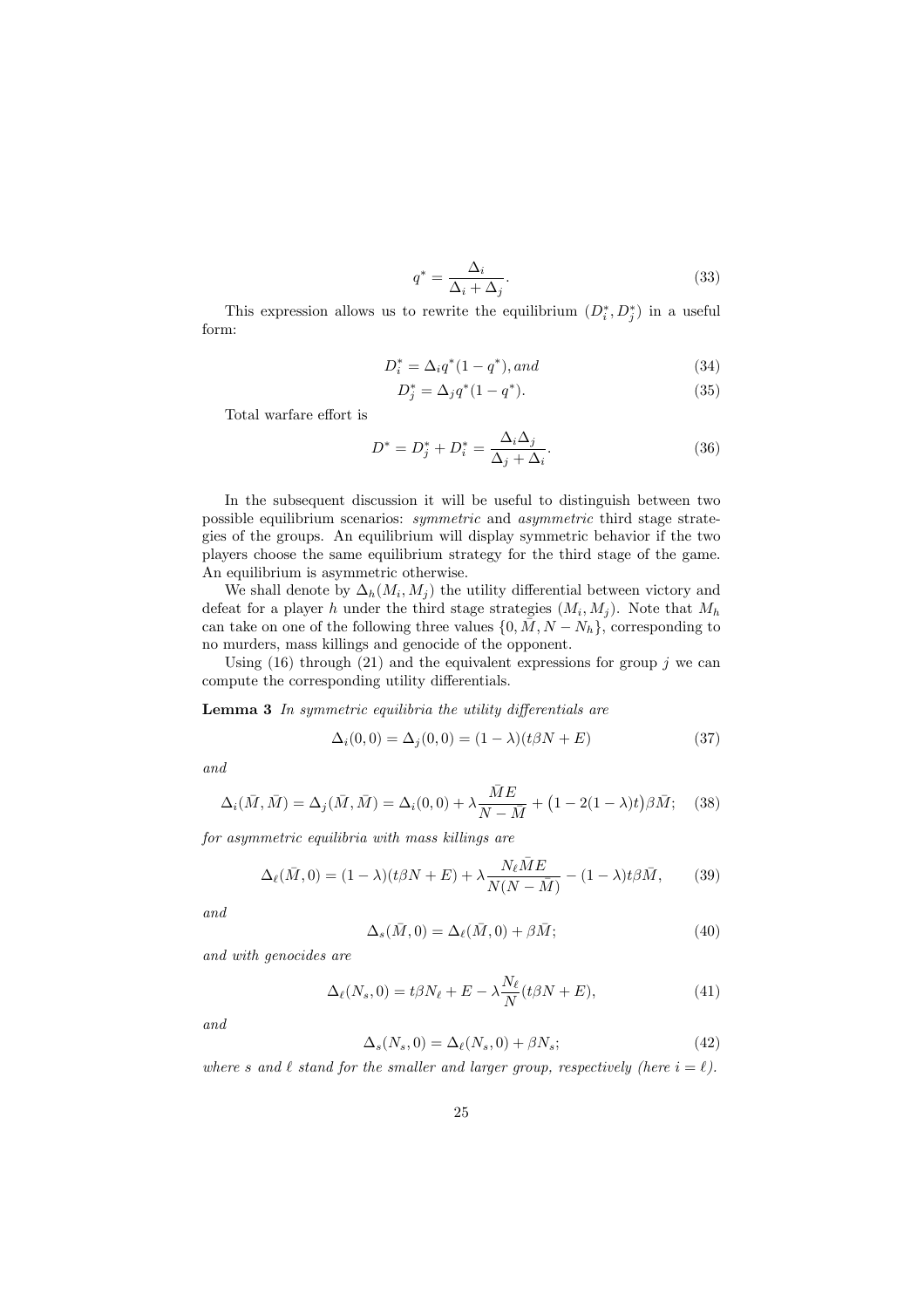Using now  $(31)$ ,  $(32)$ , and  $(33)$  we can compute the equilibrium winning probabilities and warfare effort. Note that in an asymmetric equilibrium it has to be that group  $\ell$  is the one that is doing mass killings.

**Proposition 4** We shall have peace with neither warfare nor mass killings if and only if  $K \ge (1 - \lambda)(t\beta N + E)$  and either  $\lambda \le \tau$ , or  $\lambda > \tau$  and  $N_{\ell} \in (0, N_k]$ .

In case of conflict, the equilibrium probabilities of winning and fighting efforts are the following functions of the expected behavior after victory:

A. in symmetric equilibria:

$$
q^*(0,0) = q^*(\bar{M}, \bar{M}) = \frac{1}{2}, D^*(0,0) = \frac{\Delta_j(0,0)}{2}, D^*(\bar{M}, \bar{M}) = \frac{\Delta_j(\bar{M}, \bar{M})}{2};
$$
(43)

B. in asymmetric equilibria with mass killings:

1. when  $N_i = N_\ell$ 

$$
q^*(0, \bar{M}) = \frac{\Delta_j(0, \bar{M}) + \beta \bar{M}}{2\Delta_j(0, \bar{M}) + \beta \bar{M}}, D^*(0, \bar{M}) = \frac{\Delta_j(0, \bar{M}) + \beta \bar{M}}{2\Delta_j(0, \bar{M}) + \beta \bar{M}} \Delta_j(0, \bar{M});
$$
\n(44)

2. when  $N_i = N_\ell$ 

$$
q^*(\bar{M},0) = \frac{\Delta_i(\bar{M},0)}{2\Delta_i(\bar{M},0) + \beta \bar{M}}, D^*(\bar{M},0) = \frac{\Delta_i(\bar{M},0) + \beta \bar{M}}{2\Delta_i(\bar{M},0) + \beta \bar{M}} \Delta_i(\bar{M},0);
$$
\n(45)

 $C.$  in asymmetric equilibria with genocide:

- 1. when  $N_j = N_\ell > N \bar{M}$  $q^*(0, N_i) = \frac{\Delta_j(0, N_i) + \beta N_i}{2\Delta_j(0, N_i) + \beta N_i}, D^*(0, N_i) = \frac{\Delta_j(0, N_i) + \beta N_i}{2\Delta_j(0, N_i) + \beta N_i}\Delta_j(0, N_i);$  $(46)$
- 2. when  $N_i = N_\ell > N \bar{M}$

$$
q^*(N_j, 0) = \frac{\Delta_i(N_j, 0)}{2\Delta_i(N_j, 0) + \beta N_j}, D^*(N_j, 0) = \frac{\Delta_i(N_j, 0) + \beta N_j}{2\Delta_i(N_j, 0) + \beta N_j}\Delta_i(N_j, 0).
$$
\n(47)

We now proceed to the study of the effect of changes in group size and in the exogenous parameters on both types of strategic violence that we have analyzed.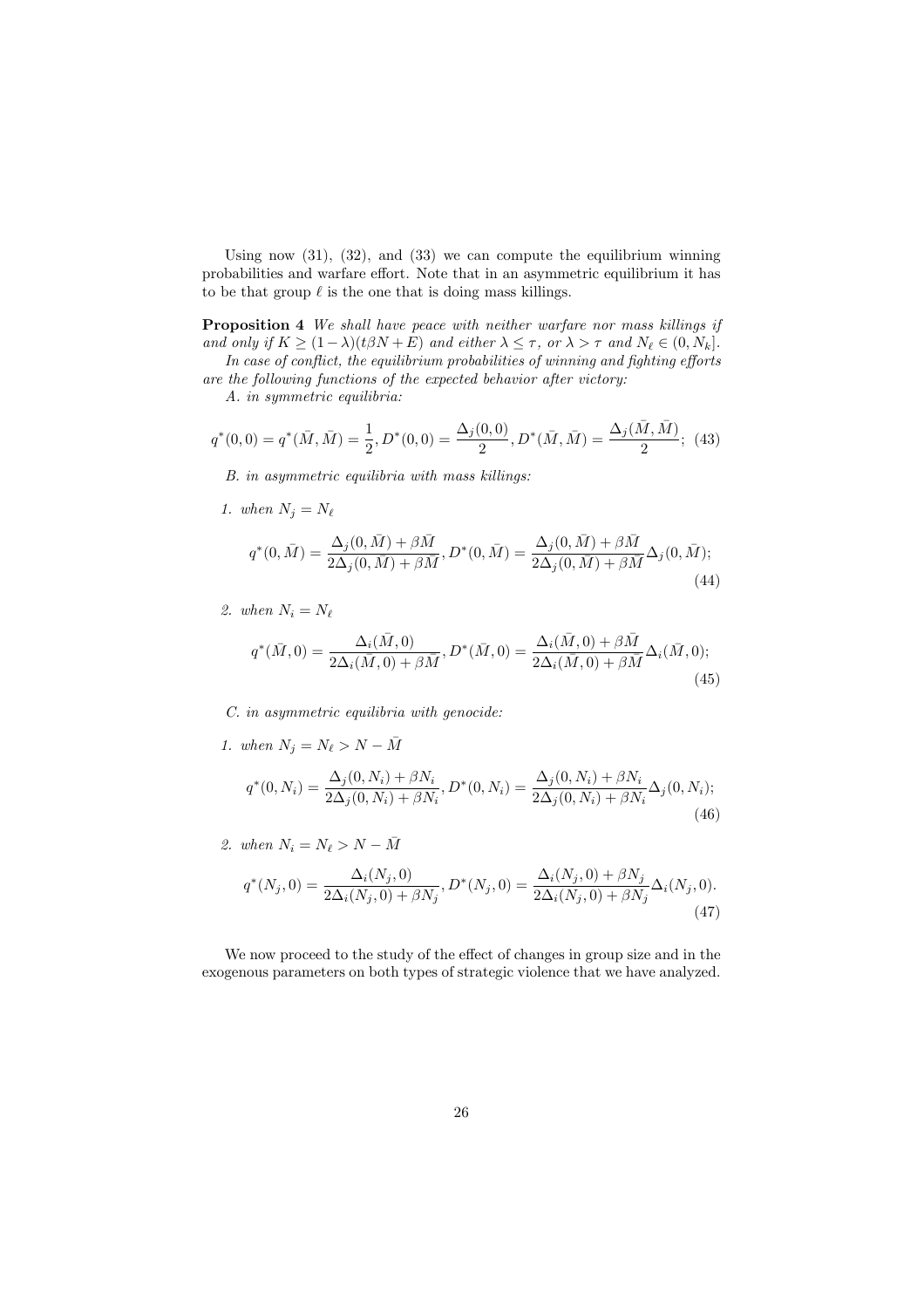#### **Comparative Statics**  $\boldsymbol{4}$

We shall now examine the effects of the variations of the various key parameters on the warfare effort and the use of mass killings. To this effect we shall use the results collected in Lemma 3 and Proposition 4. All the parameters are embodied in the equilibrium differential  $\Delta_h$ ,  $h = i, j$ , together with the additional direct effect of  $\beta$  and M in asymmetric equilibria. Since  $D^*$  is strictly increasing in  $\Delta_h$ , our comparative statics exercises essentially focus on the effects of parameter changes on this payoff differential. In order to simplify the presentation we focus on the case in which  $N_j = N_{\ell}$ : the larger group is in power.

#### Group size polarization  $4.1$

We start by examining the effects of changes in group sizes on the two types of violence we deal with.

In the previous section we have seen that equilibrium behavior critically depends on whether we are in a symmetric or asymmetric equilibrium. When  $\lambda \leq \tau$  both players will choose not to do mass killings and we shall thus observe symmetric behavior for all levels of group polarization. However, when  $\lambda > \tau$ equilibrium behavior depends on how polarized society is.

Let us examine the case in which  $\lambda > \tau$ . Start by considering the perfect bipolar situation with  $N_i = N_j = N/2$ . Clearly, in this situation we shall observe symmetric equilibrium behavior. We can readily compute that the common strategy will be no mass killings whenever  $\frac{1}{2} \frac{\tilde{N}}{N-M} \leq \frac{1-\lambda}{\lambda} \frac{\tau}{1-\tau} < 1$ and mass killings otherwise. As polarization comes down one group becomes larger, say  $N_i$ , and the other smaller. In view of Proposition 4, when initially there were no mass killings the fall in polarization will have no effect neither on  $q^*$ , nor on  $D^*$ , until group j has become sufficiently dominant and starts doing mass killings in the third stage of the game, entering in an asymmetric equilibrium. If at the perfect bipolar distribution both groups use mass killings in their strategy, a fall in polarization will eventually make the smaller group shift to no mass killings.

Using  $(37)$  and  $(38)$  we can compare symmetric equilibria with mass killings and without and obtain that

$$
D^*(\bar{M}, \bar{M}) - D^*(0, 0) = \frac{1}{2} \left( \lambda \frac{ME}{N - \bar{M}} + (1 - 2(1 - \lambda)t) \beta \bar{M} \right) =
$$
  
=  $\frac{1}{2} \frac{\bar{M}}{N - M} \left[ \lambda E + (1 - 2(1 - \lambda)t) \beta (N - \bar{M}) \right].$ 

From Remark 2 we know that a necessary condition for there to be mass killings is that

$$
\lambda E > (1 - \lambda)t\beta N.
$$

Therefore,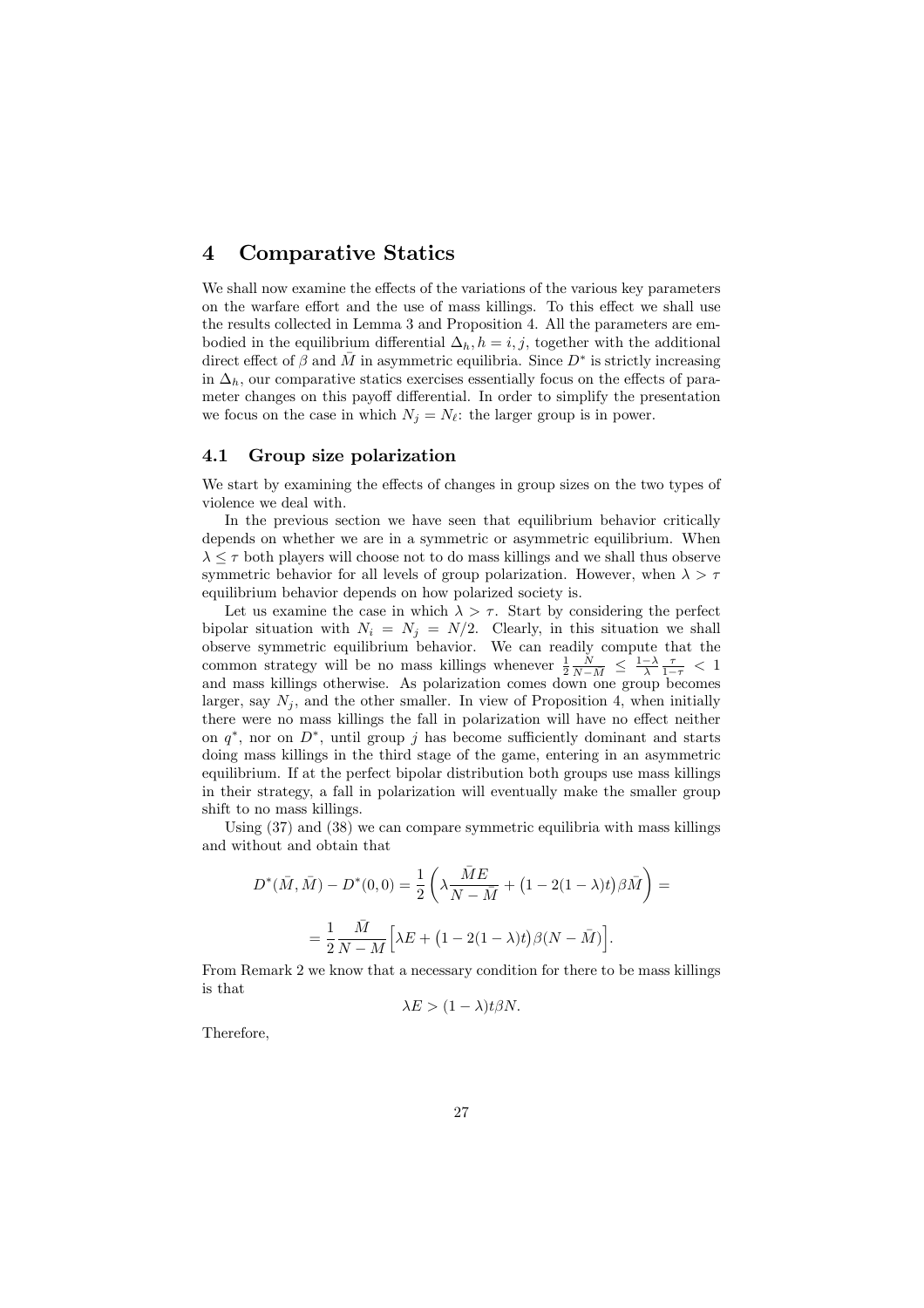$$
D^*(\bar{M}, \bar{M}) - D^*(0,0) \ge
$$
  

$$
\frac{1}{2} \frac{\bar{M}}{N - \bar{M}} [(1 - \lambda)t\beta N - (2(1 - \lambda)t - 1)\beta(N - \bar{M})] > 0
$$

because  $(1 - \lambda)t > 2(1 - \lambda)t - 1$ .

We have thus shown that  $D^*(\overline{M}, \overline{M}) > D^*(0,0)$ . It follows that, if we compare across symmetric equilibria, mass killings and warfare behave as complements: warfare increases when mass killings is an equilibrium strategy in symmetric equilibria.

Once the size distribution is such that we are in an asymmetric equilibrium, the one sided threat of mass killings leads the smaller group  $i$  to put much more warfare effort. We can easily verify that  $q^*(0, \bar{M}) > \frac{1}{2}$  and their win probability is thus higher than in a symmetric equilibrium. In asymmetric cases, within equilibrium behavior suggests that warfare and mass killings are substitutes. Furthermore, if we compute the warfare effort, we obtain that  $D^*(0, \overline{M})$  is strictly increasing as polarization becomes lower.

We summarize these results in the following Remark:

**Remark 3** Concerning the role of the distribution of groups sizes we have obtained the following results:

- 1. In asymmetric equilibria the small group always puts more warfare effort per capita than the larger group. As the size difference increases and polarization falls, both groups fight harder, the difference between their fighting efforts becomes smaller, and  $q^*$  decreases towards  $1/2$ .
- 2. For very high levels of polarization the total warfare effort is independent of group size. However, for smaller levels of polarization warfare effort increases as polarization decreases.
- 3. Comparing across symmetric equilibria —hence with high polarization mass killings and warfare behave as complements. However, in asymmetric equilibria —hence at low levels of polarization— the group that does not use the mass killing strategy is the one that puts in more warfare effort. Thus in those equilibria mass killings and warfare behave as substitutes. In sum, for high polarization mass killings and warfare are complements. but for low levels of polarization they are substitutes.

Let's conclude this subsection with some general observations that come out of the above analysis. One thing that has clearly emerged is that it cannot happen that the small group is the only one doing mass killings. This seems to be in line with available evidence underscoring that mass killings and genocides are primarily carried out by the large ethnic groups, when they are in power.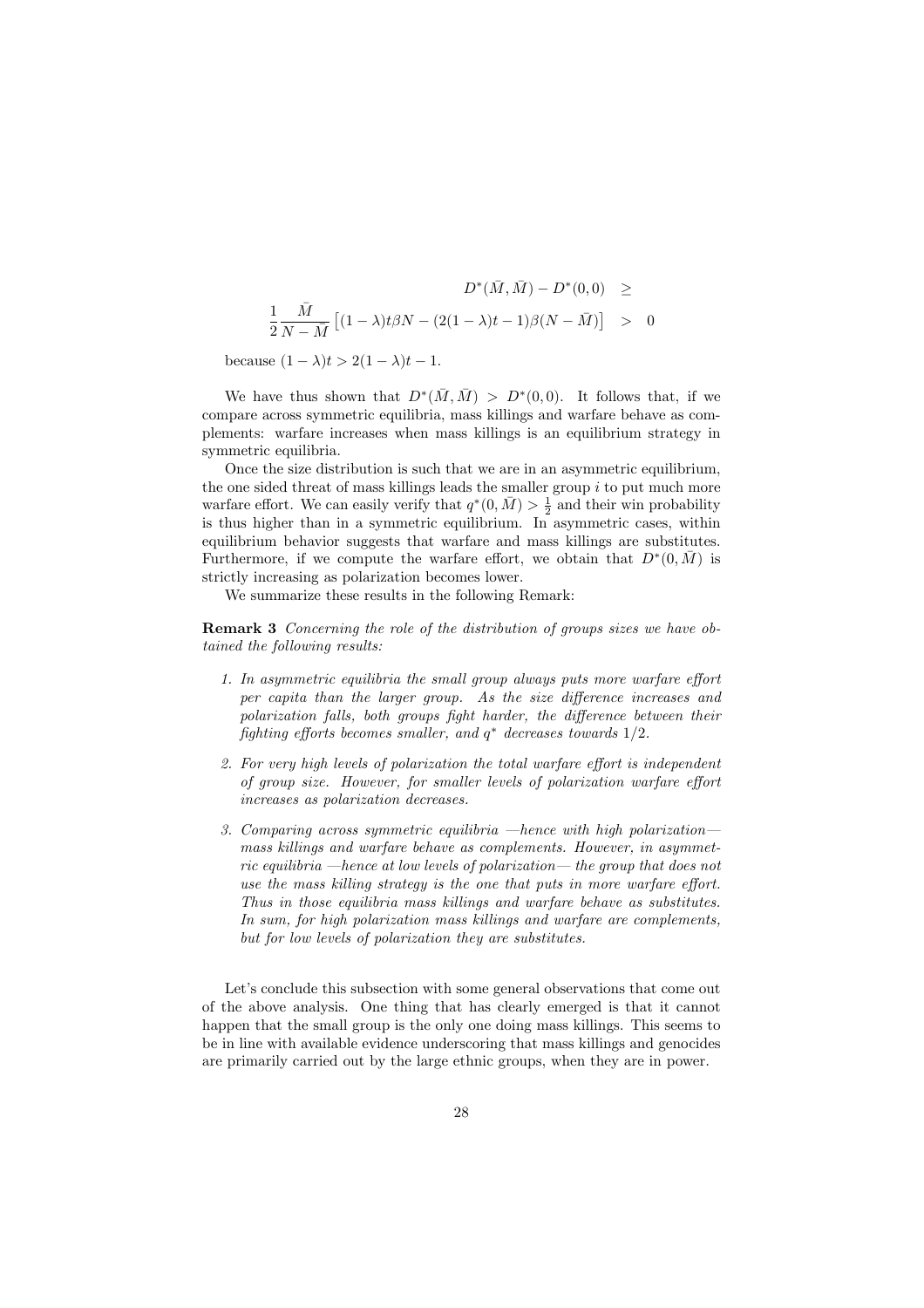A second general observation is that the small group, due to the expected violent consequences of defeat, has more at stake and hence shows a higher fighting activity in the battlefield. Irrespective of group size, they never spend  $\ell$  less —over and above the fix cost— than the large group. The prediction that the rebel minority will fight *relatively* harder than the government also seems aligned with available evidence.

#### 4.2 State capacity and productivity

We have repeatedly seen that the share of the tax revenue over the total government revenue,  $\tau$ , plays a determinant role on equilibrium behavior. Increases in State capacity, t, and in productivity,  $\beta$ , both raise  $\tau$ . We now jointly examine how groups of given size change their behavior as State capacity or productivity increase.

Using Lemma 3 and Propositions 1 and 4 and bearing in mind that  $\bar{M}$  <  $N/2$ , one can easily obtain the following result:

**Remark 4** For all types of equilibrium behavior, symmetric or asymmetric, increases in State capacity, t, or in productivity,  $\beta$ , increase the aggregate warfare effort, but eventually induce to stop mass killings, the smaller group first and the larger one later. Hence, increases in t or in  $\beta$  make mass killings and warfare behave as substitutes.

When we contrast the implications of this result with evidence, we have an ambivalent reaction. While the smaller likelihood of mass killings seems to conform to facts, the implication that warfare effort will be larger seems difficult to reconcile with evidence. Note however, that the precise prediction of the model is that *conditional on there being conflict* the intensity of warfare will be positively related to state capacity and productivity.

How likely will it be that we observe peace instead of conflict? In view of Propositions 1 and 4, there being peace (i.e. neither fighting, nor mass killings) depends on two conditions that have to be simultaneously met. One is that either  $\lambda < \tau$  or  $\lambda > \tau$  and  $N_j \in (0, (N - \bar{M})\frac{1-\lambda}{\lambda} \frac{\tau}{1-\tau})$ . In this case, increases in t or in  $\beta$  make this condition more likely to be met. The second condition for peace is that  $K \ge (1 - \lambda)(t\beta N + E)$ . Here, increases in t or  $\beta$  make this condition harder to satisfy. Thus the effects of increase State capacity or productivity run in opposite directions and we cannot come up with an unquestionable conclusion.

Note however, that the direction of the second effect is caused by the increase of government resources while  $K$  is kept constant. According to our interpretation of  $K$ , this should capture the minimum fixed costs that has to be incurred by insurgents to challenge the standing military and police forces in hands of the government. One could plausibly argue that  $K$  should increase with government resources, thus mitigating or reversing this negative effect and making peace more likely.<sup>20</sup>

 $^{20}$ Note as well that for simplicity we have normalized the marginal cost of fighting effort to unity. In reality, however, leaders have to hire soldiers, resp. fighters, whose salaries are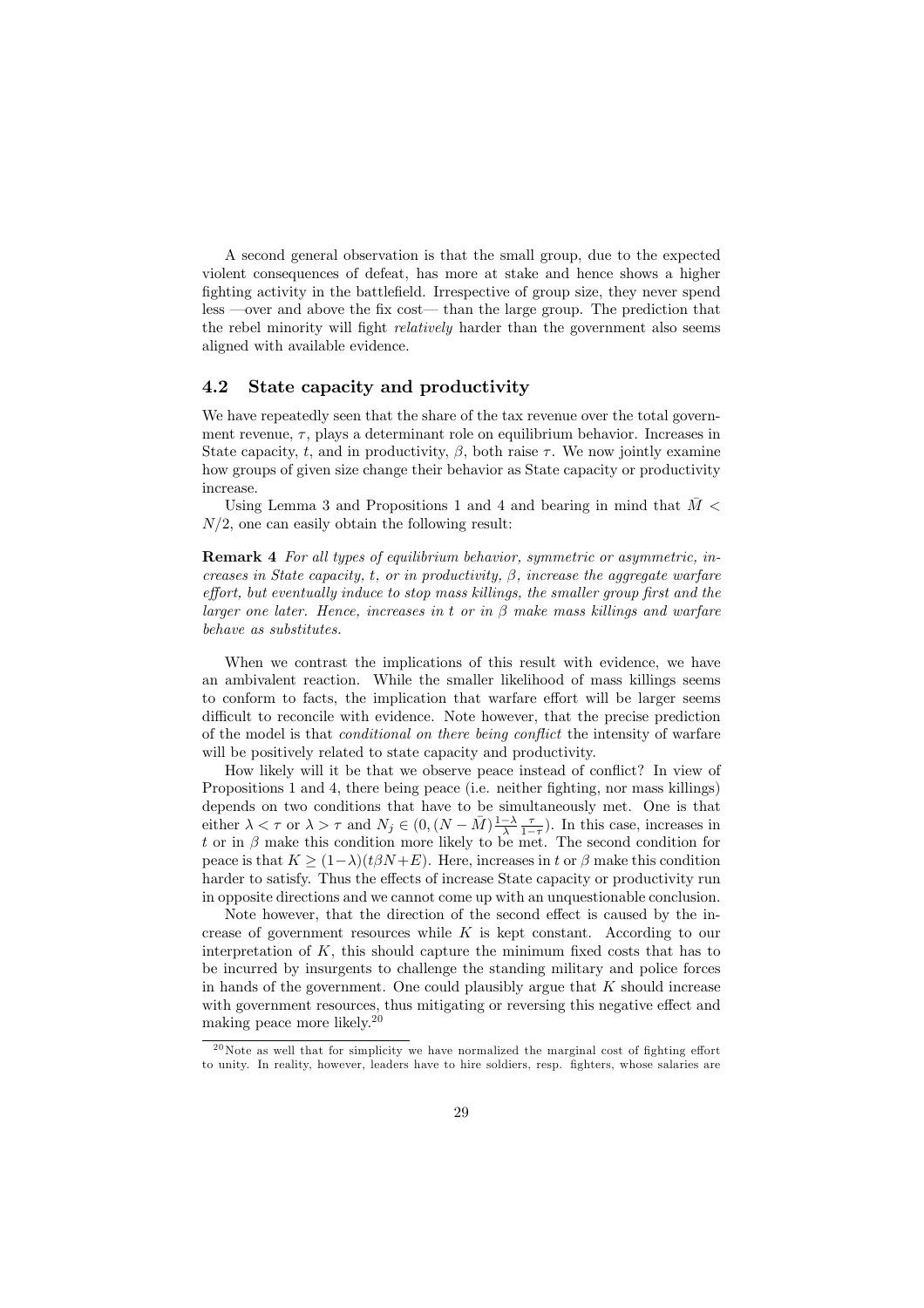#### 4.3 Natural resources

Let us now examine the effects of increases in the natural resource generated rent component of public revenue  $E$  on the intensity of warfare, mass killings and the likelihood of conflict.

Using again Lemma 3 and Propositions 1 and 4 we obtain the following result concerning the natural resources abundance.

**Remark 5** For all types of equilibrium behavior, symmetric or asymmetric,  $increases$  in natural resource revenue,  $E$ , increase the aggregate warfare effort and make mass killings more likely. Hence, increases in  $E$  make mass killings and warfare behave as complements.

As a country becomes more resource rich, the government revenue is less dependent of the productive activity of its population. As the cost of doing mass killings is lower murdering becomes more lucrative. As for warfare, it seems natural that the efforts are higher the more is at stake.

There is peace (i.e. both fighting and massacres are absent) if and only if:

- either  $\lambda < \tau$  or  $\lambda > \tau$  and  $N_j \in (0, (N \bar{M})\frac{1-\lambda}{\lambda} \frac{\tau}{1-\tau})$ . Any increase in E reduces  $\tau$  and this makes the conditions for peace —including the range of population levels— less likely to be met.
- The second condition for peace is that  $K \geq (1 \lambda)(t\beta N + E)$ . Again, increases in  $E$  make this condition harder to satisfy.

We can thus conclude that an increase in  $E$  makes conflict and mass killings more likely. This is consistent with the empirical literature showing that the presence of natural resources increases the risk of civil war (see for example Ross, 2006, for a survey). The existing evidence on natural resources and mass killings is very scarce, but we will present in Section 6 some new findings consistent with the above predictions.

In the previous subsection we argued that as the government revenue increases so do the army and police forces —and  $K$  with them. If this were the case, the effect of an increase of  $E$  on the second condition would be less clear cut.

#### $4.4$ Limits to exploitation

We now deal with the consequences of a tighter pressure for a fair treatment of the losers, captured by an increase in  $\lambda$ . There seems to be a well established view that one of the essential roles of the international community is to stop unfair treatment of the opposition and to promote democracy. These are seen as means towards a more peaceful world. Our results challenge that wisdom.

Using once more Lemma 3 and Propositions 1 and 4 we obtain the following result concerning the tightening of the limits to unfairness.

an increasing function of  $\beta$ . Hence, in more productive countries the opportunity cost of becoming a professional soldier is higher, which makes conflict costlier, and peace easier to sustain.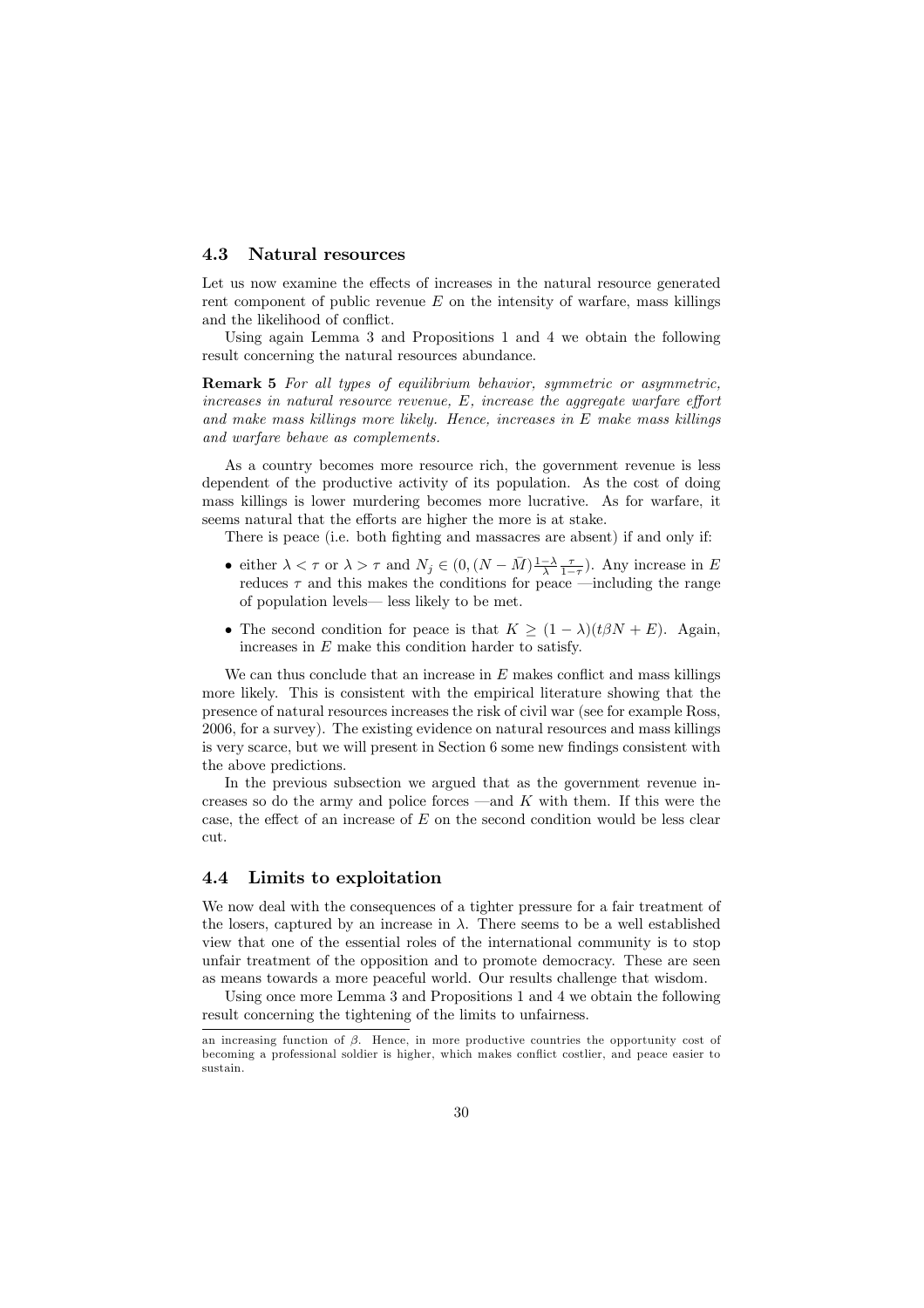**Remark 6** For all types of equilibrium behavior, symmetric or asymmetric, increases in  $\lambda$  decrease the aggregate warfare effort, but make mass killings more likely. Hence, increases in  $\lambda$  make mass killings and warfare behave as substitutes.

According to our model, while a moderate pressure for fairness may be beneficial in that it reduces the intensity of warfare, a tight pressure may precipitate mass killings. The rationale is that the tighter the limitations to unfairness, the smaller is the gain in case of victory for the given population. This makes mass killings the most profitable strategy. External intervention, while having a long run positive effect, may in the short run trigger episodes of mass killings.

But, will an increase of pressure for fairness and democracy enhance or hinder peace? Following the same steps as in the previous subsections we can see that it will have an ambiguous effect on the likelihood of peace. While the first condition is harder to meet, the second condition is easier with an increase in  $\lambda$ . Once more the overall result is ambiguous.

Notice, however, that if the second condition is met but not the first one the model predicts that the government will do mass killings even without an uprising. Therefore, if a non-democratic country had been in peace and is induced to commit to democratization, our model predicts that the government may murder part of the opponents before starting the democratization process.

#### The "shadow" of mass killings  $4.5$

Even though the conditions for mass killings have been already dealt with when analyzing equilibrium behavior, we wish to briefly discuss the specific role of the "shadow" of mass killings on strategic behavior.

We have shown that in non polarized societies, where only the larger group wants to commit massacres, mass killings and battlefield warfare are substitutes, in the sense that the smaller group compensates for the fear of decimation if defeated by fighting harder than the other group. We have also seen that there is complementarity in symmetric equilibria: when both groups plan mass murdering in case of victory, both fight harder in the battlefield.

We can now ask what happens if  $\overline{M}$  is lowered, i.e. if the threshold on mass killings before a foreign intervention is triggered is tightened. Lowering  $\overline{M}$  obviously reduces the number of victims (conditional on there being mass killings), and secondly it makes them less likely by shrinking the set of group sizes for which there will be mass killings. Furthermore, in the symmetric case, with  $\lambda > \tau$ , we can easily obtain that battlefield efforts will also decrease.

Let us now discuss the asymmetric case where  $N_i \nvert N_j$ , and only group j would want to commit massacres. Differentiating with respect to  $\overline{M}$  in (42) we obtain that

$$
\frac{\partial \Delta_i(0, \bar{M})}{\partial \bar{M}} = \frac{\partial \Delta_j(0, \bar{M})}{\partial \bar{M}} + \beta.
$$

It follows that the warfare effort contributed by the smaller group relative to the effort by the larger one will have increased. Consequently,  $a*$  increases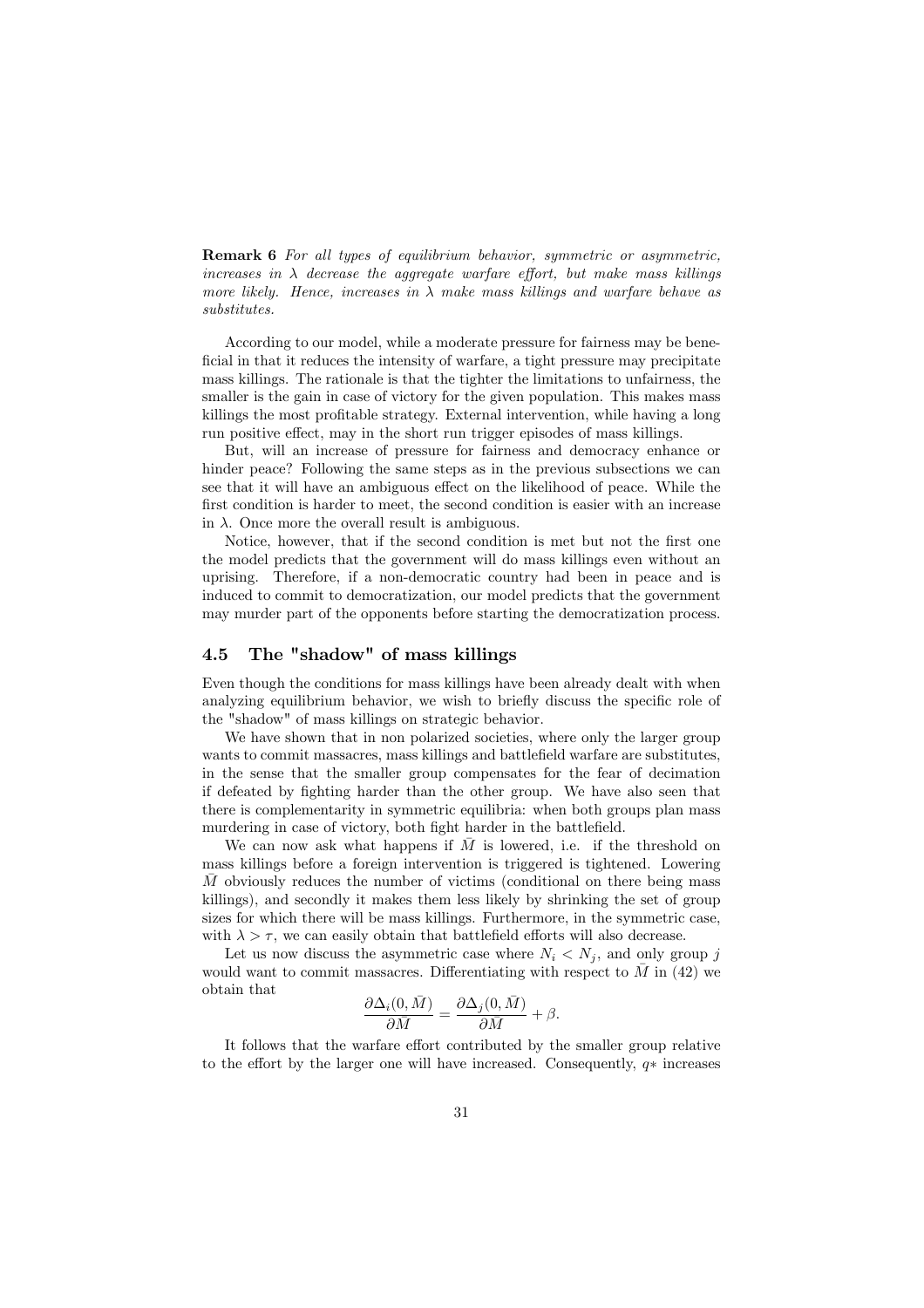too. Therefore, again, in relative terms warfare efforts are substitutes for mass killings in asymmetric equilibria.

Note that because  $q^* > 1/2$  a further increase in  $q^*$  reduces the term  $q^*(1$  $q^*$ ) in (34) and in (35), the expressions for  $D_i^*$  and  $D_j^*$ . Hence, the total sign of the effect of  $\overline{M}$  on the absolute levels of warfare efforts  $D_i^*$  and  $D_j^*$  cannot unambiguously be established.

The results obtained make sense. If the life toll of being defeated decreases because of a lower  $\overline{M}$ , the threatened group decreases its warfare effort. As for the larger group, the reduced possibility of increasing its payoff via a larger rent share (produced by murdering) partially compensates for a larger probability of victory

Overall, if the international community had to decide whether to change policies in a way to reduce  $\overline{M}$  or increase  $\lambda$ , the first channel should definitely be preferred, according to our analysis. However, a reduction in  $\overline{M}$  also reduces the probability of winning on the battlefield for the minority group, and hence our analysis can also rationalize opposition to foreign intervention by leaders of minority groups.

#### $\overline{5}$ Discussion and extensions of results

#### $5.1$ Mass killing incentives do not apply to interstate conflicts

If i and i are countries rather than groups in one country, then there are several differences with respect to the model analyzed in this paper. Internationally it is harder to enforce treaties, hence the maximum exploitation bounds are harder to conceive and implement. This amounts to saying that in the interstate crisis settings, the  $\lambda$  constraint that can be feasible is lower. If the  $\lambda$  constraint that can be imposed is lower, this automatically implies lower likelihood of mass killings in interstate wars even keeping the rest of the model unchanged.

Most importantly, two separate countries do not have a common government. do not have a common pool of resources and a common State capacity, so the incentives to exterminate the other country's population are lower because these people are not claiming a proportional share of a significant common pool of resources. Moreover, even if two neighboring countries discover natural resources at the borders and try to agree on a division of the future revenues, it is less likely than in domestic arrangements that the proportionality benchmark to group sizes would have any bearing.

#### Democratization and foreign "political" intervention  $5.2$

Let us now return to the multiple potential sources of changes in  $\lambda$ .

The parameter  $\lambda$  captures how well powerless groups expect to be treated de facto in a country. In this sense,  $\lambda \frac{N_i}{N} - g_{0i}$  could be thought of as a measure of *democratization* or *improved minority protection*. We prefer to talk about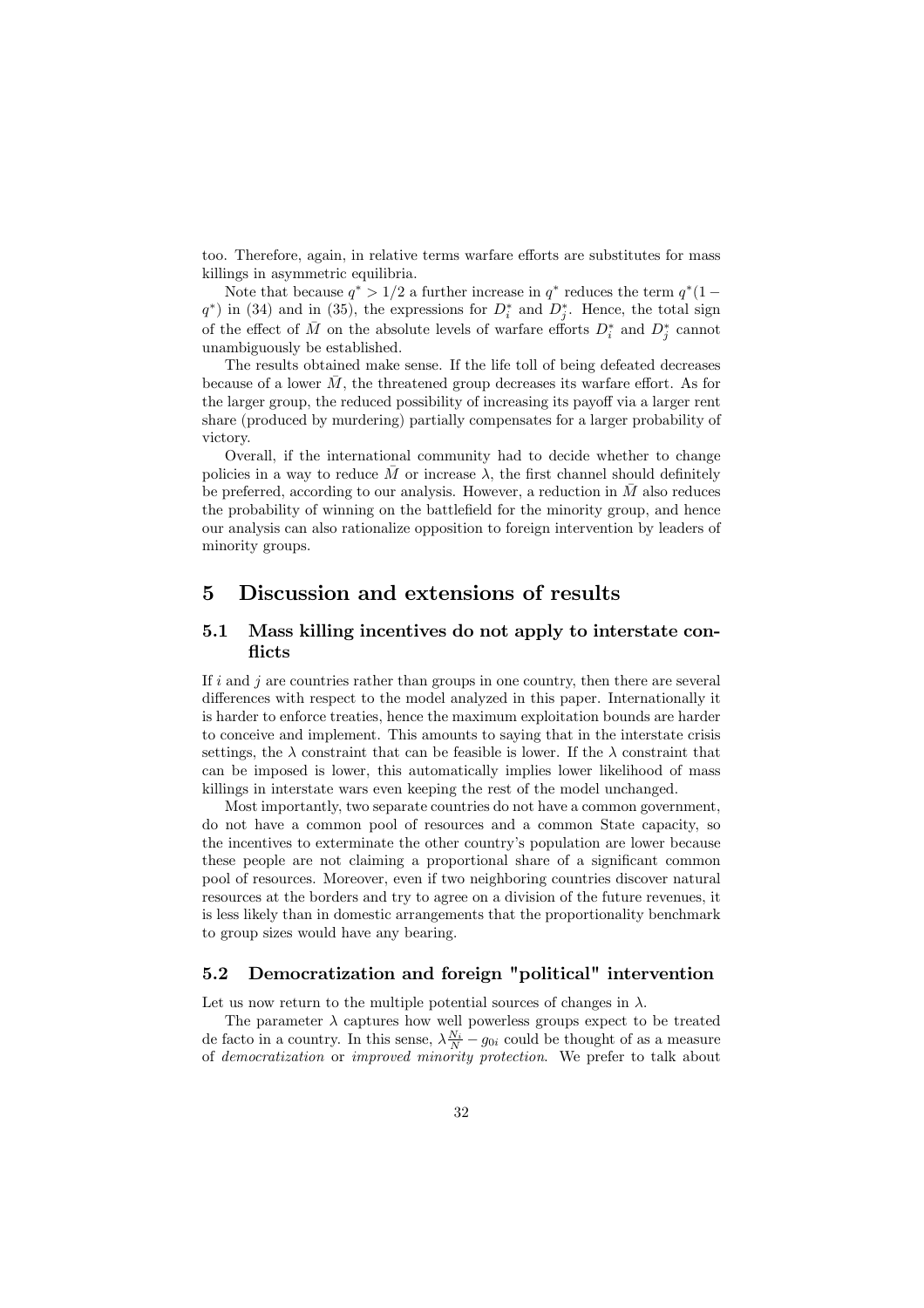democratization rather than democracy, or improved minority protection rather than absolute level of minority protection. The reason is simple: if the country has a stable regime and there are no external or internal new pressures to change the acceptable discrimination of minority groups, consistency would require that the initial share for group i,  $g_{0i}$ , be exactly equal to  $\lambda \frac{N_i}{N}$ . Thus the starting point, interpreted in that case as a steady state of a dynamic process, would have to be peaceful.<sup>21</sup>

On the other hand, the situations in which  $\lambda \frac{N_i}{N} - g_{0i}$  is positive are instead situations in which our model fully applies, capturing therefore a transition phase, a phase in which the ruling group is expecting tighter limits to its ability to exploit or, by the same token, the rebel group expects the time to be right to change the unfair status quo.

Another interpretation of the variable  $\lambda$  is how tight outside constraints are for power-sharing. The variable  $\lambda$  can reflect foreign "political" interventions. It may depend on the pressure on the terms of the after war settlement. This pressure can involve conditions for qualifying for foreign aid or access to loans from international financial institutions. A higher  $\lambda$  could also reflect an expectation of an incipient democratization process imposed from outside pressures, leading eventually to less group discrimination. If the world's superpower(s) follow a so-called "Neo-Con" agenda and put a lot of pressure on rogue States and their leaders to adopt some ready-made democratic measures in favor of powerless groups this would be reflected in our model by a large  $\lambda$ .

Suppose  $\lambda$  was small because historically the international community had not been able to effectively intervene in civil wars. In this scenario, an increase in intervention —an increase in  $\lambda$ — has beneficial effects because it reduces battlefield warfare. However, as soon as it goes above the threshold, foreign intervention may trigger mass killings or genocide. We would obtain the same implication if, consistently with our first interpretation, the change is due to an expected democratization of the country (either domestically or international propelled).

Hence, one conclusion of our analysis is that at least in some situations this will not work. Forcing a "bad" leader to exploit less some minority than he would want in equilibrium may lead to a substitution and can give incentives for killing rather than exploiting some minority. The failure of externally imposed pseudo-"democracy" in the absence of a strong civil society has for example been observed in Iraq, Afghanistan, and in various African States.<sup>22</sup>

In what contexts is external intervention in domestic politics (i.e. imposing a large  $\lambda$ ) especially problematic? A large  $\lambda$  increases the risk of mass killings. However, if the level of natural resources E is very low, even for a large  $\lambda$  mass killings are not feasible. Hence, while the Neo-Con agenda of imposing democracy failed in resource rich countries like Iraq they may have better chances to

 $21$  For this to be true, one should imagine that one of the determinants of the lower bound on exploitation of minorities is indeed the elimination of the incentives to further rebellions down the road.

 $22$ See Collier and Rohner (2008) for a systematic analysis of the conditions under which democracy can backfire.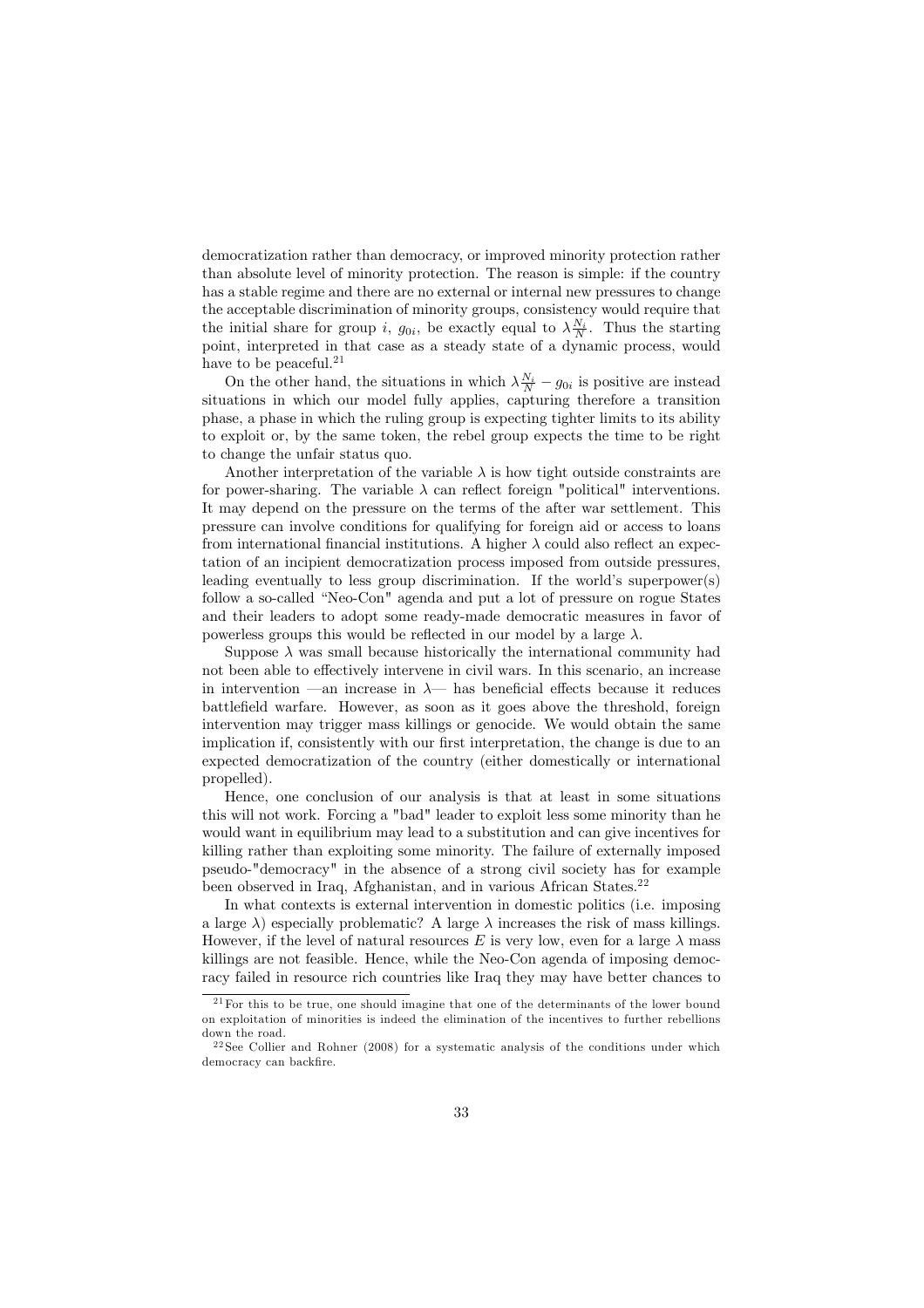succeed in resource-poor countries.

#### $5.3$ Extensions of the model

The model could be easily extended by allowing each group to have different wealth endowments, different productivity levels, and even separate control or property rights on natural resource discoveries, rather than assuming government control of all natural resources. Adding separate endowments  $w_i, w_j$  and separate natural resource rent controls,  $E_i, E_j$ , would be easy to do, and the results would not change qualitatively. An advantage of this extension is that it would make the model fit with the economic motivations behind the Holocaust (significant wealth to appropriate).

If we allowed for different distributions of property rights on natural resource rents between private and public, our analysis would suggest that natural resource discoveries would typically be more dangerous if the resources are directly owned and controlled by the government.<sup>23</sup>

A second extension to consider could be an explicit interpretation of  $\lambda$  as determined by the threat of future rebellions: the most the winners can appropriate is the "peace surplus", that is the equilibrium waste of a subsequent civil war. This depends on the population sizes of the two groups. Therefore, a richer analysis of strategic mass killings should include as an additional motivation that the decimation of the opponent also has an effect on their future capacity to rebel. The extension of our model to a fully dynamic framework is in our research agenda.

Beside the potential extensions to heterogeneous parameters mentioned above, a third important extension that could be considered relates to the description of economic activities: it is for example realistic to allow for decreasing returns in agricultural production. If one thinks of Rwanda, the really important contestable resource there is productive land, and a combination of excessive population and decreasing returns from agricultural production could explain the mass killings incentives there.<sup>24</sup> This would require only a minor modification of the production function, which we did not want to do in the benchmark model simply for the sake of tractability.

We would like to emphasize that the logic of our model could also be useful to capture the essential motivations behind the genocide of native American tribes: the American Indians were holding off the important development and exploitation of the great resources of the West, and their traditional use of the land was considered much less efficient than the alternative, hence the elimination of them had both a large impact on the amount of natural resources that it became possible to extract and on the average productivity. To capture this story fully in the model, one would have to attribute a lower  $\beta_i$  to the Indians and consider E as  $E(N_i)$ , capturing the fact that the amount of productive

 $23$  We also find in our empirical analysis that natural resources have a stronger impact on mass killings if they are State-owned (regression results are available from the authors).

 $24$  Andre and Platteau (1998) show that in the genocide in Rwanda Tutsis with large land holdings faced a particularly high risk of being targeted by the Hutu death squads.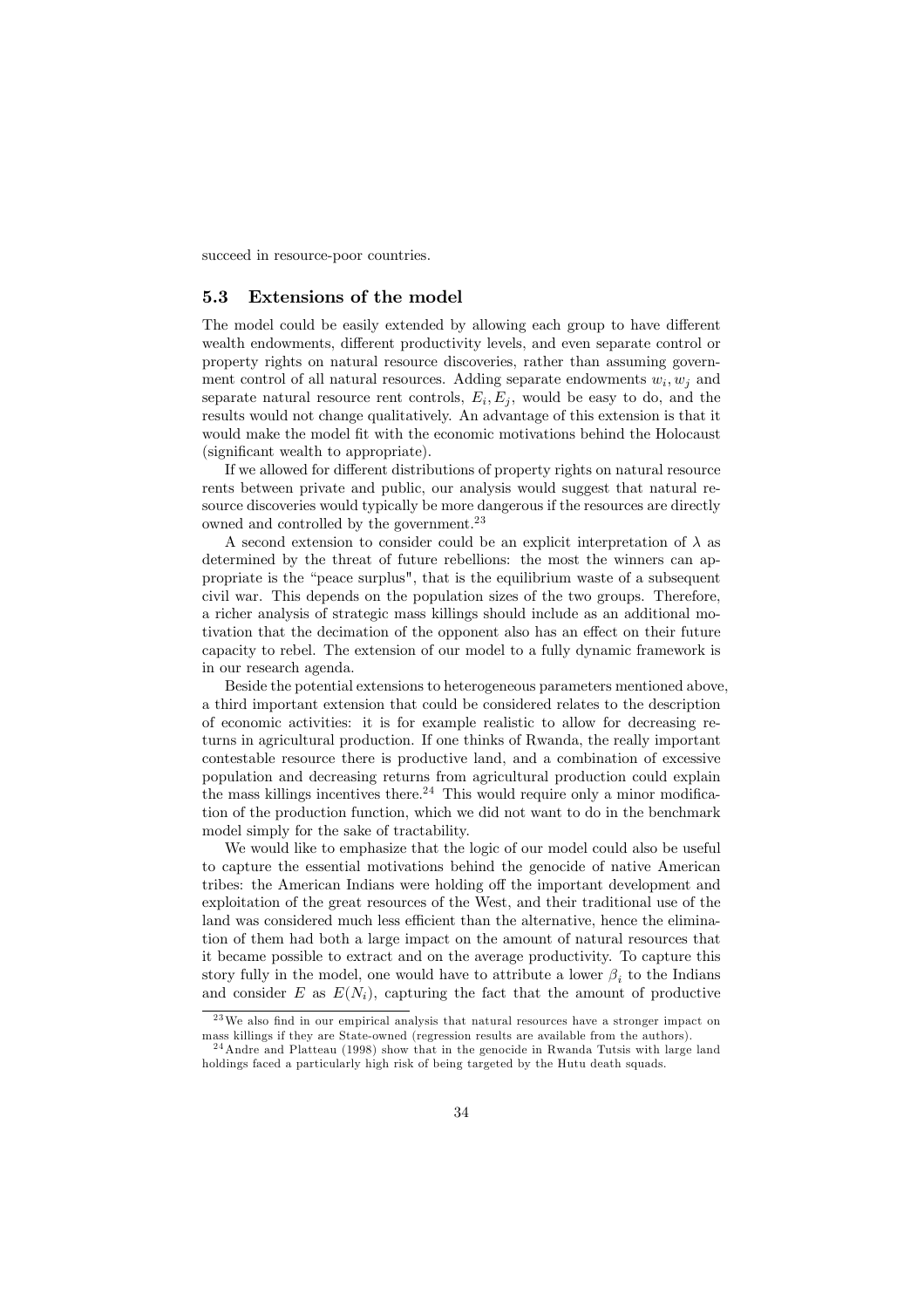land and other resources exploitable by the U.S. was considered decreasing in the size of Indian occupied territories. Only when the Indians accepted (or were forced to accept) the clear discrimination of reservations (low  $\lambda$ ) the mass killings stopped. In any case, it is obvious that these historical explorations are a research subject on their own. Now we limit ourselves to the analysis of the richer available data on mass killings occurring after World War II.

#### 6 **Empirical Analysis**

We shall confront some of our predictions with the data.

One of the main purposes of the country level regressions in subsection 6.1 is to assess how robust the existing empirical evidence on mass killings and refugees is when important econometric issues are taken into account. Further, we want to include in the analysis several new variables, e.g. on natural resources, that play a crucial role in our model, but have been largely neglected in the existing literature.

The ethnic group level analysis performed afterwards in subsection 6.2 aims to study for the first time what kind of ethnic groups are targeted in mass killings. Surprisingly, the existing literature has only studied mass killings and displacements on either a very aggregate level (i.e. with cross-country panels) or on a very disaggregate level (i.e. case studies of single countries). Studying these phenomena with a panel of ethnic group data makes sense, as in reality decisions to commit massacres are strategic decisions at the group level (as emphasized in our model).

#### Country level evidence  $6.1$

We shall start with assessing the explanatory factors of mass killings using panel data for a cross-section of countries. Like in most of the existing literature reviewed in section 2, we use a dummy variable for mass killings and we run logit regressions. For the dependent variable in Table 1 we will rely on the most widely used dataset on mass killings, collected by the "Political Instability Task Force" under the direction of Barbara Harff. All independent variables are explained in detail in the Data Appendix. Our sample contains all countries that are in the Correlates of War system, i.e. which corresponds to all countries that have some minimum size and international recognition, and covers the years 1960-2007. This leaves us with between 2500 and 5000 observations depending on the specification.

Most of the existing empirical literature on mass killings suffers from three weaknesses which we try to address:

1) There is usually an important omitted variables bias. Most studies use a pooled panel without controlling for unobserved heterogeneity. This is a serious issue, as the variation between countries that experience mass killings and countries that do not can be driven by various factors that are difficult to observe. A good way to address these concerns would be to include country fixed effects.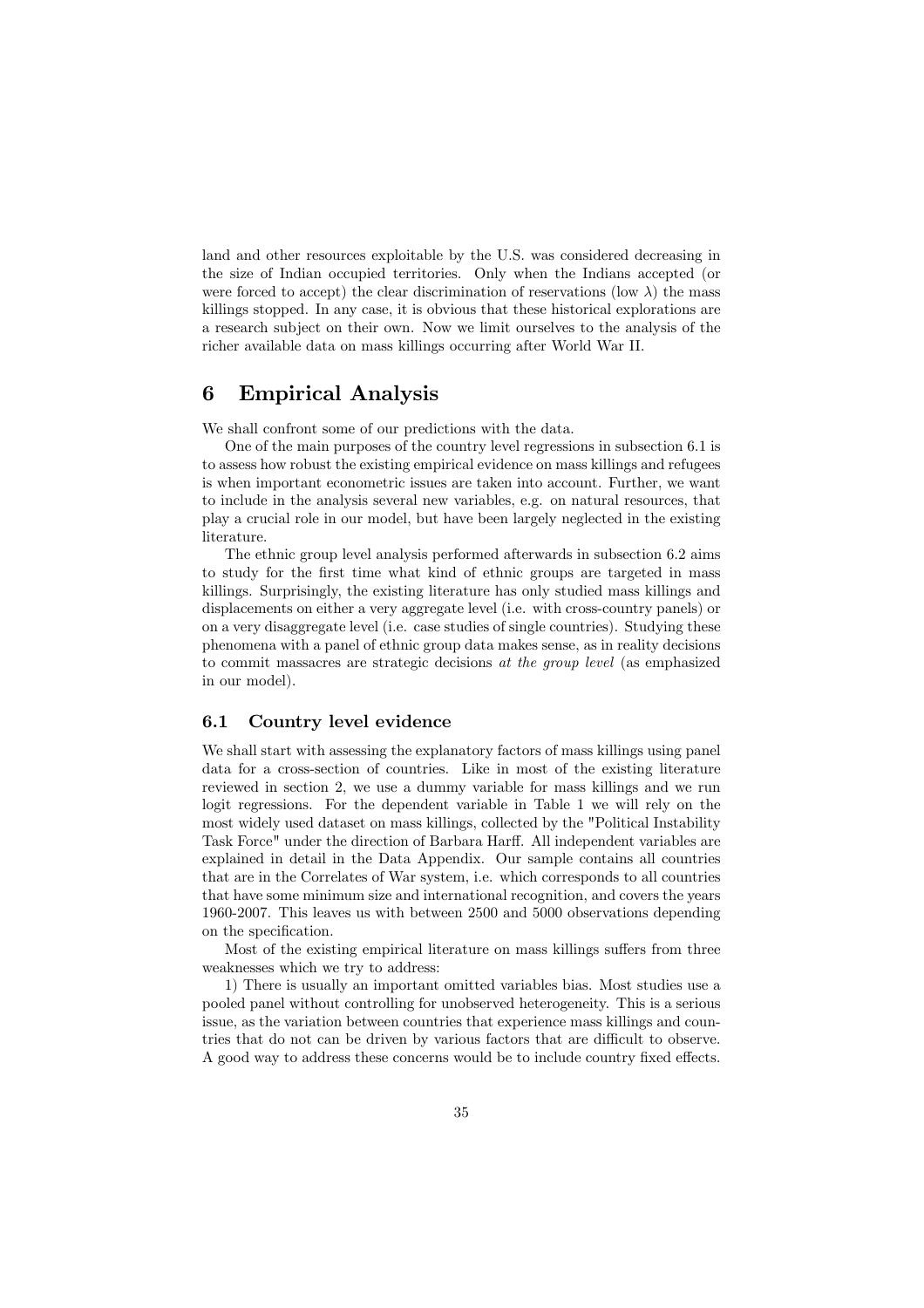|                                                                                                          | (1)              | (2)        | (3)        | (4)        | (5)           |
|----------------------------------------------------------------------------------------------------------|------------------|------------|------------|------------|---------------|
|                                                                                                          | Mass kill.       | Mass kill. | Mass kill. | Mass kill. | Mass kill.    |
|                                                                                                          | <b>Incidence</b> | Incidence  | Incidence  | Incidence  | <b>Onsets</b> |
| Incidence mass killings (t-1)                                                                            |                  | $7.08***$  | $8.14***$  | $7.09***$  |               |
|                                                                                                          |                  | (0.55)     | (1.15)     | (0.92)     |               |
| Oil production / GDP (t-1)                                                                               |                  | 15.05***   |            | 24.17***   | 13.33***      |
|                                                                                                          |                  | (4.15)     |            | (7.14)     | (4.26)        |
| Oil reserves / GDP (t-1)                                                                                 |                  |            | 60.72***   |            |               |
|                                                                                                          |                  |            | (15.53)    |            |               |
| GDP per capita (t-1)                                                                                     | $-0.00***$       | $-0.00$    | $-0.00***$ | $-0.00$    | $-0.00$       |
|                                                                                                          | (0.00)           | (0.00)     | (0.00)     | (0.00)     | (0.00)        |
| Ethnic polarization                                                                                      | $1.86***$        | $2.93**$   | $5.11***$  | $5.44*$    | 2.91          |
|                                                                                                          | (0.51)           | (1.42)     | (2.25)     | (2.79)     | (1.81)        |
| Democracy (t-1)                                                                                          | $-0.11***$       | $-0.01$    | $-0.08*$   | $-0.04$    | $-0.03$       |
|                                                                                                          | (0.02)           | (0.04)     | (0.05)     | (0.04)     | (0.05)        |
| Democratiz. between (t-2) and (t-1)                                                                      |                  | 0.09       | 0.01       | $-0.02$    | 0.03          |
|                                                                                                          |                  | (0.09)     | (0.06)     | (0.06)     | (0.03)        |
| Chief executive is military officer                                                                      |                  | $1.08**$   | $0.79*$    | $1.08*$    | $1.53**$      |
|                                                                                                          |                  | (0.51)     | (0.43)     | (0.58)     | (0.73)        |
| Population (t-1)                                                                                         | $0.00***$        | $-0.00**$  | $-0.00$    | $-0.00$    | $-0.00$       |
|                                                                                                          | (0.00)           | (0.00)     | (0.00)     | (0.00)     | (0.00)        |
| Trade / GDP (t-1)                                                                                        |                  | $-0.02***$ | $-0.02**$  | $-0.02**$  | $-0.04*$      |
|                                                                                                          |                  | (0.01)     | (0.01)     | (0.01)     | (0.02)        |
| Mountainous terrain                                                                                      |                  | $-0.01$    | $-0.03*$   | $-0.02$    | 0.00          |
|                                                                                                          |                  | (0.01)     | (0.02)     | (0.01)     | (0.01)        |
| Civil war incidence                                                                                      | $2.69***$        | $1.96***$  | $3.15***$  | $2.11***$  | 0.93          |
|                                                                                                          | (0.19)           | (0.64)     | (1.06)     | (0.76)     | (0.90)        |
| Population density (t-1)                                                                                 |                  | 0.00       | $0.00**$   | $0.00**$   | $0.00**$      |
|                                                                                                          |                  | (0.00)     | (0.00)     | (0.00)     | (0.00)        |
| Average age of political parties                                                                         |                  |            |            | $-0.03$    |               |
|                                                                                                          |                  |            |            | (0.02)     |               |
| Std. errors clustered by country                                                                         | No               | Yes        | Yes        | Yes        | Yes           |
| Observations                                                                                             | 4809             | 3197       | 2659       | 2574       | 3115          |
| Pseudo R2                                                                                                | 0.273            | 0.816      | 0.877      | 0.835      | 0.180         |
| Log likelihood                                                                                           | $-473.2$         | $-74.92$   | $-41.21$   | $-42.61$   | $-40.75$      |
| Note: Cample: 1060, 2007. Logit regressions with intersect. $***$ p<0.04 $**$ p<0.05 $*$ p<0.4. Standard |                  |            |            |            |               |

Note: Sample: 1960-2007. Logit regressions with intercept. \*\*\* p<0.01, \*\* p<0.05, \* p<0.1. Standard errors in parenthesis.

Table 1: Regressions on Mass Killings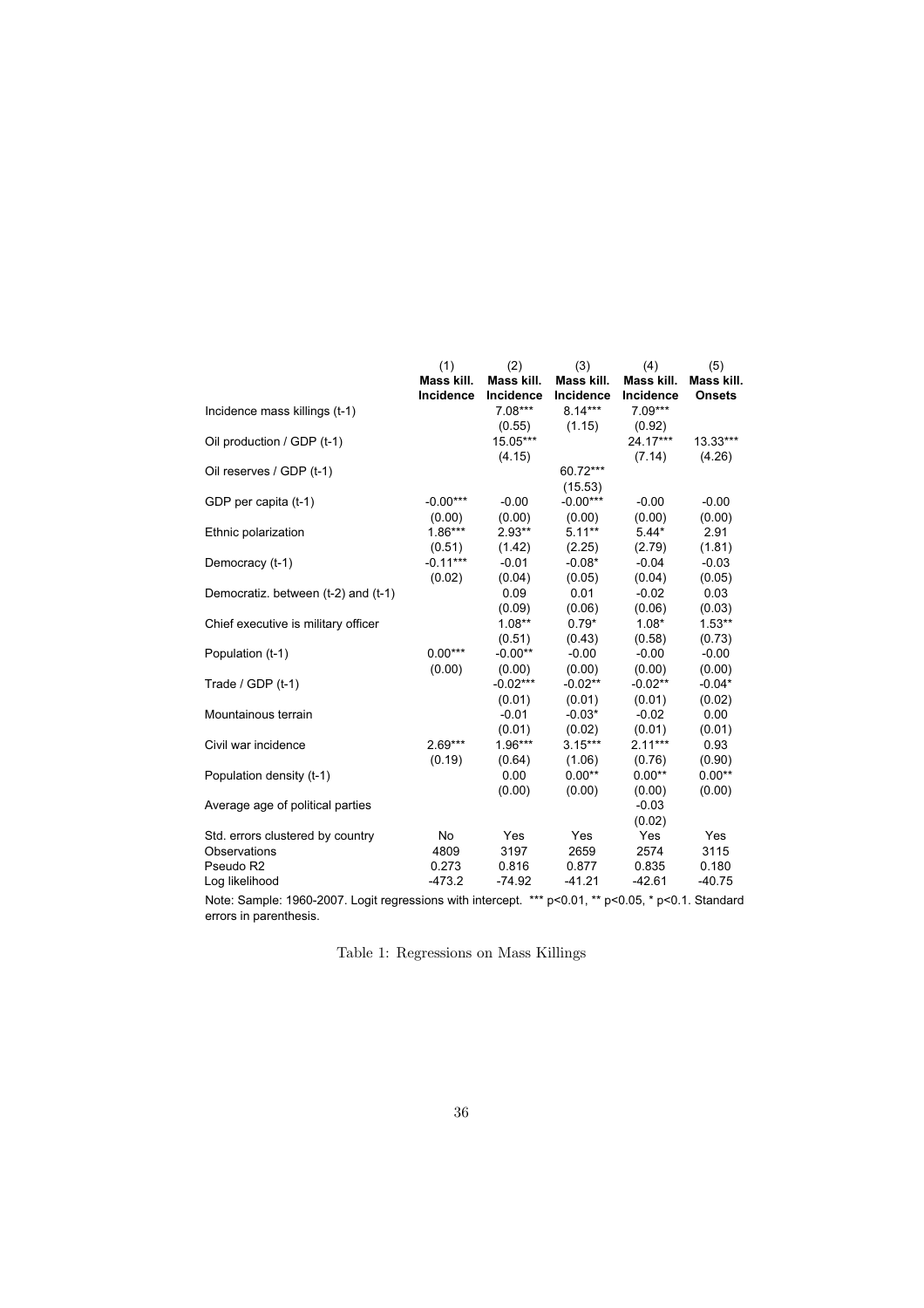|                                     | (1)             | (2)             | (3)             |
|-------------------------------------|-----------------|-----------------|-----------------|
|                                     | <b>Refugees</b> | <b>Refugees</b> | <b>Refugees</b> |
| Refugees (t-1)                      | $0.86***$       | $0.91***$       | $0.86***$       |
|                                     | (0.01)          | (0.02)          | (0.03)          |
| Oil production / GDP (t-1)          |                 | 13,648.37       | 27, 163. 27     |
|                                     |                 | (25, 704.15)    | (42, 214.25)    |
| GDP per captia (t-1)                | $-0.03$         | 0.07            | 0.11            |
|                                     | (0.15)          | (0.07)          | (0.14)          |
| Ethnic polarization                 |                 | 853.41          | $-1,044.96$     |
|                                     |                 | (2, 130.74)     | (2,515.72)      |
| Democracy (t-1)                     | -452.55***      | $-162.55$       | $-329.10$       |
|                                     | (169.27)        | (182.33)        | (278.68)        |
| Democratiz. between (t-2) and (t-1) |                 | 260.56*         | 480.90**        |
|                                     |                 | (150.67)        | (208.38)        |
| Chief executive is military officer |                 | 1,224.62        | $-2,016.44$     |
|                                     |                 | (2,825.82)      | (4,787.65)      |
| Population (t-1)                    |                 | 0.00            | 0.00            |
|                                     |                 | (0.00)          | (0.00)          |
| Trade / GDP (t-1)                   |                 | $-16.73$        | $-11.88$        |
|                                     |                 | (14.56)         | (17.56)         |
| Mountainous terrain                 |                 | 14.39           | $-49.27$        |
|                                     |                 | (50.46)         | (78.75)         |
| Civil war incidence                 | 37.501.14***    | 25,712.99*      | 33,183.31**     |
|                                     | (4,244.99)      | (13,512.34)     | (16, 344.06)    |
| Population density (t-1)            |                 | 0.59            | $-0.22$         |
|                                     |                 | (1.10)          | (1.53)          |
| Average age of political parties    |                 |                 | $-18.00$        |
|                                     |                 |                 | (33.67)         |
| Std. errors clustered by country    | No              | Yes             | Yes             |
| Observations                        | 3073            | 1960            | 1639            |
| R-squared                           | 0.821           | 0.915           | 0.871           |
| .                                   |                 |                 |                 |

Note: Dependent variable: Total number of refugees by country of origin. Sample: 1960- 2008. OLS with intercept. \*\*\* p<0.01, \*\* p<0.05, \* p<0.1. Standard errors in parenthesis.

Table 2: Regressions on Refugees (by country of origin)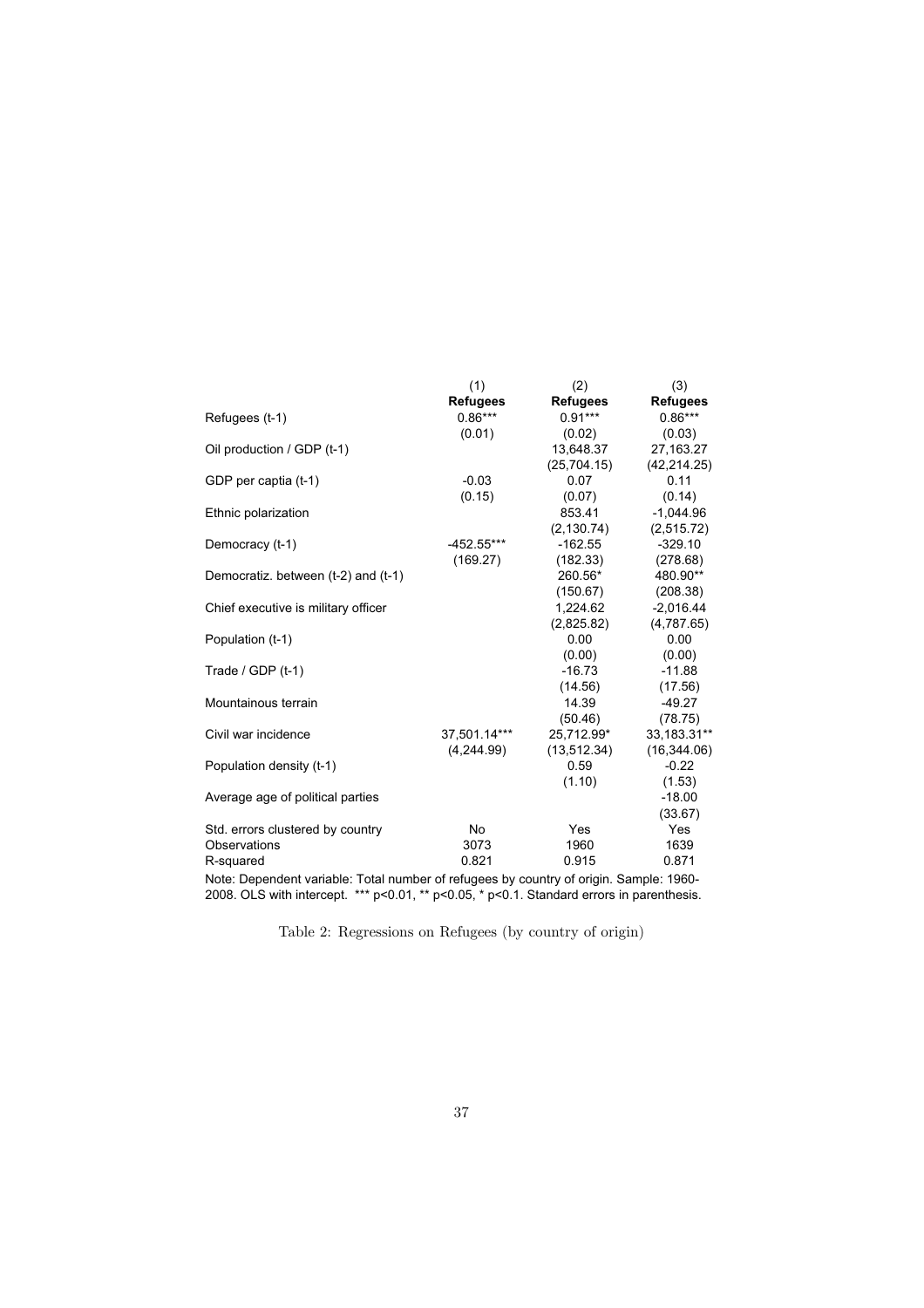However, we cannot do this as some key explanatory variables like ethnic polarization are not time-varying. Hence, as a reasonable compromise we will cluster standard errors by country, which will already eliminate part of the problem. This is also the approach adopted by Montalvo and Reynal-Querol (2008).

2) The second problem is that the dependent variable mass killings is autocorrelated over time. Put differently, if in a given year mass killings occur it becomes much more likely that they will also occur in the next year. Most existing studies ignore this and focus on current incidence without controlling for lagged incidence. There are two ways to address this: Adding the first lag of mass killings incidence, or coding a mass killing onset variable (that only takes a value of 1 if mass killings newly start, and where ongoing mass killings are coded as missing). We use both of these approaches in the table (the former in columns 2 to 4, the latter in column 5).

3) The existing studies also use only a rather limited number of control variables, which increases the omitted variable problem. We add a range of new control variables. A further advantage we have is that most existing studies are dated, and we have recent data.

Another reason for running our own regressions is that the existing literature only devotes very little attention to the effect of natural resources on mass killings and displacements, which plays a crucial role in our model. The only paper we are aware of that links natural resources to mass killings is by Querido (2009). However, it only studies a sub-sample of countries (Africa), and uses PRIO data on whether there are natural resource deposits in a country. This data has the advantage of being geo-referenced (which makes it valuable for analysis on the local or regional level), but it is not ideal for cross-country panels, as the ones used by us or Querido, as it does not contain information on the value of resources. Furthermore, Querido only includes the level of natural resources, which is per se not a disadvantage, but makes it hard to assess our model's predictions, which are about the ratio of natural resources to GDP. To address these issues, we use in our global sample a standard measure of the value of oil production from British Petroleum (2009), divided by the country's GDP.

Table 1 displays our results. In the first column we include the variables that have attracted most attention in the existing literature: GDP per capita. ethnic polarization, democracy, population and civil war incidence. Like in most of the existing literature we do not control for auto-correlation of the dependent variable, we do not use clustered standard errors and we add no further controls. The results are in line with the existing studies and all variables have the expected sign and are highly significant: High GDP per capita and democracy reduce the risk of mass killings, while ethnic polarization, a large population and the presence of civil war increases the risk.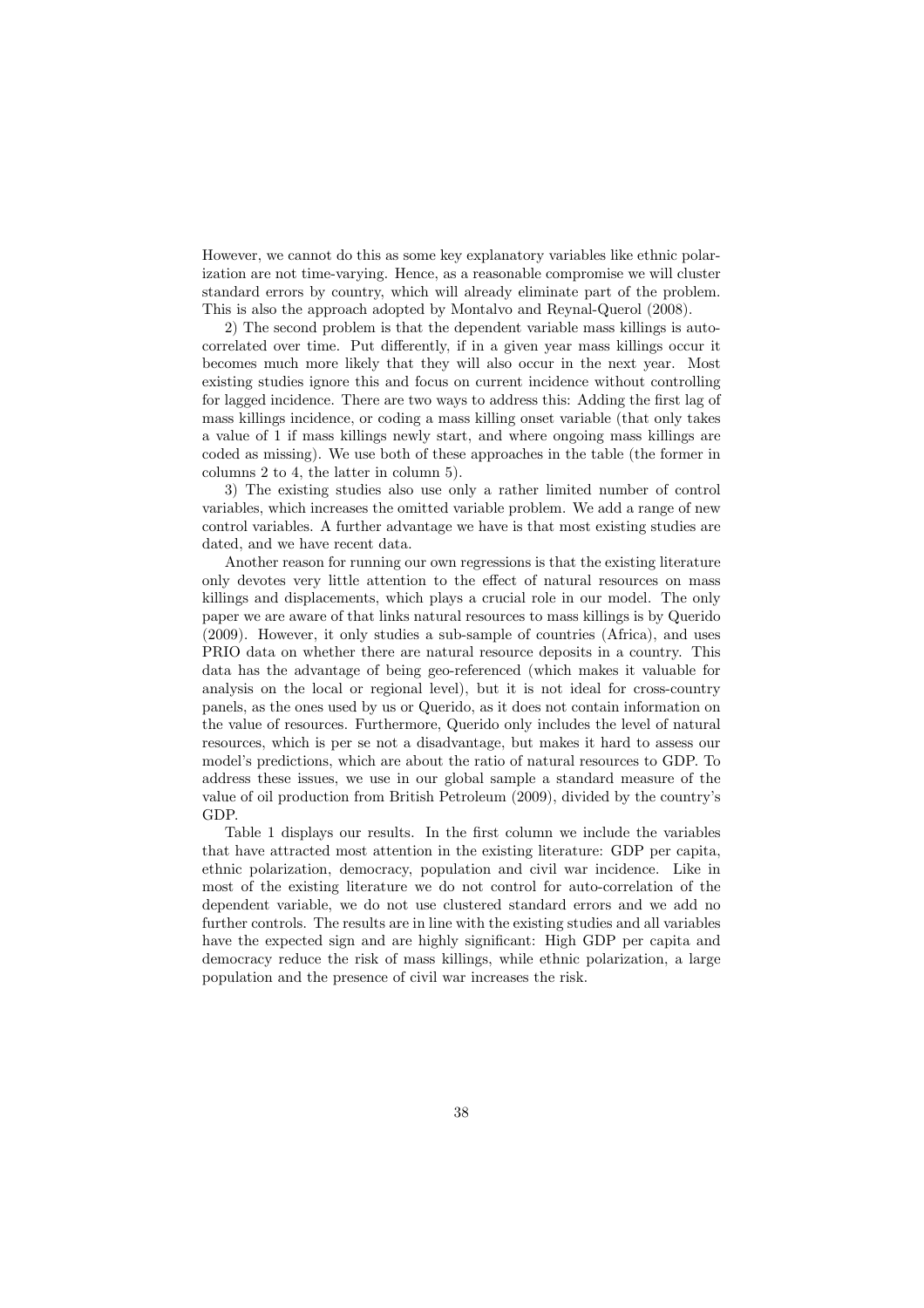|                                                                                                                                                                                                                                              | massacres<br>$\widehat{E}$                                                                                                                                                                                                                                                                                                         | massacres<br>$\widehat{a}$                                                                                                                                                                                                                                                                          | massacres<br>ම                                                           | resettlem<br>$\widehat{f}$                               | resettlem<br>$\overline{5}$      | resettlem<br>$\widehat{\mathbf{e}}$                                                                                                                                                                                                                                                                                                                                                                                                                                                        |
|----------------------------------------------------------------------------------------------------------------------------------------------------------------------------------------------------------------------------------------------|------------------------------------------------------------------------------------------------------------------------------------------------------------------------------------------------------------------------------------------------------------------------------------------------------------------------------------|-----------------------------------------------------------------------------------------------------------------------------------------------------------------------------------------------------------------------------------------------------------------------------------------------------|--------------------------------------------------------------------------|----------------------------------------------------------|----------------------------------|--------------------------------------------------------------------------------------------------------------------------------------------------------------------------------------------------------------------------------------------------------------------------------------------------------------------------------------------------------------------------------------------------------------------------------------------------------------------------------------------|
| of group's territory covered with oil and gas<br>್ಧ                                                                                                                                                                                          | $0.03***$<br>(0.01)                                                                                                                                                                                                                                                                                                                | $0.02***$<br>(0.01)                                                                                                                                                                                                                                                                                 |                                                                          | $0.02**$<br>(0.01)                                       | $0.02**$<br>(0.01)               |                                                                                                                                                                                                                                                                                                                                                                                                                                                                                            |
| of group's territory covered with oil<br>್ಧ                                                                                                                                                                                                  |                                                                                                                                                                                                                                                                                                                                    |                                                                                                                                                                                                                                                                                                     | $0.03***$                                                                |                                                          |                                  | $0.02**$<br>(0.01)                                                                                                                                                                                                                                                                                                                                                                                                                                                                         |
| Group's pop. as % of country's pop                                                                                                                                                                                                           | $12.24***$                                                                                                                                                                                                                                                                                                                         | $0.89***$                                                                                                                                                                                                                                                                                           | $(0.01)$<br>$(2.11***$                                                   |                                                          |                                  |                                                                                                                                                                                                                                                                                                                                                                                                                                                                                            |
|                                                                                                                                                                                                                                              | (2.92)                                                                                                                                                                                                                                                                                                                             | (2.74)                                                                                                                                                                                                                                                                                              | (2.97)                                                                   |                                                          | $-2.83$<br>$(2.17)$<br>$2.08***$ |                                                                                                                                                                                                                                                                                                                                                                                                                                                                                            |
| Group different language                                                                                                                                                                                                                     |                                                                                                                                                                                                                                                                                                                                    |                                                                                                                                                                                                                                                                                                     | $-0.05$                                                                  |                                                          |                                  |                                                                                                                                                                                                                                                                                                                                                                                                                                                                                            |
|                                                                                                                                                                                                                                              |                                                                                                                                                                                                                                                                                                                                    |                                                                                                                                                                                                                                                                                                     |                                                                          |                                                          |                                  |                                                                                                                                                                                                                                                                                                                                                                                                                                                                                            |
| Group different race                                                                                                                                                                                                                         |                                                                                                                                                                                                                                                                                                                                    |                                                                                                                                                                                                                                                                                                     |                                                                          |                                                          |                                  |                                                                                                                                                                                                                                                                                                                                                                                                                                                                                            |
|                                                                                                                                                                                                                                              |                                                                                                                                                                                                                                                                                                                                    |                                                                                                                                                                                                                                                                                                     |                                                                          |                                                          |                                  |                                                                                                                                                                                                                                                                                                                                                                                                                                                                                            |
| Group different religion                                                                                                                                                                                                                     |                                                                                                                                                                                                                                                                                                                                    |                                                                                                                                                                                                                                                                                                     |                                                                          |                                                          |                                  |                                                                                                                                                                                                                                                                                                                                                                                                                                                                                            |
| Group's economic differential index                                                                                                                                                                                                          |                                                                                                                                                                                                                                                                                                                                    | $\begin{array}{l} 0.05 \\ 0.666 \\ 0.667 \\ 0.747 \\ 0.674 \\ 0.674 \\ 0.674 \\ 0.674 \\ 0.674 \\ 0.674 \\ 0.674 \\ 0.674 \\ 0.674 \\ 0.674 \\ 0.674 \\ 0.674 \\ 0.674 \\ 0.674 \\ 0.674 \\ 0.674 \\ 0.674 \\ 0.674 \\ 0.674 \\ 0.674 \\ 0.674 \\ 0.674 \\ 0.674 \\ 0.674 \\ 0.674 \\ 0.674 \\ 0.6$ |                                                                          |                                                          |                                  | $\begin{array}{l} \gamma \; \text{\tiny{C}} \; \gamma \; \text{\tiny{C}} \; \gamma \; \text{\tiny{C}} \; \text{\tiny{C}} \; \text{\tiny{C}} \; \text{\tiny{C}} \; \text{\tiny{D}} \; \text{\tiny{C}} \; \text{\tiny{D}} \; \text{\tiny{D}} \; \text{\tiny{D}} \; \text{\tiny{D}} \; \text{\tiny{D}} \; \text{\tiny{D}} \; \text{\tiny{D}} \; \text{\tiny{D}} \; \text{\tiny{D}} \; \text{\tiny{D}} \; \text{\tiny{D}} \; \text{\tiny{D}} \; \text{\tiny{D}} \; \text{\tiny{D}} \; \text{\$ |
|                                                                                                                                                                                                                                              |                                                                                                                                                                                                                                                                                                                                    |                                                                                                                                                                                                                                                                                                     |                                                                          |                                                          |                                  |                                                                                                                                                                                                                                                                                                                                                                                                                                                                                            |
| Group has (strong) regional homeland                                                                                                                                                                                                         |                                                                                                                                                                                                                                                                                                                                    |                                                                                                                                                                                                                                                                                                     |                                                                          |                                                          |                                  |                                                                                                                                                                                                                                                                                                                                                                                                                                                                                            |
|                                                                                                                                                                                                                                              |                                                                                                                                                                                                                                                                                                                                    |                                                                                                                                                                                                                                                                                                     |                                                                          |                                                          |                                  |                                                                                                                                                                                                                                                                                                                                                                                                                                                                                            |
| Group's autonomy grievances index                                                                                                                                                                                                            |                                                                                                                                                                                                                                                                                                                                    |                                                                                                                                                                                                                                                                                                     |                                                                          |                                                          |                                  |                                                                                                                                                                                                                                                                                                                                                                                                                                                                                            |
|                                                                                                                                                                                                                                              |                                                                                                                                                                                                                                                                                                                                    |                                                                                                                                                                                                                                                                                                     |                                                                          |                                                          |                                  |                                                                                                                                                                                                                                                                                                                                                                                                                                                                                            |
| Country's democracy (t-1)                                                                                                                                                                                                                    |                                                                                                                                                                                                                                                                                                                                    |                                                                                                                                                                                                                                                                                                     |                                                                          |                                                          |                                  |                                                                                                                                                                                                                                                                                                                                                                                                                                                                                            |
|                                                                                                                                                                                                                                              | $\begin{array}{c} (0.12) \\ (0.07) \\ (0.77) \\ (3.88) \\ (3.95) \\ (0.55) \\ (0.59) \\ (0.59) \\ (0.59) \\ (0.59) \\ (0.50) \\ (0.50) \\ (0.50) \\ (0.50) \\ (0.50) \\ (0.50) \\ (0.50) \\ (0.50) \\ (0.50) \\ (0.50) \\ (0.50) \\ (0.50) \\ (0.50) \\ (0.50) \\ (0.50) \\ (0.50) \\ (0.50) \\ (0.50) \\ (0.50) \\ (0.50) \\ (0.$ | $(0.13)$<br>$0.05$<br>$(0.80)$<br>$(2.30)$<br>$(3.91)$<br>$(3.91)$<br>$2.15***$                                                                                                                                                                                                                     |                                                                          |                                                          |                                  |                                                                                                                                                                                                                                                                                                                                                                                                                                                                                            |
| Country's In GDP per capita (t-1)                                                                                                                                                                                                            |                                                                                                                                                                                                                                                                                                                                    |                                                                                                                                                                                                                                                                                                     |                                                                          |                                                          |                                  |                                                                                                                                                                                                                                                                                                                                                                                                                                                                                            |
|                                                                                                                                                                                                                                              |                                                                                                                                                                                                                                                                                                                                    |                                                                                                                                                                                                                                                                                                     |                                                                          |                                                          |                                  |                                                                                                                                                                                                                                                                                                                                                                                                                                                                                            |
| Country's growth (t-1)                                                                                                                                                                                                                       |                                                                                                                                                                                                                                                                                                                                    |                                                                                                                                                                                                                                                                                                     |                                                                          |                                                          |                                  |                                                                                                                                                                                                                                                                                                                                                                                                                                                                                            |
|                                                                                                                                                                                                                                              |                                                                                                                                                                                                                                                                                                                                    |                                                                                                                                                                                                                                                                                                     |                                                                          | (5.65)                                                   |                                  |                                                                                                                                                                                                                                                                                                                                                                                                                                                                                            |
| Country's In population (t-1)                                                                                                                                                                                                                |                                                                                                                                                                                                                                                                                                                                    |                                                                                                                                                                                                                                                                                                     |                                                                          |                                                          |                                  |                                                                                                                                                                                                                                                                                                                                                                                                                                                                                            |
|                                                                                                                                                                                                                                              |                                                                                                                                                                                                                                                                                                                                    | $(0.57)$<br>$-0.11**$                                                                                                                                                                                                                                                                               |                                                                          |                                                          |                                  | $(5.73)$<br>$-0.33$<br>$-0.33$<br>$0.03$<br>$(0.03)$                                                                                                                                                                                                                                                                                                                                                                                                                                       |
| Mountains as % territory country                                                                                                                                                                                                             |                                                                                                                                                                                                                                                                                                                                    |                                                                                                                                                                                                                                                                                                     |                                                                          |                                                          |                                  |                                                                                                                                                                                                                                                                                                                                                                                                                                                                                            |
|                                                                                                                                                                                                                                              | (0.04)                                                                                                                                                                                                                                                                                                                             | (0.05)                                                                                                                                                                                                                                                                                              | $(0.56)$<br>$0.10**$<br>$(0.04)$<br>$657$<br>$657$<br>$0.448$<br>$0.448$ | $(9.32)$<br>$(9.32)$<br>$(9.32)$<br>$(9.32)$<br>$(9.32)$ |                                  |                                                                                                                                                                                                                                                                                                                                                                                                                                                                                            |
| Observations                                                                                                                                                                                                                                 | 657                                                                                                                                                                                                                                                                                                                                | 657                                                                                                                                                                                                                                                                                                 |                                                                          |                                                          |                                  | 657                                                                                                                                                                                                                                                                                                                                                                                                                                                                                        |
| Pseudo R2                                                                                                                                                                                                                                    | 0.448                                                                                                                                                                                                                                                                                                                              | 0.494<br>30.29                                                                                                                                                                                                                                                                                      |                                                                          | 0.190                                                    |                                  | 0.193                                                                                                                                                                                                                                                                                                                                                                                                                                                                                      |
| Log likelihood                                                                                                                                                                                                                               |                                                                                                                                                                                                                                                                                                                                    |                                                                                                                                                                                                                                                                                                     |                                                                          |                                                          |                                  |                                                                                                                                                                                                                                                                                                                                                                                                                                                                                            |
| Note: Dep. variable: first row. Sample: 1996-2000. Logit with dep. var. as dummy in col. (2), (5), ordered logit otherwise. All col. with<br>intercept, yrs dummies and errors clustered at country level (in parent.). *** p<0.01, ** p<0.1 |                                                                                                                                                                                                                                                                                                                                    |                                                                                                                                                                                                                                                                                                     |                                                                          |                                                          |                                  |                                                                                                                                                                                                                                                                                                                                                                                                                                                                                            |

Table 3: The determinants of victimization of ethnic groups Table 3: The determinants of victimization of ethnic groups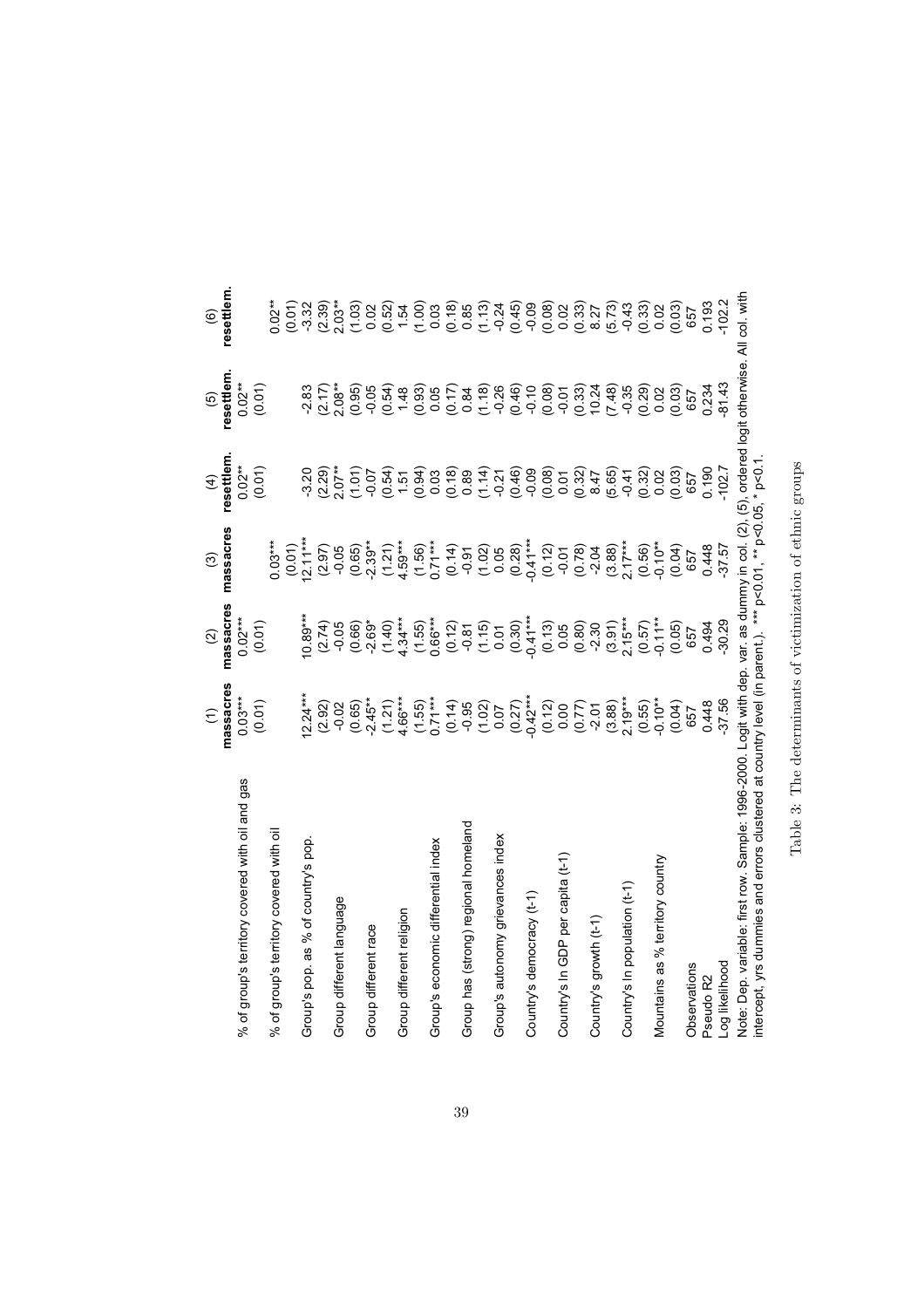From column 2 on we now add clustered standard errors, we include the lagged mass killings and several additional control variables. The findings are as follows: A large ratio of oil production (resp. oil reserves) over GDP increases the risk of mass killings in all columns at a significance level of 1 percent. Also ethnic polarization significantly increases the mass killings risk in most columns. In contrast, GDP per capita and democracy levels are now usually insignificant. Democratization (i.e. the recent change in democracy levels) has a positive sign, but is insignificant. So is population and mountainous terrain. Having a military officer as chief executive, being in the presence of civil war and having a large population density are all factors that significantly increase the risk of mass killings, while large trade over GDP significantly decreases the mass killings risk.

As mentioned earlier, our theory applies to any form of costly elimination of members of the opponent group for the purpose of maximizing the future rent share. Instead of killing opponents, a group in power can take actions to make opponents leave the country. Therefore, our theory also applies to refugees. Table 2 displays analogous regressions as before, but with the number of refugees (by country of origin) as dependent variable. We use the same method and the same battery of independent variables as in Table 1. Again, all variables are explained in the Data Appendix.

Generally speaking, the sample size with refugees is smaller, and not many variables are significant once all controls are in place. However, what is most remarkable is the effect of democracy and democratization on refugees. Notably, democracy becomes insignificant once various control variables are included and standard errors are clustered. In contrast, recent democratization increases refugees significantly in all columns. This is in line with our argument that when discrimination becomes harder, there are stronger incentives for elimination expulsion. Also civil war incidence and past refugee levels significantly increase the refugee levels in a given country and year.

#### $6.2$ Ethnic group level evidence

While the two tables in the last subsection used panels at the country year level, the table in this subsection uses a panel on the ethnic group year level. Hence, while the first two tables gave us the big picture of the main driving factors of mass killings and refugees, this third table allows us to study what kind of ethnic groups become victims of military mass acres of civilians and of forced resettlements. As mentioned, to the best of our knowledge we are the first ones who study these two dependent variables at the ethnic group level.

To construct the dataset, we use as starting point the dataset of the "Minorities at Risk" (MAR) project which follows a multitude of ethnic minority groups over several years. There have been a few papers that used similar data on the ethnic group level for assessing issues related to conflict, like e.g. Walter (2006). However, our analysis has two main novelties with respect to existing work: First, to the best of our knowledge we are the first ones to apply this data to the study of massacres and forced displacements. Second, and more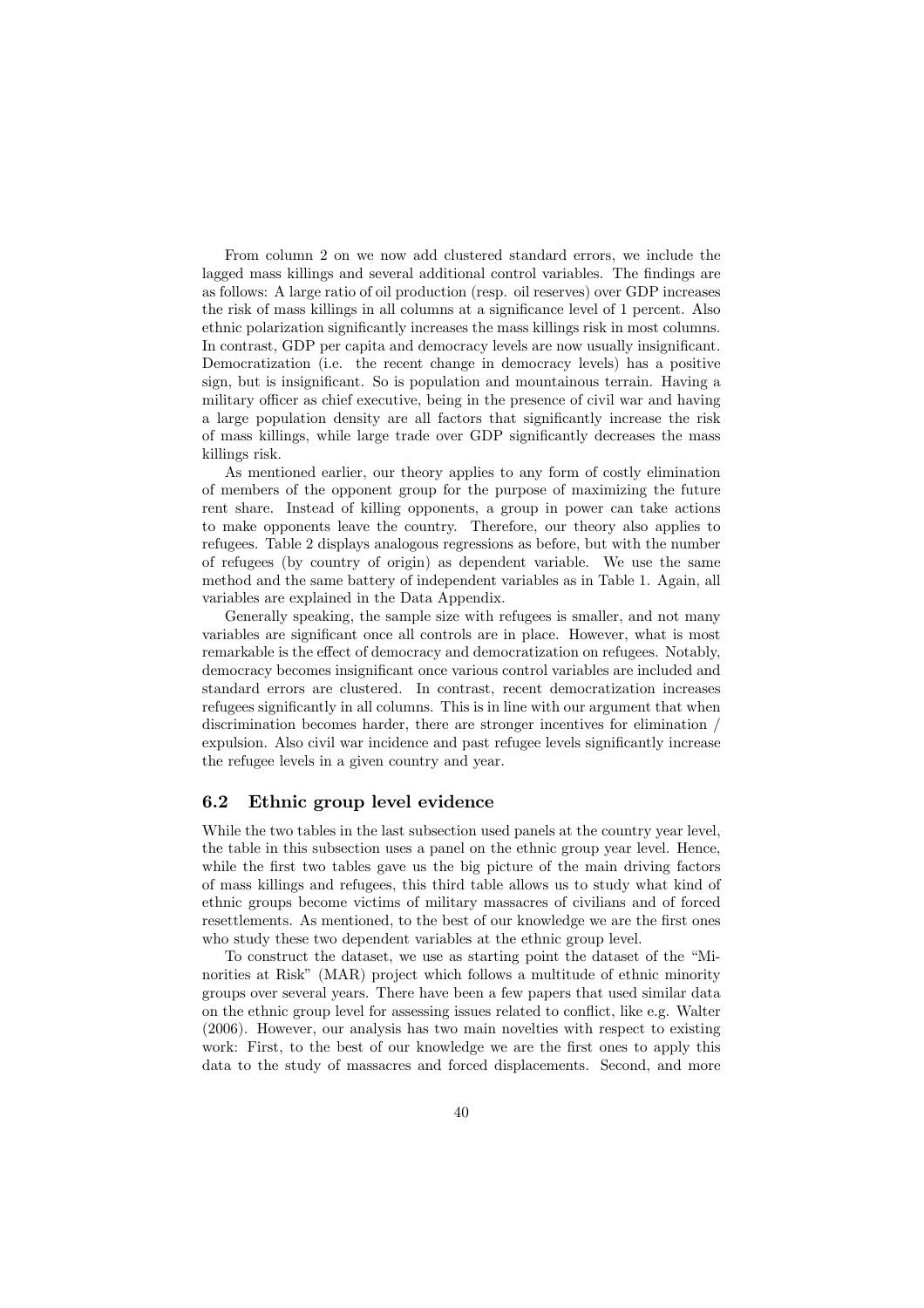importantly, we build a group-level variable of natural resource wealth. So far, only natural resource data on the country level has been used in related papers. Our group-level variable of petrol wealth allows us to identify more precisely whether groups in petrol-rich areas become more attractive targets for strategic elimination.

All data is explained in detail in the data appendix. Below we will focus on describing the construction of our novel independent variable, the percentage of a group's territory covered with oil and gas. First, we matched the ethnic groups in the MAR dataset with the ethnic group in the "Geo-referencing of ethnic groups" (GREG) dataset (Weidmann, Rod and Cederman, 2010). which allowed us to know the geographical coordinates of where a given ethnic group settles. Then we merged this with the geo-referenced petroleum dataset (PETRODATA) from Lujala, Rod and Thieme (2007), which tells us where oil fields lie. Combining this information we were able to compute a variable measuring which part of the territory occupied by a given ethnic group contains oil. This yields a relatively precise measure of how petrol-rich the homelands of a given ethnic group are. According to our theory we expect groups that live in petrol-rich areas, but are economically relatively unproductive, to be attractive targets for the ruling groups. By attacking such groups the government can substantially increase its share and total amount of natural resource rents, but only marginally decreases the production output.

To study this we run logit, resp. ordered logit regressions for our panel. To control for unobserved heterogeneity we cluster errors at the country level and we add several standard country-level control variables. The real focus of table 3, however, lies on the effects of the group-level variables: With respect to mass acres, we find that indeed groups that are rich in natural resources and relatively unproductive (i.e. having a large economic differential) are privileged targets. Relatively large minority groups who are serious contenders for political power are more likely to be victimized (note that all groups included in our dataset are minorities, with population shares typically well below  $50\%$ ). While being of a different race does not increase the risk of being victimized, having a different religion does. Variables related to regional identity and autonomy grievances are not significant.

For resettlement, similar group-level variables matter: Again, groups that are more natural resource rich are more likely to be forcefully resettled, and groups speaking different languages than the majority are also more likely to suffer this fate. As before, identity and grievances do not seem to play a large role.

#### $\overline{7}$ Conclusions

We have built a model of civil conflict in which the two main groups (ethnic, religious, or political) struggling for the control of the government can engage in costly fighting but can also choose to perpetrate mass killings. Mass killings can be enacted in the model only by the group in power, either in the absence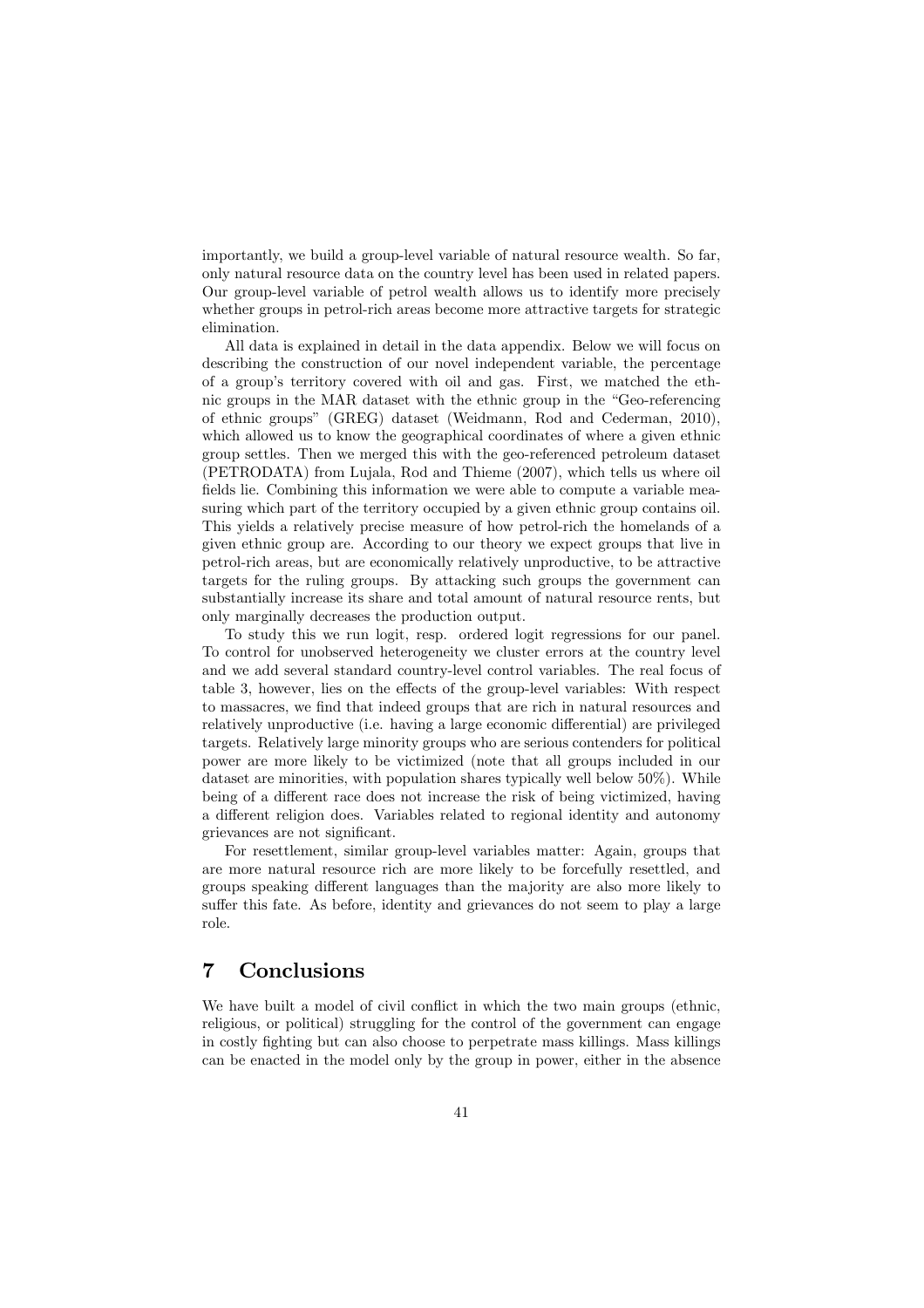of rebellion or after winning a civil war. The common resources the groups fight about are the tax revenue of the State and the rents from natural resources.

While the groups' expected utility is concave in their fighting effort, their expected utility turns out to be convex in mass killings, and hence the killings of civilians either do not happen or are performed at a large scale. Mass killings are chosen in the region of parameters characterized by many natural resources in the common pool and high expected pressure (international pressure for example) to maintain surplus sharing close to the shares proportional to relative population size. If the winner of a civil war expects such limitations to exploitation of the other group in terms of shares of the future common pools of resources, then the temptation arises to simply eliminate the people themselves who would have claims on such common resources. In other words, under high pressure on the post-conflict distributional shares, the only potential benefit from being in power is the possibility of cutting the population numbers of the opposing group. The main reasons why we only very rarely observe mass killings of civilians in conjunction with interstate wars, are that the enforcement of treaties on lower bounds of exploitation is less likely in interstate conflicts and that there do typically not exist common pools of resources on which countries can be assigned fixed sharing dependent on population sizes by a supra-national government.

Our analysis allows us to reach as well some novel and nuanced predictions about the connection between mass killings and fighting efforts. In not very polarized societies we end up in asymmetric equilibria where only the larger group would want to commit massacres if in power. In such settings the smaller group compensates for this by fighting harder in the first place. Hence, we can think in this case of mass killings and fighting efforts to be substitutes. In contrast, in polarized societies either both or none of the groups would want to engage in massacres when in power. We show that when the equilibrium features mass killings in the final stage, groups will fight harder. Thus, in symmetric equilibria mass killings and fighting efforts behave as complements.

We further find that productivity, state capacity and low proportionality constraints for rent sharing all tend to reduce the incentives for massacres, but increase the incentives for fighting. In contrast, natural resources are found to increase both the scope for fighting and for mass killings.

The paper also contains some novel empirical results: We show that the ratio of natural resource rents over GDP is a powerful predictor of mass killings in a global country level sample. More importantly, we are to the best of our knowledge the first ones to study the incentives for massacres and forced resettlements with a panel at the ethnic group level. This allows us to show that mostly groups with large natural resource holdings and a low productivity are victimized.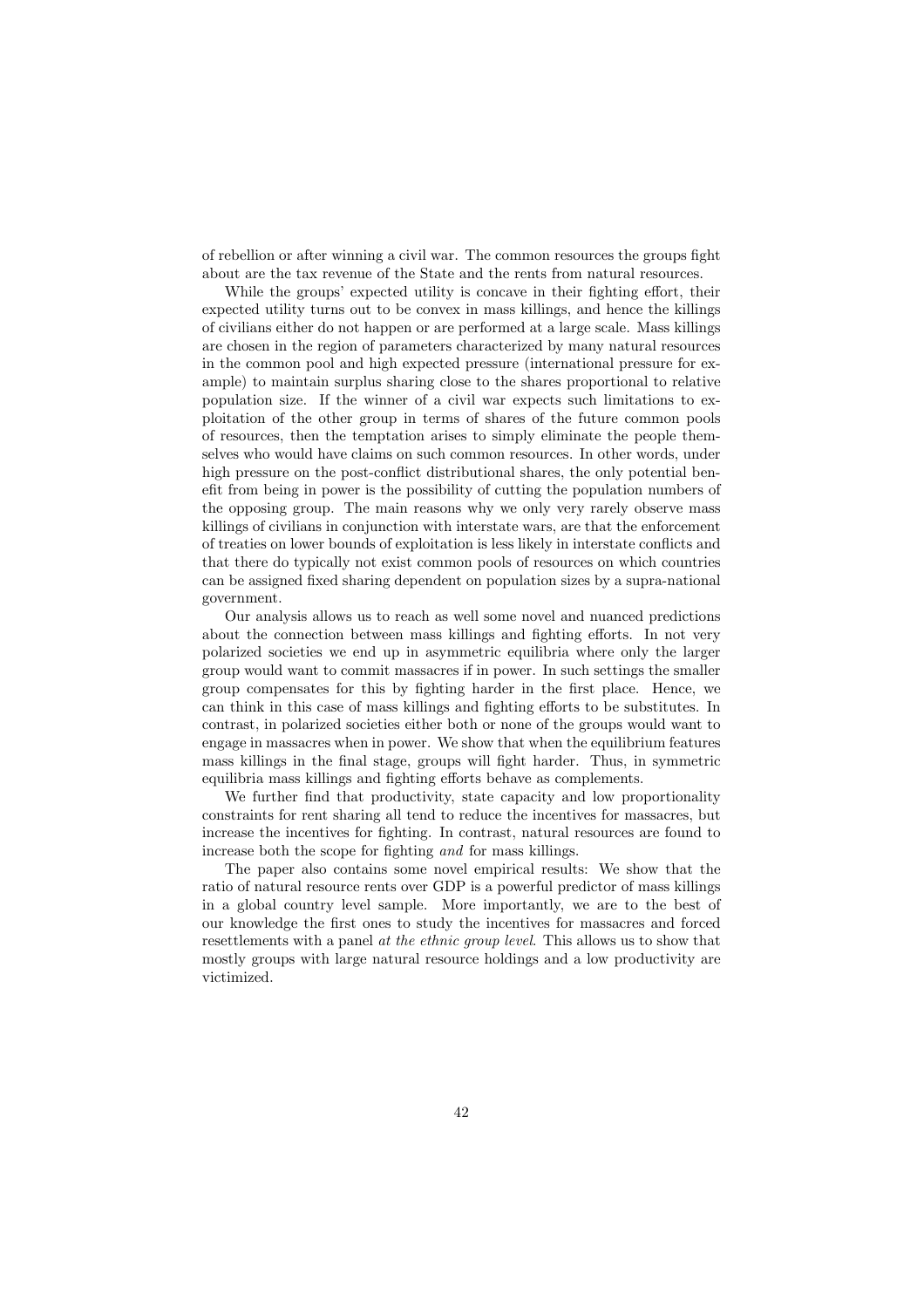# References

- [1] Andre, Catherine, and Jean-Philippe Platteau. (1998). "Land relations under unbearable stress: Rwanda caught in the Malthusian trap", Journal of Economic Behavior and Organization 34: 1-47.
- [2] Azam, Jean-Paul, and Anke Hoeffler. (2002). "Violence Against Civilians in Civil Wars: Looting or Terror?", Journal of Peace Research 39: 461-485.
- [3] Bae, Sang, and Attiat Ott. (2008). "Predatory Behavior of Governments: The Case of Mass Killings", Defence and Peace Economics 19: 107-25.
- [4] Beck, Thorsten, George Clarke, Alberto Groff, Philip Keefer and Patrick Walsh. (2001). "New Tools in Comparative Political Economy: The Database of Political Institutions", World Bank Economic Review 15: 165-76.
- [5] Besançon, Marie. (2005). "Relative Resources: Inequality in Ethnic Wars, Revolutions, and Genocides", Journal of Peace Research 42: 393-415.
- [6] Bueno de Mesquita, Ethan. (2010). "Regime Change and Revolutionary Entrepreneurs", mimeo, University of Chicago.
- [7] Blattman, Christopher and Edward Miguel. (2009). "Civil War", Journal of Economic Literature, forthcoming.
- [8] Bussman, Margrit, Roos Haer, and Gerald Schneider. (2009). "The Dynamics of Mass Killings: Testing Time-Series Models of One-Sided Violence in Bosnia", mimeo, University of Konstanz.
- [9] British Petroleum. (2009). "BP Statistical Review of World Energy June 2009", Dataset, http://www.bp.com/statisticalreview.
- [10] Charny, Israel (ed). (1999). *Encyclopedia of genocide*, Santa Barbara: ABC-Clio.
- [11] Colaresi, Michael, and Sabine Carey. (2008). "To Kill or to Protect: Security Forces, Domestic Institutions, and Genocide", Journal of Conflict Resolution 52: 39-67.
- [12] Collier, Paul and Anke Hoeffler. (1998). "On Economic Causes of Civil War", Oxford Economic Papers 50: 563-573.
- [13] Collier, Paul, Anke Hoeffler and Dominic Rohner. (2009). "Beyond Greed and Grievance: Feasibility and Civil War", Oxford Economic Papers 61:  $1-27.$
- [14] Collier, Paul and Dominic Rohner. (2008). "Democracy, Development, and Conflict", Journal of the European Economic Association 6: 531-40.
- [15] Cramer, Christopher. (2003). "Does Inequality Cause Conflict?" Journal of International Development 15: 397-412.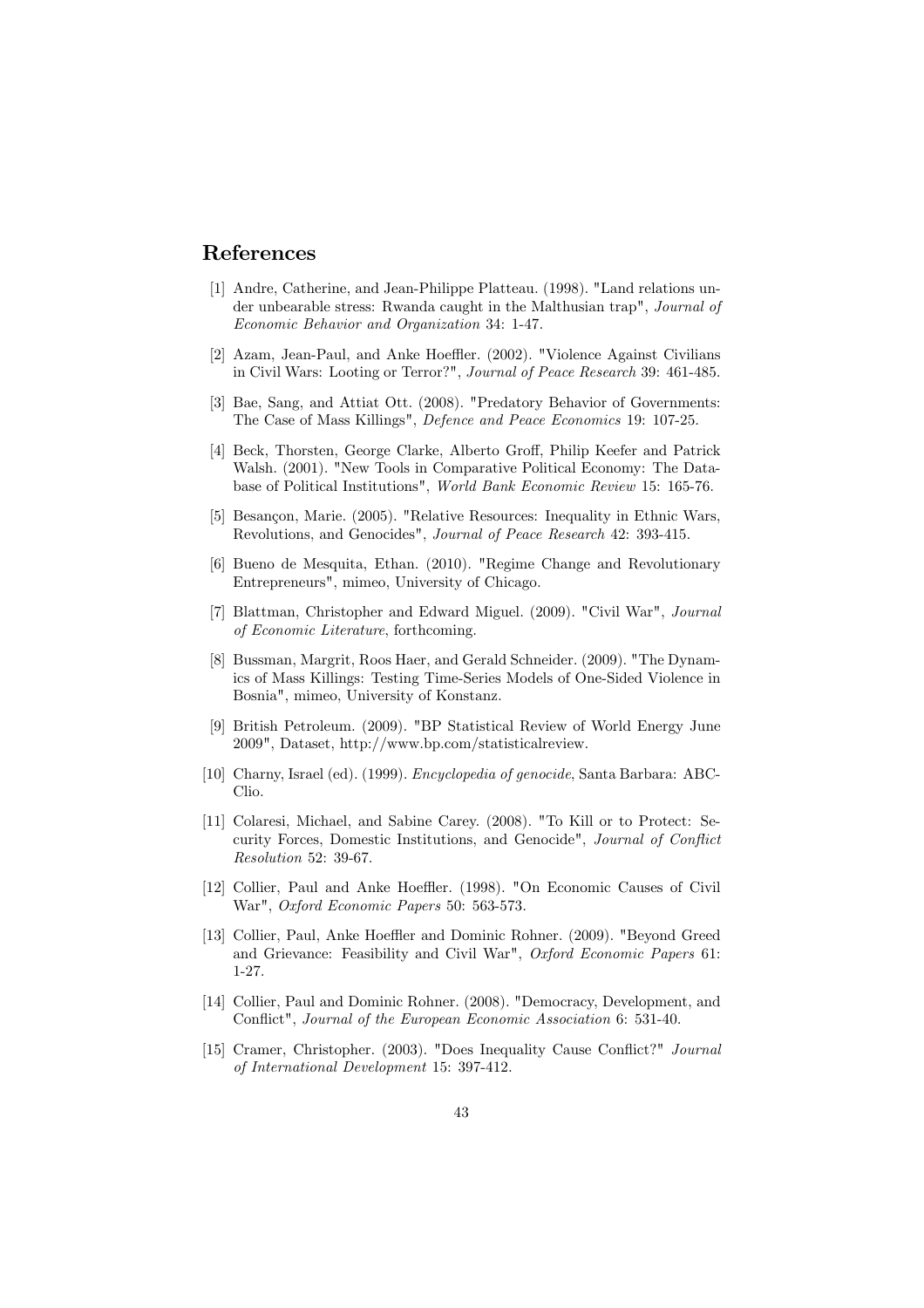- [16] Cramer, Christopher. (2005). "Inequality and Conflict A Review of an Age-Old Concern," UNRISD, Identities, Conflict and Cohesion Programme, paper no. 11.
- [17] Davenport, Christian, Will Moore, and Steven Poe. (2003). "Sometimes you just have to leave: Domestic threats and forced migration, 1964-1989". International Interactions 29: 27-55.
- [18] Doyle, Michael and Nicholas Sambanis. (2006). Making War and Building Peace, Princeton: Princeton University Press.
- [19] Easterly, William, Roberta Gatti and Sergio Kurlat. (2006). "Development. democracy, and mass killings", *Journal of Economic Growth* 11: 129-56.
- [20] Eck, Kristine, and Lisa Hultman. (2007). "One-Sided Violence Against Civilians in War: Insights from New Fatality Data", Journal of Peace Research 44: 233-46.
- [21] Esteban, Joan and Debraj Ray. (2010). "A Model of Ethnic Conflict", Journal of the European Economic Association, forthcoming.
- [22] Gleditsch, Kristian and Michael Ward. (2007). "Expanded War Data", Dataset, http://privatewww.essex.ac.uk/~ksg/expwar.html.
- [23] Harff, Barbara. (2003). "No Lessons Learned from the Holocaust? Assessing Risks of Genocide and Political Mass Murder since 1955", American Political Science Review 97: 57-73.
- [24] Heger, Lindsay, and Idean Salehyan. (2007). "Ruthless Rulers: Coalition Size and the Severity of Civil Conflict", International Studies Quarterly 51: 385-403.
- [25] Hultman, Lisa. (2009). "Uncivil Warfare in Civil War", mimeo, Swedish National Defence College and Uppsala University.
- [26] Humphreys, Macartan, and Jeremy Weinstein. (2006). "Handling and Manhandling Civilians in Civil War", American Political Science Review 100: 429-47.
- [27] Jackson, Matthew O. and Massimo Morelli (2009): "Reasons for War: an Updated Survey." in Chris Covne, (ed), Handbook on the Political Economy of War, Cheltenham UK: Elgar Publishing, forthcoming.
- [28] Kalyvas, Stathis. (2007). The Logic of Violence in Civil War. Cambridge: Cambridge University Press.
- [29] Krain, Matthew. (1997). "State-Sponsored Mass Murder: The Onset and Severity of Genocides and Politicides", Journal of Conflict Resolution 41: 331-60.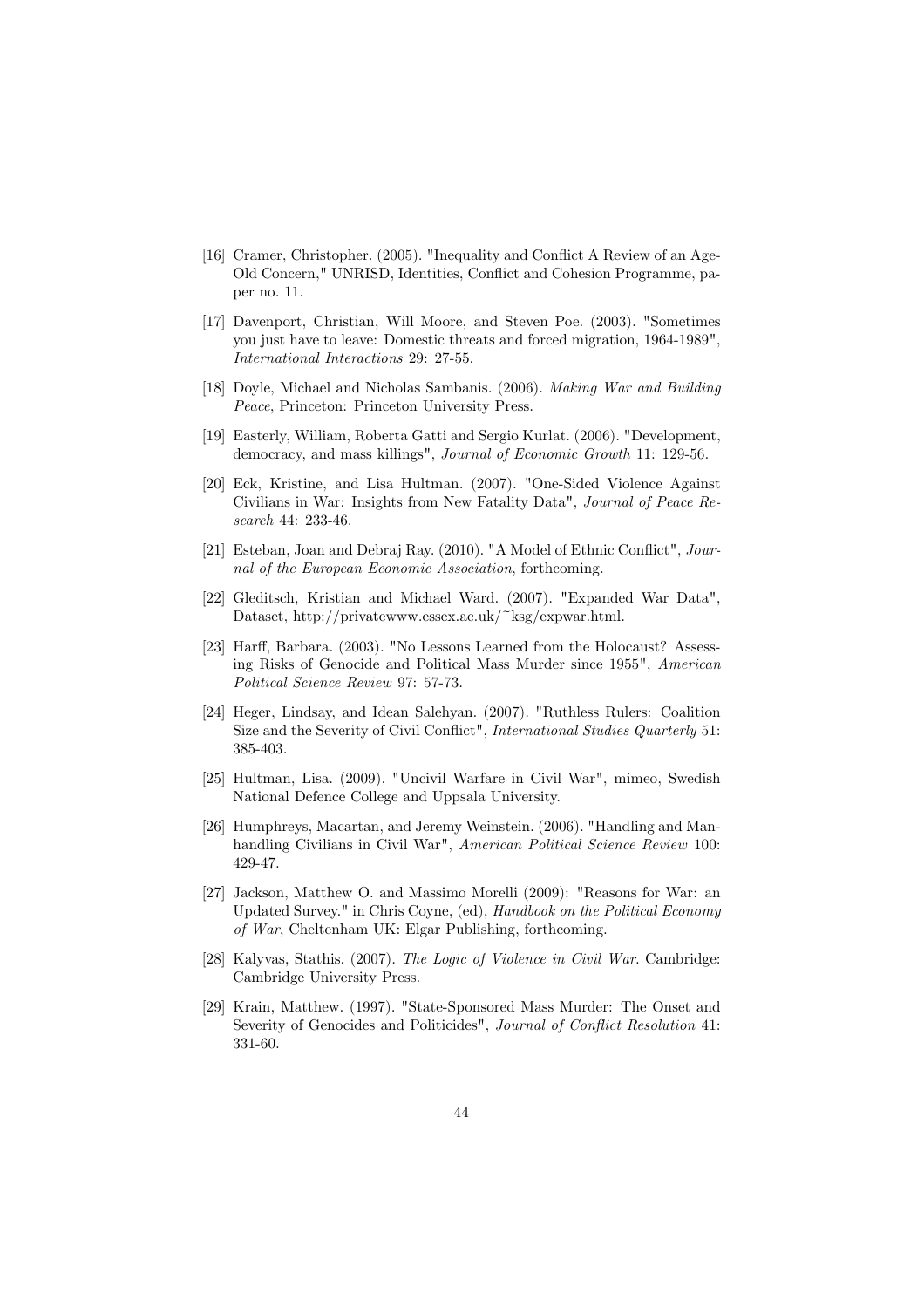- [30] Krain, Matthew. (2005). "International Intervention and the Severity of Genocides and Politicides", *International Studies Quarterly* 49: 363-387.
- [31] Lujala, Paivi, Jan Ketil Rod and Nadja Thieme. (2007). "Fighting over Oil: Introducing a New Dataset", Conflict Management and Peace Science 24: 239-56.
- [32] Mann, Michael. (2005). The Dark Side of Democracy. Explaining Ethnic *Cleansing.* Cambridge: Cambridge University Press.
- [33] Minorities at Risk. (2009). Dataset, www.cidcm.umd.edu/mar.
- [34] Montalvo, Jose, and Marta Reynol-Querol. (2008). "Discrete Polarisation with an Application to the Determinants of Genocides", Economic Journal 118: 1835-65.
- [35] Moore, Will, and Stephen Shellman. (2004). "Fear of Persecution: Forced Migration, 1952-1995", Journal of Conflict Resolution 40: 723-45.
- [36] Nafziger, E. Wayne and Juha Auvinen. (2002). "Economic Development, Inequality, War, and State Violence", World Development 30: 153-63.
- [37] Political Instability Task Force.  $(2010)$ . "Genocides". Dataset. http://globalpolicy.gmu.edu/pitf/.
- [38] Polity IV. (2009). "Political Regime Characteristics and Transitions, 1800-2007", Dataset, www.systemicpeace.org/polity4.
- [39] Querido, Chyanda. (2009). "State-Sponsored Mass Killing in African Wars -Greed or Grievance?", International Advances in Economic Research, published online.
- [40] Reynal-Querol, Marta. (2009). "Data on Ethnic Polarization and Fractionalization", Dataset, http://www.econ.upf.edu/~reynal/data\_web.htm.
- [41] Ross, Michael. (2006). "A Closer Look at Oil, Diamonds, and Civil War", Annual Review of Political Science 9: 265-300.
- [42] Rummel, Rudolph. (1994). "Power, Genocide and Mass Murder", Journal of Peace Research 31: 1-10.
- [43] Rummel, Rudolph. (1995). "Democracy, Power, Genocide, and Mass Murder", Journal of Conflict Resolution 39: 3-26.
- [44] Schmeidl, Susanne. (1997). "Exploring the Causes of Forced Migration: A Pooled Time-Series Analysis, 1971-1990", Social Science Quarterly 78: 284-308.
- [45] Scully, Gerald. (1997). "Democide and genocide as rent-seeking activities", Public Choice 93: 77-97.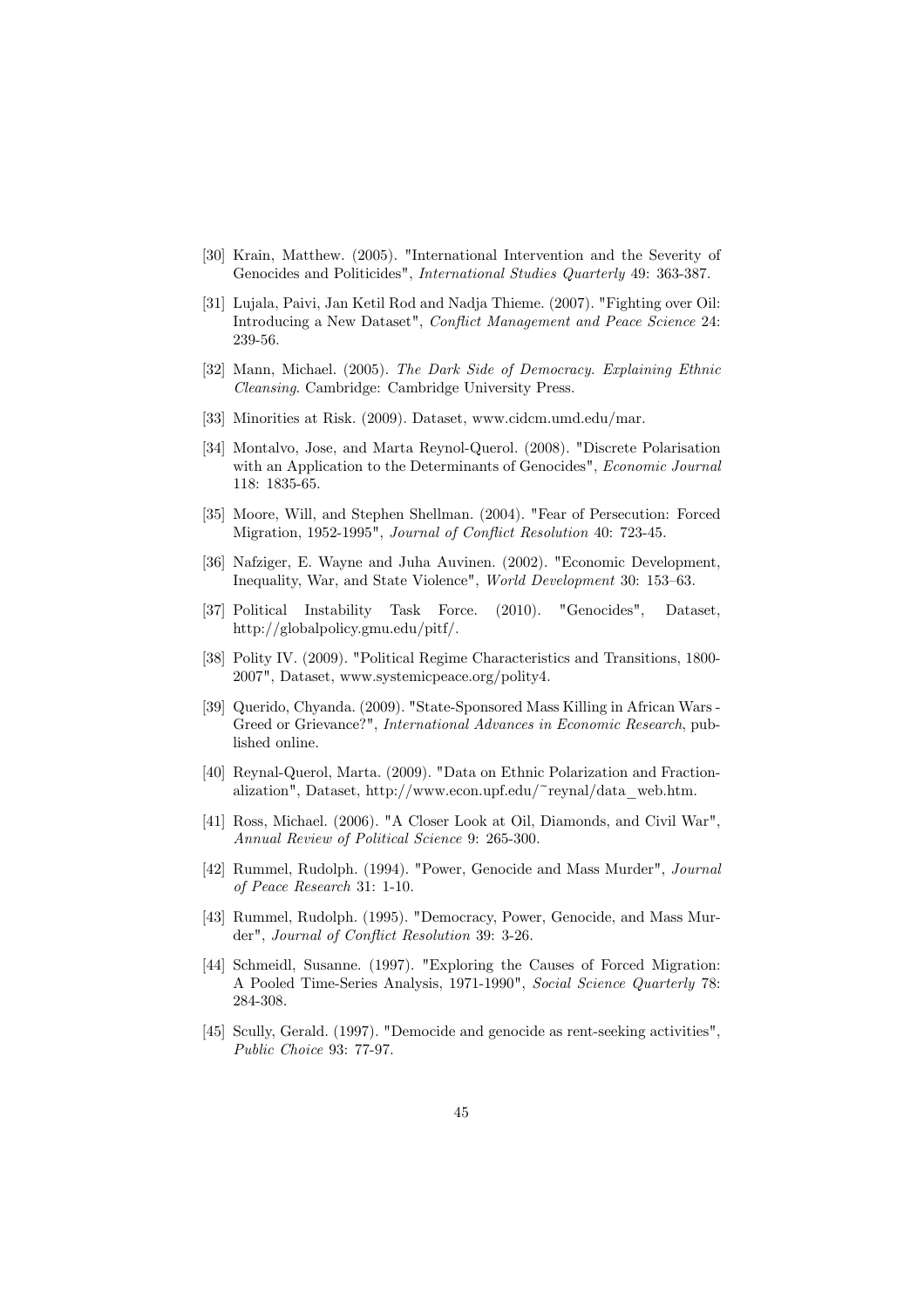- [46] Stewart, Frances. (2002). "Horizontal Inequalities: A Neglected Dimension of Development", UNO World Institute for Development Economics Research.
- [47] Straus, Scott. (2005). "Darfur and the Genocide Debate", Foreign Affairs January/February: 123-33.
- [48] Straus, Scott. (2006). "Rwanda and Darfur: A Comparative Analysis", Genocide Studies and Prevention 1: 41-56.
- [49] UNHCR. (2009). Statistical Yearbook 2008. Geneva: UNHCR.
- [50] UNHCR. (2010). "Population of concern to UNHCR", Dataset, www.unhcr.org.
- [51] Valentino, Benjamin, Paul Huth, and Dylan Balch-Lindsay. (2004). "Draining the Sea: Mass Killing and Guerrilla Warfare", International Organization 58: 375-407.
- [52] Waal, Alex de. (2007). "Darfur and the failure of the responsibility to protect", International Affairs 86: 1039-54.
- [53] Walter, Barbara. (2006). "Information, Uncertainty, and the Decision to Secede", International Organization 60: 105-35.
- [54] Weidmann, Nils, Jan Ketil Rod and Lars-Erik Cederman. (2010). "Representing Ethnic Groups in Space: A New Dataset", Journal of Peace Research, forthcoming.
- [55] Wintrobe, Ronald. (1995). "Some Economics of Ethnic Capital Formation and Conflict" in A. Breton et al. (eds), Nationalism and Rationality, Cambridge: Cambridge University Press, 43-70.
- [56] World Bank. (2009). "World Development Indicators", Dataset. http://go.worldbank.org/U0FSM7AQ40.

# Data Appendix

This appendix describes the data used in section 6.

*Chief Executive is Military Officer:* Dummy variable taking a value of 1 if the chief executive has an officer rank. From Beck et al. (2001), updated version 2007.

*Civil War Incidence:* Dummy taking a value of 1 when there is a civil war ongoing. From Gleditsch and Ward (2007).

*Democracy:* Polity scores ranging from -10 (strongly autocratic) to  $+10$ (strongly democratic). From Polity IV (2009).

*Democratization:* (Absolute) change in the democracy scores (cf. above).

*Ethnic Polarization:* Continuous measure going from 0 (minimum) to 1 (maximum). From Reynol-Querol (2009).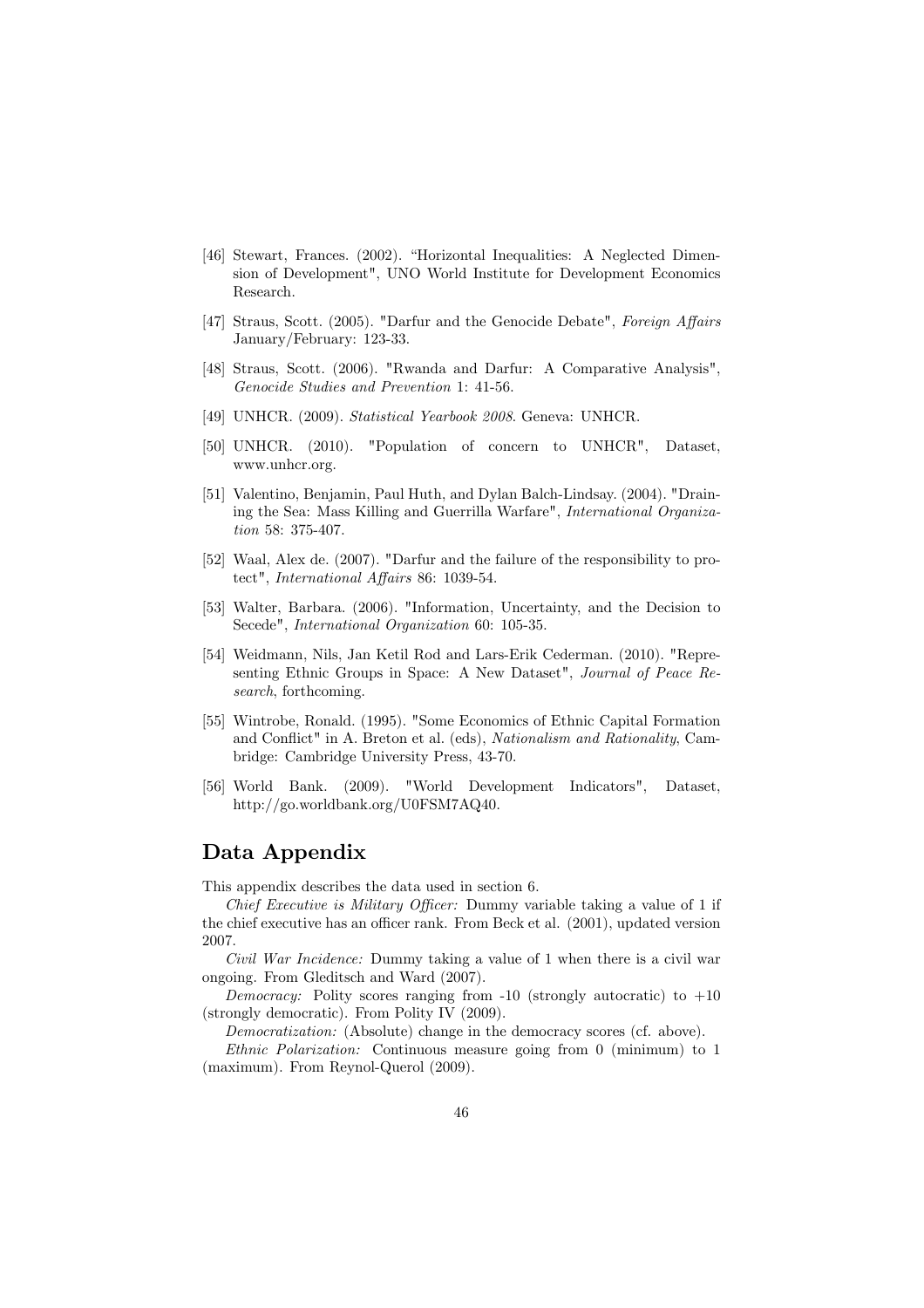GDP per Capita: At constant 2000 US\$. From World Bank (2009).

Group different language: Dummy taking a value of 1 if an ethnic group speaks another language than the dominant  $group(s)$  in society. From Minorities at Risk  $(2009)$  (coded as 1 if their variable Lang takes values of 2 or 3).

Group different race: Dummy taking a value of 1 if an ethnic group is of another race than the dominant group(s) in society. From Minorities at Risk  $(2009)$  (coded as 1 if their variable Race takes values of 2 or 3).

Group different religion: Dummy taking a value of 1 if an ethnic group has a different religion than the dominant group(s) in society. From Minorities at Risk (2009) (coded as 1 if their variable Belief takes values of 2 or 3).

Group has (strong) regional homeland: Dummy recoded from the gc2 variable from Minorities at Risk (2009).

Group autonomy grievances index: Variable Autlost from Minorities at Risk (2009). High values correspond to large grievances.

Group economic differential index: Variable Ecdifix from Minorities at Risk (2009). High values correspond to ethnic minority groups that are economically less productive with respect to the country average.

Group population as  $\%$  of country population: From Walter (2006).

*Massacres* (in Table 3): Military massacres of suspected rebel supporters (on the group level). From Minorities at Risk  $(2009)$ , variable Rep22. In column  $(2)$ of Table 3 coded as dummy, taking a value of 1 when Rep22 equals 1 or more.

Mass Killings (in Tables 1 and 2): Dummy variable taking a value of 1 when mass killings are reported. From Political Instability Task Force (2010).

Mountainous Terrain: Percentage of territory covered by mountains. From Collier et al.  $(2009)$ .

*Oil Production:* In million tones. From British Petroleum (2009).

*Oil Reserves:* Proved reserves in thousand million barrels. From British Petroleum (2009).

*Party Age:* Average age of the main government and opposition parties. From Beck et al. (2001), updated version 2007.

Percentage of group territory covered with oil and gas: As explained in the main text.

Percentage of group territory covered with oil: As explained in the main text.

Population: From World Bank (2009).

*Population Density:* From World Bank (2009).

*Refugees* (in Tables 1 and 2): Total number of refugees by country of origin. From UNHCR (2010).

*Resettlements* (in Table 3): Forced resettlements (on the group level). From Minorities at Risk  $(2009)$ , variable Rep12. In column  $(5)$  of Table 3 coded as dummy, taking a value of 1 when Rep12 equals 1 or more.

Trade over GDP: Total value of trade divided by total GDP. From World Bank (2009).